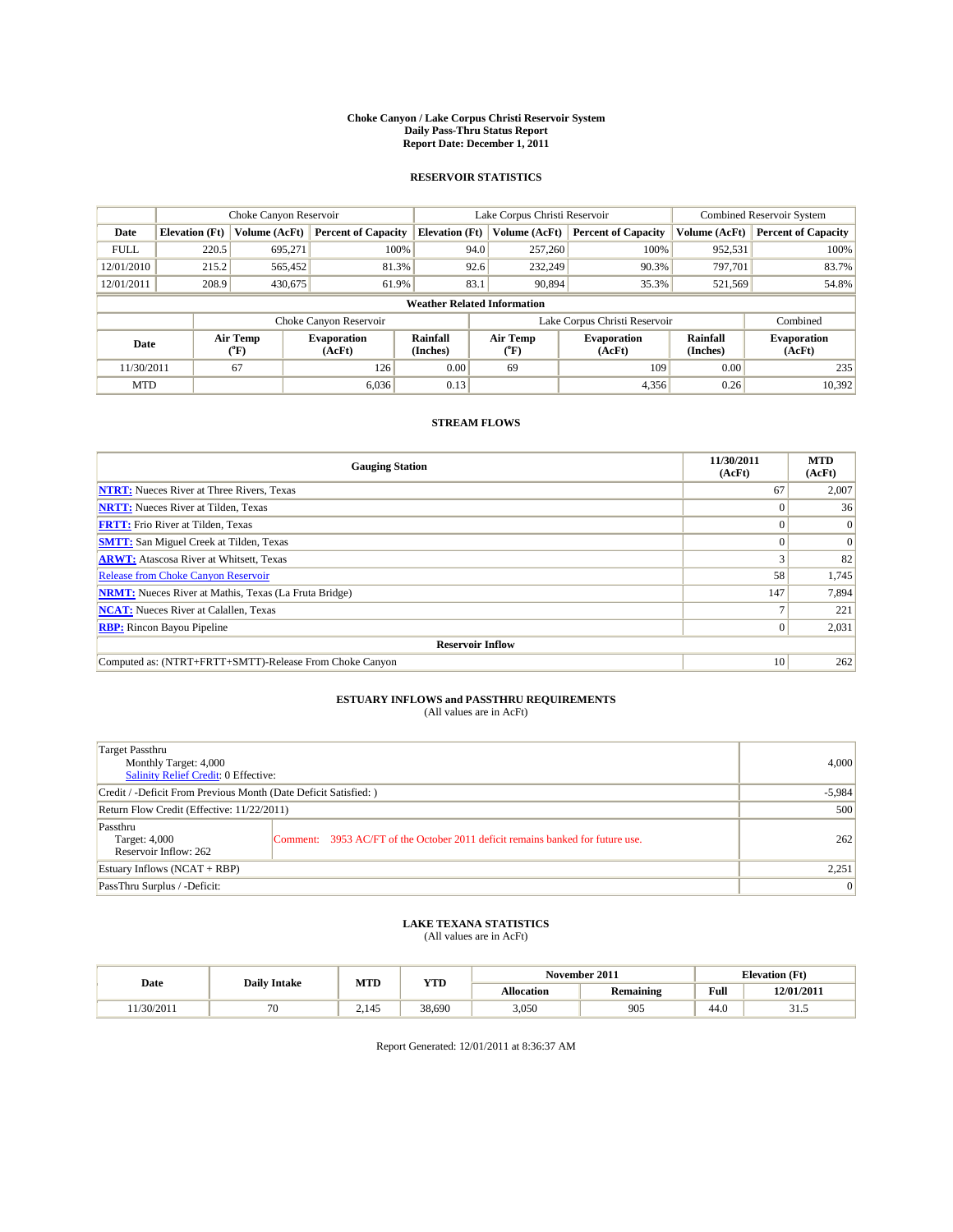#### **Choke Canyon / Lake Corpus Christi Reservoir System Daily Pass-Thru Status Report Report Date: December 2, 2011**

### **RESERVOIR STATISTICS**

|             | Choke Canyon Reservoir             |                  |                            |                       | Lake Corpus Christi Reservoir | Combined Reservoir System     |                      |                              |  |  |
|-------------|------------------------------------|------------------|----------------------------|-----------------------|-------------------------------|-------------------------------|----------------------|------------------------------|--|--|
| Date        | <b>Elevation</b> (Ft)              | Volume (AcFt)    | <b>Percent of Capacity</b> | <b>Elevation (Ft)</b> | Volume (AcFt)                 | <b>Percent of Capacity</b>    | Volume (AcFt)        | <b>Percent of Capacity</b>   |  |  |
| <b>FULL</b> | 220.5                              | 695,271          | 100%                       | 94.0                  | 257,260                       | 100%                          | 952,531              | 100%                         |  |  |
| 12/02/2010  | 215.2                              | 565,452          | 81.3%                      | 92.5                  | 230,831                       | 89.7%                         | 796,283              | 83.6%                        |  |  |
| 12/02/2011  | 208.9                              | 430,477          | 61.9%                      | 83.1                  | 90,456                        | 35.2%                         | 520,933              | 54.7%                        |  |  |
|             | <b>Weather Related Information</b> |                  |                            |                       |                               |                               |                      |                              |  |  |
|             |                                    |                  | Choke Canyon Reservoir     |                       |                               | Lake Corpus Christi Reservoir |                      | Combined                     |  |  |
| Date        |                                    | Air Temp<br>(°F) | Evaporation<br>(AcFt)      | Rainfall<br>(Inches)  | Air Temp<br>("F)              | <b>Evaporation</b><br>(AcFt)  | Rainfall<br>(Inches) | <b>Evaporation</b><br>(AcFt) |  |  |
| 12/01/2011  |                                    | 80               | 183                        | 0.00                  | 80                            | 153                           | 0.00                 | 336                          |  |  |
| <b>MTD</b>  |                                    |                  | 183                        | 0.00                  |                               | 153                           | 0.00                 | 336                          |  |  |

## **STREAM FLOWS**

| <b>Gauging Station</b>                                       | 12/01/2011<br>(AcFt) | <b>MTD</b><br>(AcFt) |
|--------------------------------------------------------------|----------------------|----------------------|
| <b>NTRT:</b> Nueces River at Three Rivers, Texas             | 67                   | 67                   |
| <b>NRTT:</b> Nueces River at Tilden, Texas                   |                      |                      |
| <b>FRTT:</b> Frio River at Tilden, Texas                     |                      | $\Omega$             |
| <b>SMTT:</b> San Miguel Creek at Tilden, Texas               |                      | $\Omega$             |
| <b>ARWT:</b> Atascosa River at Whitsett, Texas               |                      | 3                    |
| <b>Release from Choke Canyon Reservoir</b>                   | 58                   | 58                   |
| <b>NRMT:</b> Nueces River at Mathis, Texas (La Fruta Bridge) | 135                  | 135                  |
| <b>NCAT:</b> Nueces River at Calallen, Texas                 |                      |                      |
| <b>RBP:</b> Rincon Bayou Pipeline                            | $\Omega$             | $\Omega$             |
| <b>Reservoir Inflow</b>                                      |                      |                      |
| Computed as: (NTRT+FRTT+SMTT)-Release From Choke Canyon      | 10                   | 10                   |

# **ESTUARY INFLOWS and PASSTHRU REQUIREMENTS**<br>(All values are in AcFt)

| Target Passthru<br>Monthly Target: 4,500<br>Salinity Relief Credit: 0 Effective: |                                                                                | 4.500 |
|----------------------------------------------------------------------------------|--------------------------------------------------------------------------------|-------|
| Credit / -Deficit From Previous Month (Date Deficit Satisfied: )                 | 221                                                                            |       |
| Return Flow Credit (Effective: 12/01/2011)                                       | 500                                                                            |       |
| Passthru<br>Target: 4,500<br>Reservoir Inflow: 10                                | Comment: 3953 AC/FT of the October 2011 deficit remains banked for future use. | 10    |
| Estuary Inflows (NCAT + RBP)                                                     |                                                                                |       |
| PassThru Surplus / -Deficit:                                                     | $\Omega$                                                                       |       |

## **LAKE TEXANA STATISTICS** (All values are in AcFt)

|           | <b>Daily Intake</b> | MTD                      | <b>YTD</b> |                   | December 2011    |                    | <b>Elevation</b> (Ft) |
|-----------|---------------------|--------------------------|------------|-------------------|------------------|--------------------|-----------------------|
| Date      |                     |                          |            | <b>Allocation</b> | <b>Remaining</b> | Full               | 12/02/2011            |
| 2/01/2011 |                     | $\overline{\phantom{0}}$ | 38,761     | 3,050             | 070<br>2.713     | $\sqrt{2}$<br>44.0 | ن. د د                |

Report Generated: 12/02/2011 at 8:24:25 AM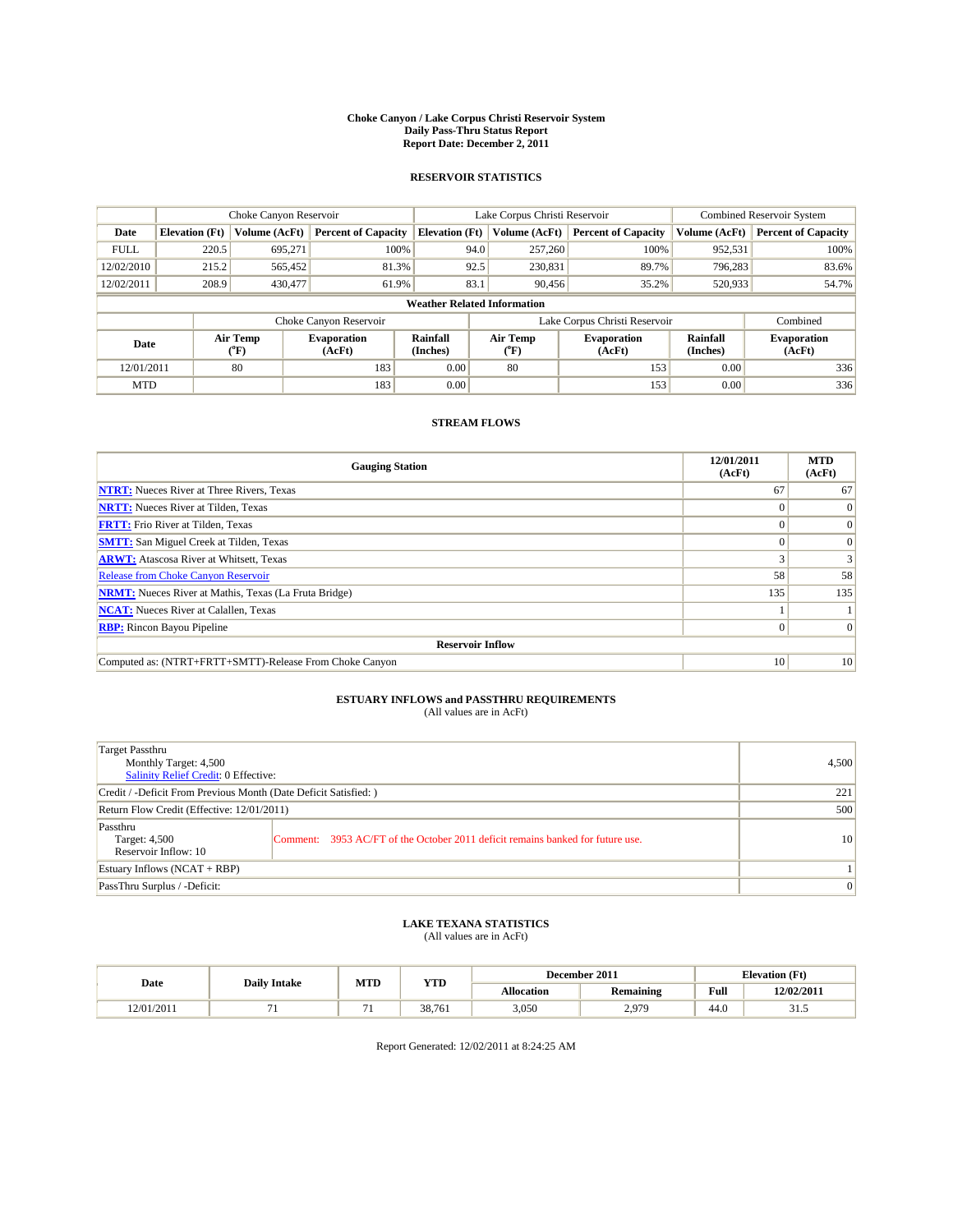#### **Choke Canyon / Lake Corpus Christi Reservoir System Daily Pass-Thru Status Report Report Date: December 3, 2011**

### **RESERVOIR STATISTICS**

|             | Choke Canyon Reservoir             |                  |                            |                       | Lake Corpus Christi Reservoir | Combined Reservoir System     |                      |                              |  |  |
|-------------|------------------------------------|------------------|----------------------------|-----------------------|-------------------------------|-------------------------------|----------------------|------------------------------|--|--|
| Date        | <b>Elevation</b> (Ft)              | Volume (AcFt)    | <b>Percent of Capacity</b> | <b>Elevation</b> (Ft) | Volume (AcFt)                 | <b>Percent of Capacity</b>    | Volume (AcFt)        | <b>Percent of Capacity</b>   |  |  |
| <b>FULL</b> | 220.5                              | 695,271          | 100%                       | 94.0                  | 257,260                       | 100%                          | 952,531              | 100%                         |  |  |
| 12/03/2010  | 215.3                              | 566,611          | 81.5%                      | 92.5                  | 230,654                       | 89.7%                         | 797,265              | 83.7%                        |  |  |
| 12/03/2011  | 208.8                              | 428,708          | 61.7%                      | 82.9                  | 89.149                        | 34.7%                         | 517,857              | 54.4%                        |  |  |
|             | <b>Weather Related Information</b> |                  |                            |                       |                               |                               |                      |                              |  |  |
|             |                                    |                  | Choke Canyon Reservoir     |                       |                               | Lake Corpus Christi Reservoir |                      | Combined                     |  |  |
| Date        |                                    | Air Temp<br>(°F) | Evaporation<br>(AcFt)      | Rainfall<br>(Inches)  | Air Temp<br>("F)              | <b>Evaporation</b><br>(AcFt)  | Rainfall<br>(Inches) | <b>Evaporation</b><br>(AcFt) |  |  |
| 12/02/2011  |                                    | 73               | 126                        | 0.08                  | 77                            | 76                            | 0.00                 | 202                          |  |  |
| <b>MTD</b>  |                                    |                  | 309                        | 0.08                  |                               | 229                           | 0.00                 | 538                          |  |  |

## **STREAM FLOWS**

| <b>Gauging Station</b>                                       | 12/02/2011<br>(AcFt) | <b>MTD</b><br>(AcFt) |
|--------------------------------------------------------------|----------------------|----------------------|
| <b>NTRT:</b> Nueces River at Three Rivers, Texas             | 69                   | 137                  |
| <b>NRTT:</b> Nueces River at Tilden, Texas                   |                      |                      |
| <b>FRTT:</b> Frio River at Tilden, Texas                     |                      | $\Omega$             |
| <b>SMTT:</b> San Miguel Creek at Tilden, Texas               |                      | $\Omega$             |
| <b>ARWT:</b> Atascosa River at Whitsett, Texas               |                      |                      |
| Release from Choke Canyon Reservoir                          | 58                   | 115                  |
| <b>NRMT:</b> Nueces River at Mathis, Texas (La Fruta Bridge) | 111                  | 246                  |
| <b>NCAT:</b> Nueces River at Calallen, Texas                 | 17                   | 18                   |
| <b>RBP:</b> Rincon Bayou Pipeline                            | $\Omega$             | $\Omega$             |
| <b>Reservoir Inflow</b>                                      |                      |                      |
| Computed as: (NTRT+FRTT+SMTT)-Release From Choke Canyon      | 12                   | 22                   |

# **ESTUARY INFLOWS and PASSTHRU REQUIREMENTS**<br>(All values are in AcFt)

| Target Passthru<br>Monthly Target: 4,500<br>Salinity Relief Credit: 0 Effective: |                                                                                | 4,500 |
|----------------------------------------------------------------------------------|--------------------------------------------------------------------------------|-------|
| Credit / -Deficit From Previous Month (Date Deficit Satisfied: )                 | 221                                                                            |       |
| Return Flow Credit (Effective: 12/01/2011)                                       | 500                                                                            |       |
| Passthru<br>Target: 4,500<br>Reservoir Inflow: 22                                | Comment: 3953 AC/FT of the October 2011 deficit remains banked for future use. | 22    |
| Estuary Inflows (NCAT + RBP)                                                     |                                                                                | 18    |
| PassThru Surplus / -Deficit:                                                     | $\vert 0 \vert$                                                                |       |

## **LAKE TEXANA STATISTICS** (All values are in AcFt)

| Date       | <b>Daily Intake</b> | MTD | <b>YTD</b>      |                   | December 2011    |      | <b>Elevation</b> (Ft) |
|------------|---------------------|-----|-----------------|-------------------|------------------|------|-----------------------|
|            |                     |     |                 | <b>Allocation</b> | <b>Remaining</b> | Full | 12/03/2011            |
| 12/02/2011 |                     | 143 | 20022<br>38.832 | 3,050             | 2,907            | 44.0 | ن. د د                |

Report Generated: 12/03/2011 at 8:35:41 AM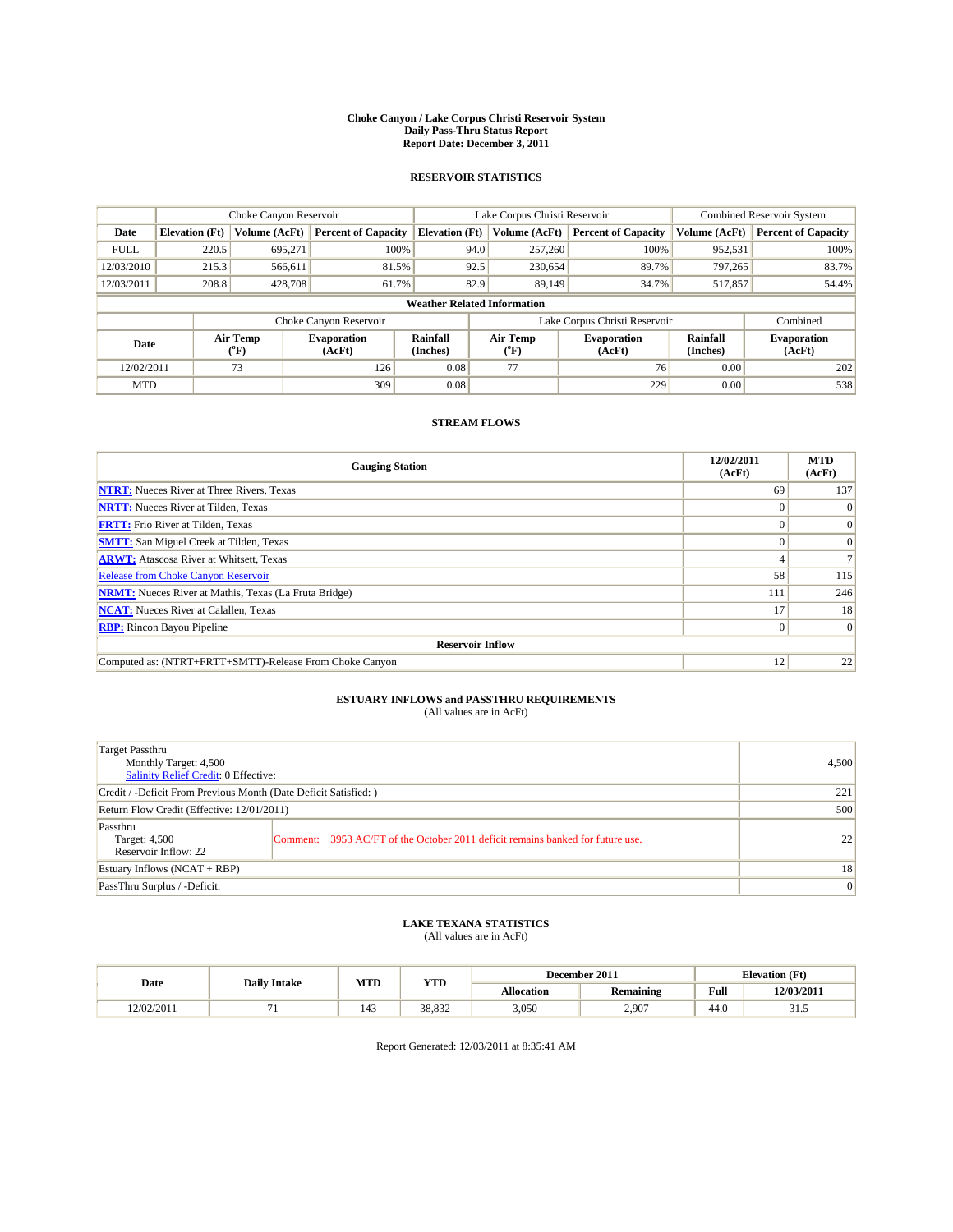#### **Choke Canyon / Lake Corpus Christi Reservoir System Daily Pass-Thru Status Report Report Date: December 4, 2011**

### **RESERVOIR STATISTICS**

|             | Choke Canyon Reservoir             |                  |                              |                             | Lake Corpus Christi Reservoir |                               |                      | <b>Combined Reservoir System</b> |  |  |
|-------------|------------------------------------|------------------|------------------------------|-----------------------------|-------------------------------|-------------------------------|----------------------|----------------------------------|--|--|
| Date        | <b>Elevation</b> (Ft)              | Volume (AcFt)    | <b>Percent of Capacity</b>   | <b>Elevation</b> (Ft)       | Volume (AcFt)                 | <b>Percent of Capacity</b>    | Volume (AcFt)        | <b>Percent of Capacity</b>       |  |  |
| <b>FULL</b> | 220.5                              | 695,271          | 100%                         | 94.0                        | 257,260                       | 100%                          | 952,531              | 100%                             |  |  |
| 12/04/2010  | 215.1                              | 563,843          | 81.1%                        | 92.5                        | 230,477                       | 89.6%                         | 794,320              | 83.4%                            |  |  |
| 12/04/2011  | 208.8                              | 430,083          | 61.9%                        | 83.0                        | 89,801                        | 34.9%                         | 519,884              | 54.6%                            |  |  |
|             | <b>Weather Related Information</b> |                  |                              |                             |                               |                               |                      |                                  |  |  |
|             |                                    |                  | Choke Canyon Reservoir       |                             |                               | Lake Corpus Christi Reservoir |                      | Combined                         |  |  |
| Date        |                                    | Air Temp<br>(°F) | <b>Evaporation</b><br>(AcFt) | <b>Rainfall</b><br>(Inches) | Air Temp<br>(°F)              | <b>Evaporation</b><br>(AcFt)  | Rainfall<br>(Inches) | <b>Evaporation</b><br>(AcFt)     |  |  |
| 12/03/2011  |                                    | 76               | 115                          | 0.06                        | 76                            | 127                           | 0.10                 | 242                              |  |  |
| <b>MTD</b>  |                                    |                  | 424                          | 0.14                        |                               | 356                           | 0.10                 | 780                              |  |  |

## **STREAM FLOWS**

| <b>Gauging Station</b>                                       | 12/03/2011<br>(AcFt) | <b>MTD</b><br>(AcFt) |  |  |  |  |  |
|--------------------------------------------------------------|----------------------|----------------------|--|--|--|--|--|
| <b>NTRT:</b> Nueces River at Three Rivers, Texas             | 69                   | 206                  |  |  |  |  |  |
| <b>NRTT:</b> Nueces River at Tilden, Texas                   | $\Omega$             |                      |  |  |  |  |  |
| <b>FRTT:</b> Frio River at Tilden, Texas                     |                      | $\Omega$             |  |  |  |  |  |
| <b>SMTT:</b> San Miguel Creek at Tilden, Texas               |                      | $\Omega$             |  |  |  |  |  |
| <b>ARWT:</b> Atascosa River at Whitsett, Texas               |                      | 10 <sub>1</sub>      |  |  |  |  |  |
| <b>Release from Choke Canyon Reservoir</b>                   | 58                   | 173                  |  |  |  |  |  |
| <b>NRMT:</b> Nueces River at Mathis, Texas (La Fruta Bridge) | 101                  | 347                  |  |  |  |  |  |
| <b>NCAT:</b> Nueces River at Calallen, Texas                 | 38                   | 55                   |  |  |  |  |  |
| <b>RBP:</b> Rincon Bayou Pipeline                            | $\overline{0}$       | $\Omega$             |  |  |  |  |  |
| <b>Reservoir Inflow</b>                                      |                      |                      |  |  |  |  |  |
| Computed as: (NTRT+FRTT+SMTT)-Release From Choke Canyon      | 12                   | 34                   |  |  |  |  |  |

# **ESTUARY INFLOWS and PASSTHRU REQUIREMENTS**<br>(All values are in AcFt)

| Target Passthru<br>Monthly Target: 4,500<br>Salinity Relief Credit: 0 Effective: |                                                                                | 4,500           |
|----------------------------------------------------------------------------------|--------------------------------------------------------------------------------|-----------------|
| Credit / -Deficit From Previous Month (Date Deficit Satisfied: )                 | 221                                                                            |                 |
| Return Flow Credit (Effective: 12/01/2011)                                       | 500                                                                            |                 |
| Passthru<br>Target: 4,500<br>Reservoir Inflow: 34                                | Comment: 3953 AC/FT of the October 2011 deficit remains banked for future use. | 34              |
| Estuary Inflows (NCAT + RBP)                                                     |                                                                                | 55              |
| PassThru Surplus / -Deficit:                                                     |                                                                                | $\vert 0 \vert$ |

## **LAKE TEXANA STATISTICS** (All values are in AcFt)

|            | <b>Daily Intake</b> | MTD | <b>YTD</b> |            | December 2011    |                                             | <b>Elevation</b> (Ft) |
|------------|---------------------|-----|------------|------------|------------------|---------------------------------------------|-----------------------|
| Date       |                     |     |            | Allocation | <b>Remaining</b> | Full<br>the contract of the contract of the | 12/04/2011            |
| 12/03/2011 |                     | 214 | 38,904     | 3.050      | 2,836            | 44.0                                        | ر. . د                |

Report Generated: 12/04/2011 at 8:16:48 AM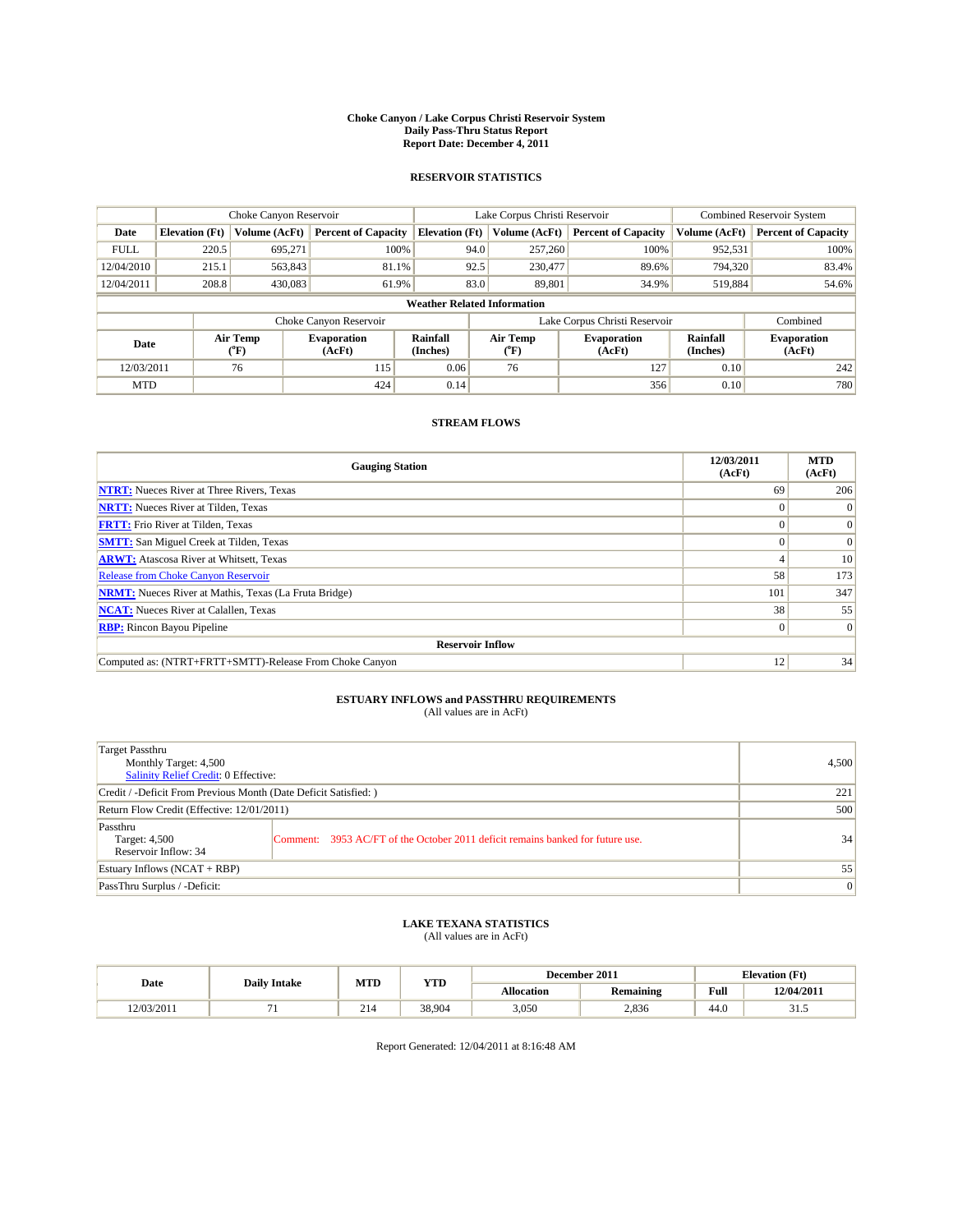#### **Choke Canyon / Lake Corpus Christi Reservoir System Daily Pass-Thru Status Report Report Date: December 5, 2011**

### **RESERVOIR STATISTICS**

|             | Choke Canyon Reservoir             |                  |                            |                       | Lake Corpus Christi Reservoir |                               |                      | <b>Combined Reservoir System</b> |  |  |
|-------------|------------------------------------|------------------|----------------------------|-----------------------|-------------------------------|-------------------------------|----------------------|----------------------------------|--|--|
| Date        | <b>Elevation</b> (Ft)              | Volume (AcFt)    | <b>Percent of Capacity</b> | <b>Elevation</b> (Ft) | Volume (AcFt)                 | <b>Percent of Capacity</b>    | Volume (AcFt)        | <b>Percent of Capacity</b>       |  |  |
| <b>FULL</b> | 220.5                              | 695,271          | 100%                       | 94.0                  | 257,260                       | 100%                          | 952,531              | 100%                             |  |  |
| 12/05/2010  | 215.1                              | 563,384          | 81.0%                      | 92.6                  | 231,540                       | 90.0%                         | 794.924              | 83.5%                            |  |  |
| 12/05/2011  | 208.8                              | 428,903          | 61.7%                      | 82.9                  | 89.258                        | 34.7%                         | 518,161              | 54.4%                            |  |  |
|             | <b>Weather Related Information</b> |                  |                            |                       |                               |                               |                      |                                  |  |  |
|             |                                    |                  | Choke Canyon Reservoir     |                       |                               | Lake Corpus Christi Reservoir |                      | Combined                         |  |  |
| Date        |                                    | Air Temp<br>(°F) | Evaporation<br>(AcFt)      | Rainfall<br>(Inches)  | Air Temp<br>("F)              | <b>Evaporation</b><br>(AcFt)  | Rainfall<br>(Inches) | <b>Evaporation</b><br>(AcFt)     |  |  |
| 12/04/2011  |                                    | 69               | 57                         | 0.14                  | 74                            | 19                            | 0.05                 | 76                               |  |  |
| <b>MTD</b>  |                                    |                  | 481                        | 0.28                  |                               | 375                           | 0.15                 | 856                              |  |  |

## **STREAM FLOWS**

| <b>Gauging Station</b>                                       | 12/04/2011<br>(AcFt) | <b>MTD</b><br>(AcFt) |  |  |  |  |  |
|--------------------------------------------------------------|----------------------|----------------------|--|--|--|--|--|
| <b>NTRT:</b> Nueces River at Three Rivers, Texas             | 69                   | 276                  |  |  |  |  |  |
| <b>NRTT:</b> Nueces River at Tilden, Texas                   | $\Omega$             |                      |  |  |  |  |  |
| <b>FRTT:</b> Frio River at Tilden, Texas                     |                      | $\Omega$             |  |  |  |  |  |
| <b>SMTT:</b> San Miguel Creek at Tilden, Texas               |                      | $\Omega$             |  |  |  |  |  |
| <b>ARWT:</b> Atascosa River at Whitsett, Texas               |                      | 14                   |  |  |  |  |  |
| <b>Release from Choke Canyon Reservoir</b>                   | 58                   | 230                  |  |  |  |  |  |
| <b>NRMT:</b> Nueces River at Mathis, Texas (La Fruta Bridge) | 107                  | 455                  |  |  |  |  |  |
| <b>NCAT:</b> Nueces River at Calallen, Texas                 | 24                   | 79                   |  |  |  |  |  |
| <b>RBP:</b> Rincon Bayou Pipeline                            | $\overline{0}$       | $\Omega$             |  |  |  |  |  |
| <b>Reservoir Inflow</b>                                      |                      |                      |  |  |  |  |  |
| Computed as: (NTRT+FRTT+SMTT)-Release From Choke Canyon      | 12                   | 46                   |  |  |  |  |  |

# **ESTUARY INFLOWS and PASSTHRU REQUIREMENTS**<br>(All values are in AcFt)

| Target Passthru<br>Monthly Target: 4,500<br>Salinity Relief Credit: 0 Effective: |                                                                                | 4.500 |
|----------------------------------------------------------------------------------|--------------------------------------------------------------------------------|-------|
| Credit / -Deficit From Previous Month (Date Deficit Satisfied: )                 | 221                                                                            |       |
| Return Flow Credit (Effective: 12/01/2011)                                       | 500                                                                            |       |
| Passthru<br>Target: 4,500<br>Reservoir Inflow: 46                                | Comment: 3953 AC/FT of the October 2011 deficit remains banked for future use. | 46    |
| Estuary Inflows (NCAT + RBP)                                                     |                                                                                | 79    |
| PassThru Surplus / -Deficit:                                                     | $\vert 0 \vert$                                                                |       |

# **LAKE TEXANA STATISTICS** (All values are in AcFt)

|            | <b>Daily Intake</b> | MTD | <b>YTD</b> |                   | December 2011    |                    | <b>Elevation</b> (Ft) |
|------------|---------------------|-----|------------|-------------------|------------------|--------------------|-----------------------|
| Date       |                     |     |            | <b>Allocation</b> | <b>Remaining</b> | Full               | 12/05/2011            |
| 12/04/2011 |                     | 286 | 38.075     | 3,050             | 2,764            | $\sqrt{2}$<br>44.0 | ن. د د                |

Report Generated: 12/05/2011 at 8:56:29 AM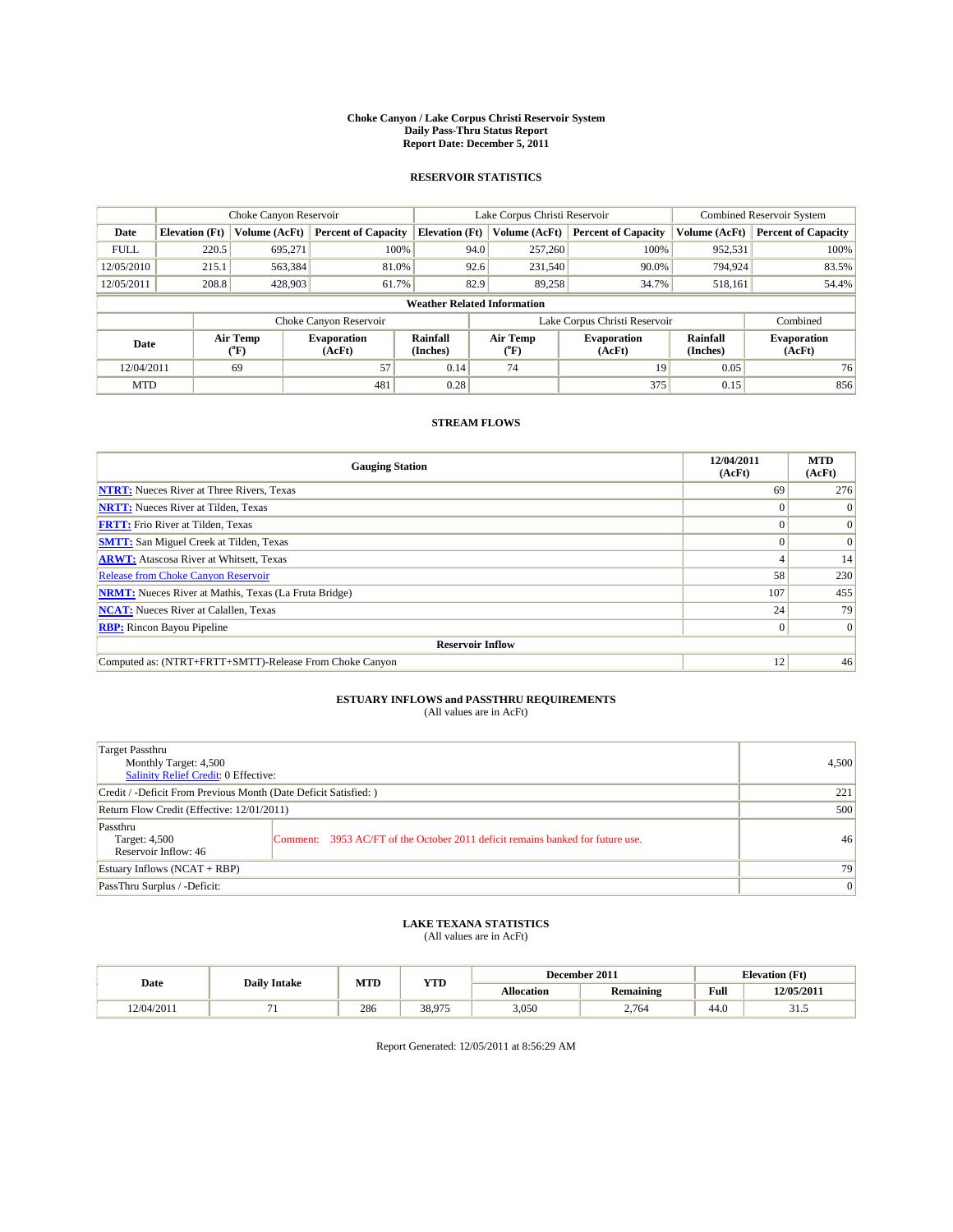#### **Choke Canyon / Lake Corpus Christi Reservoir System Daily Pass-Thru Status Report Report Date: December 6, 2011**

### **RESERVOIR STATISTICS**

|             | Choke Canyon Reservoir             |                  |                              |                             | Lake Corpus Christi Reservoir |                               |                      | <b>Combined Reservoir System</b> |  |
|-------------|------------------------------------|------------------|------------------------------|-----------------------------|-------------------------------|-------------------------------|----------------------|----------------------------------|--|
| Date        | <b>Elevation</b> (Ft)              | Volume (AcFt)    | <b>Percent of Capacity</b>   | <b>Elevation</b> (Ft)       | Volume (AcFt)                 | <b>Percent of Capacity</b>    | Volume (AcFt)        | <b>Percent of Capacity</b>       |  |
| <b>FULL</b> | 220.5                              | 695,271          | 100%                         | 94.0                        | 257,260                       | 100%                          | 952,531              | 100%                             |  |
| 12/06/2010  | 215.1                              | 562,693          | 80.9%                        | 92.5                        | 230,301                       | 89.5%                         | 792,994              | 83.3%                            |  |
| 12/06/2011  | 208.7                              | 427,927          | 61.5%                        | 82.9                        | 89.258                        | 34.7%                         | 517,185              | 54.3%                            |  |
|             | <b>Weather Related Information</b> |                  |                              |                             |                               |                               |                      |                                  |  |
|             |                                    |                  | Choke Canyon Reservoir       |                             |                               | Lake Corpus Christi Reservoir |                      | Combined                         |  |
| Date        |                                    | Air Temp<br>(°F) | <b>Evaporation</b><br>(AcFt) | <b>Rainfall</b><br>(Inches) | Air Temp<br>(°F)              | <b>Evaporation</b><br>(AcFt)  | Rainfall<br>(Inches) | <b>Evaporation</b><br>(AcFt)     |  |
| 12/05/2011  |                                    | 50               | 46                           | 0.00                        | 51                            | 76                            | 0.00                 | 122                              |  |
| <b>MTD</b>  |                                    |                  | 527                          | 0.28                        |                               | 451                           | 0.15                 | 978                              |  |

## **STREAM FLOWS**

| <b>Gauging Station</b>                                       | 12/05/2011<br>(AcFt) | <b>MTD</b><br>(AcFt) |
|--------------------------------------------------------------|----------------------|----------------------|
| <b>NTRT:</b> Nueces River at Three Rivers, Texas             | 69                   | 345                  |
| <b>NRTT:</b> Nueces River at Tilden, Texas                   | $\theta$             |                      |
| <b>FRTT:</b> Frio River at Tilden, Texas                     |                      | $\Omega$             |
| <b>SMTT:</b> San Miguel Creek at Tilden, Texas               |                      | $\Omega$             |
| <b>ARWT:</b> Atascosa River at Whitsett, Texas               |                      | 20                   |
| <b>Release from Choke Canyon Reservoir</b>                   | 58                   | 288                  |
| <b>NRMT:</b> Nueces River at Mathis, Texas (La Fruta Bridge) | 95                   | 550                  |
| <b>NCAT:</b> Nueces River at Calallen, Texas                 | 16 <sup>1</sup>      | 95                   |
| <b>RBP:</b> Rincon Bayou Pipeline                            | $\overline{0}$       | $\Omega$             |
| <b>Reservoir Inflow</b>                                      |                      |                      |
| Computed as: (NTRT+FRTT+SMTT)-Release From Choke Canyon      | 12                   | 58                   |

# **ESTUARY INFLOWS and PASSTHRU REQUIREMENTS**<br>(All values are in AcFt)

| Target Passthru<br>Monthly Target: 4,500<br>Salinity Relief Credit: 0 Effective: |                                                                                   | 4,500           |
|----------------------------------------------------------------------------------|-----------------------------------------------------------------------------------|-----------------|
| Credit / -Deficit From Previous Month (Date Deficit Satisfied: )                 |                                                                                   | 221             |
| Return Flow Credit (Effective: 12/01/2011)                                       | 500                                                                               |                 |
| Passthru<br>Target: 4,500<br>Reservoir Inflow: 58                                | 3953 AC/FT of the October 2011 deficit remains banked for future use.<br>Comment: | 58              |
| Estuary Inflows $(NCAT + RBP)$                                                   |                                                                                   | 95              |
| PassThru Surplus / -Deficit:                                                     |                                                                                   | $\vert 0 \vert$ |

# **LAKE TEXANA STATISTICS** (All values are in AcFt)

|                     | <b>Daily Intake</b> | MTD               | <b>YTD</b> |            | December 2011    |      | <b>Elevation</b> (Ft) |
|---------------------|---------------------|-------------------|------------|------------|------------------|------|-----------------------|
| Date                |                     |                   |            | Allocation | <b>Remaining</b> | Full | 12/06/2011            |
| 2/05/2011<br>40 I J |                     | 257<br><u>. .</u> | 39,047     | 3,050      | 2,693            | 44.0 | 51.4                  |

Report Generated: 12/06/2011 at 8:42:12 AM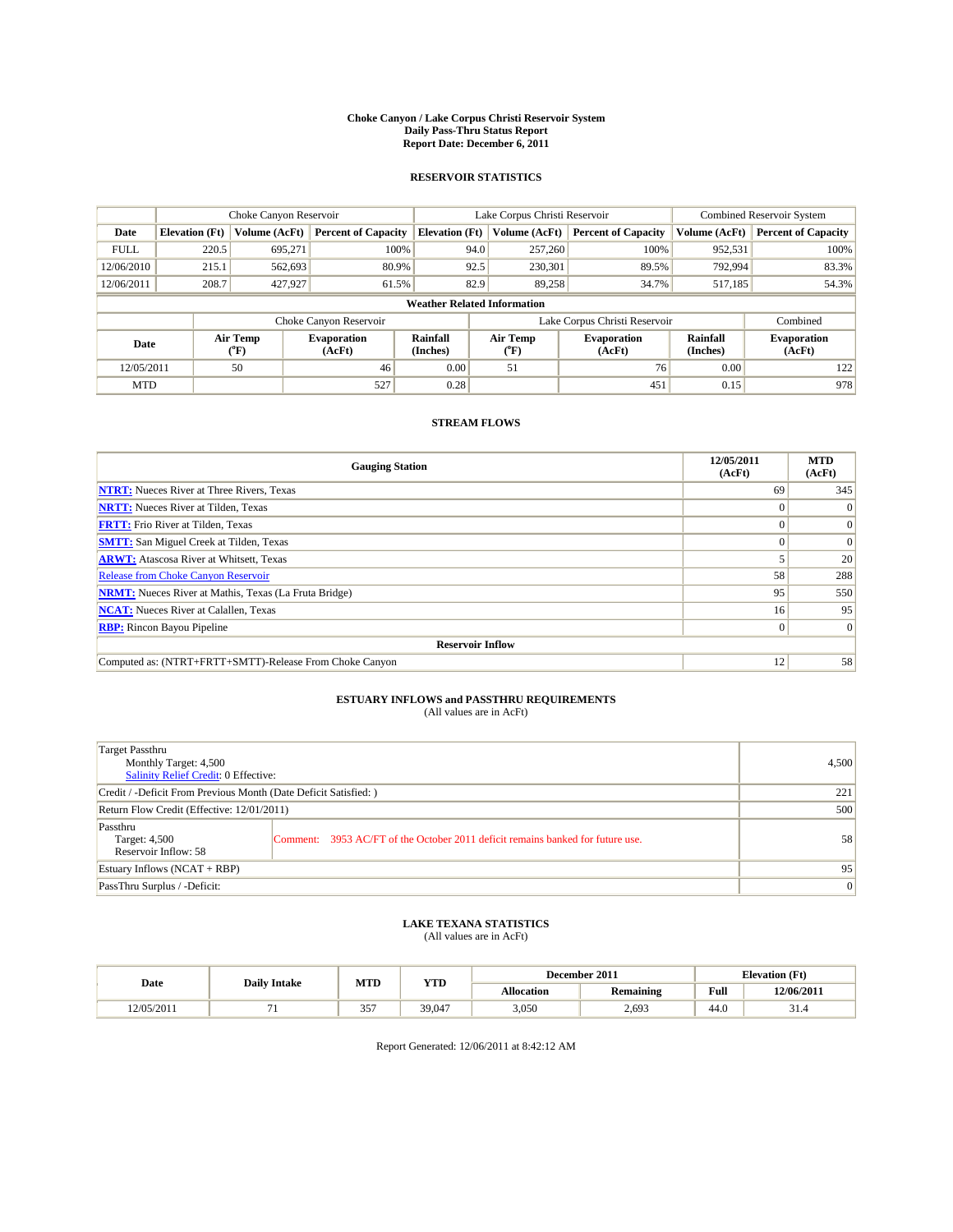#### **Choke Canyon / Lake Corpus Christi Reservoir System Daily Pass-Thru Status Report Report Date: December 7, 2011**

### **RESERVOIR STATISTICS**

|             | Choke Canyon Reservoir             |                             |                            |                             | Lake Corpus Christi Reservoir |                               |                      | Combined Reservoir System    |  |
|-------------|------------------------------------|-----------------------------|----------------------------|-----------------------------|-------------------------------|-------------------------------|----------------------|------------------------------|--|
| Date        | <b>Elevation</b> (Ft)              | Volume (AcFt)               | <b>Percent of Capacity</b> | <b>Elevation</b> (Ft)       | Volume (AcFt)                 | <b>Percent of Capacity</b>    | Volume (AcFt)        | <b>Percent of Capacity</b>   |  |
| <b>FULL</b> | 220.5                              | 695,271                     | 100%                       | 94.0                        | 257,260                       | 100%                          | 952,531              | 100%                         |  |
| 12/07/2010  | 215.1                              | 563,843                     | 81.1%                      | 92.5                        | 229.593                       | 89.2%                         | 793,436              | 83.3%                        |  |
| 12/07/2011  | 208.8                              | 428,708                     | 61.7%                      | 83.0                        | 89.583                        | 34.8%                         | 518,291              | 54.4%                        |  |
|             | <b>Weather Related Information</b> |                             |                            |                             |                               |                               |                      |                              |  |
|             |                                    |                             | Choke Canyon Reservoir     |                             |                               | Lake Corpus Christi Reservoir |                      | Combined                     |  |
| Date        |                                    | Air Temp<br>${}^{\circ}$ F) | Evaporation<br>(AcFt)      | <b>Rainfall</b><br>(Inches) | Air Temp<br>$(^oF)$           | <b>Evaporation</b><br>(AcFt)  | Rainfall<br>(Inches) | <b>Evaporation</b><br>(AcFt) |  |
| 12/06/2011  |                                    | 48                          | Pan Froze                  | 0.00                        | 49                            | 70                            | 0.00                 | 70                           |  |
| <b>MTD</b>  |                                    |                             | 527                        | 0.28                        |                               | 521                           | 0.15                 | 1,048                        |  |

## **STREAM FLOWS**

| <b>Gauging Station</b>                                       | 12/06/2011<br>(AcFt) | <b>MTD</b><br>(AcFt) |  |  |  |  |  |
|--------------------------------------------------------------|----------------------|----------------------|--|--|--|--|--|
| <b>NTRT:</b> Nueces River at Three Rivers, Texas             | 67                   | 413                  |  |  |  |  |  |
| <b>NRTT:</b> Nueces River at Tilden, Texas                   |                      |                      |  |  |  |  |  |
| <b>FRTT:</b> Frio River at Tilden, Texas                     |                      | $\Omega$             |  |  |  |  |  |
| <b>SMTT:</b> San Miguel Creek at Tilden, Texas               |                      | $\Omega$             |  |  |  |  |  |
| <b>ARWT:</b> Atascosa River at Whitsett, Texas               |                      | 25                   |  |  |  |  |  |
| <b>Release from Choke Canyon Reservoir</b>                   | 58                   | 345                  |  |  |  |  |  |
| <b>NRMT:</b> Nueces River at Mathis, Texas (La Fruta Bridge) | 81                   | 631                  |  |  |  |  |  |
| <b>NCAT:</b> Nueces River at Calallen, Texas                 | 20                   | 115                  |  |  |  |  |  |
| <b>RBP:</b> Rincon Bayou Pipeline                            | $\overline{0}$       | $\Omega$             |  |  |  |  |  |
| <b>Reservoir Inflow</b>                                      |                      |                      |  |  |  |  |  |
| Computed as: (NTRT+FRTT+SMTT)-Release From Choke Canyon      | 10                   | 67                   |  |  |  |  |  |

# **ESTUARY INFLOWS and PASSTHRU REQUIREMENTS**<br>(All values are in AcFt)

| Target Passthru<br>Monthly Target: 4,500<br>Salinity Relief Credit: 0 Effective: |                                                                                | 4,500 |
|----------------------------------------------------------------------------------|--------------------------------------------------------------------------------|-------|
| Credit / -Deficit From Previous Month (Date Deficit Satisfied: )                 | 221                                                                            |       |
| Return Flow Credit (Effective: 12/01/2011)                                       | 500                                                                            |       |
| Passthru<br>Target: 4,500<br>Reservoir Inflow: 67                                | Comment: 3953 AC/FT of the October 2011 deficit remains banked for future use. | 67    |
| Estuary Inflows (NCAT + RBP)                                                     | 115                                                                            |       |
| PassThru Surplus / -Deficit:                                                     | $\vert 0 \vert$                                                                |       |

# **LAKE TEXANA STATISTICS** (All values are in AcFt)

|            | <b>Daily Intake</b> | MTD | <b>YTD</b> | December 2011     |                  | <b>Elevation</b> (Ft) |            |
|------------|---------------------|-----|------------|-------------------|------------------|-----------------------|------------|
| Date       |                     |     |            | <b>Allocation</b> | <b>Remaining</b> | Full                  | 12/07/2011 |
| 12/06/2011 |                     | 428 | 39,118     | 3,050             | 2.622            | 44.0                  | ر. د د     |

Report Generated: 12/07/2011 at 9:04:40 AM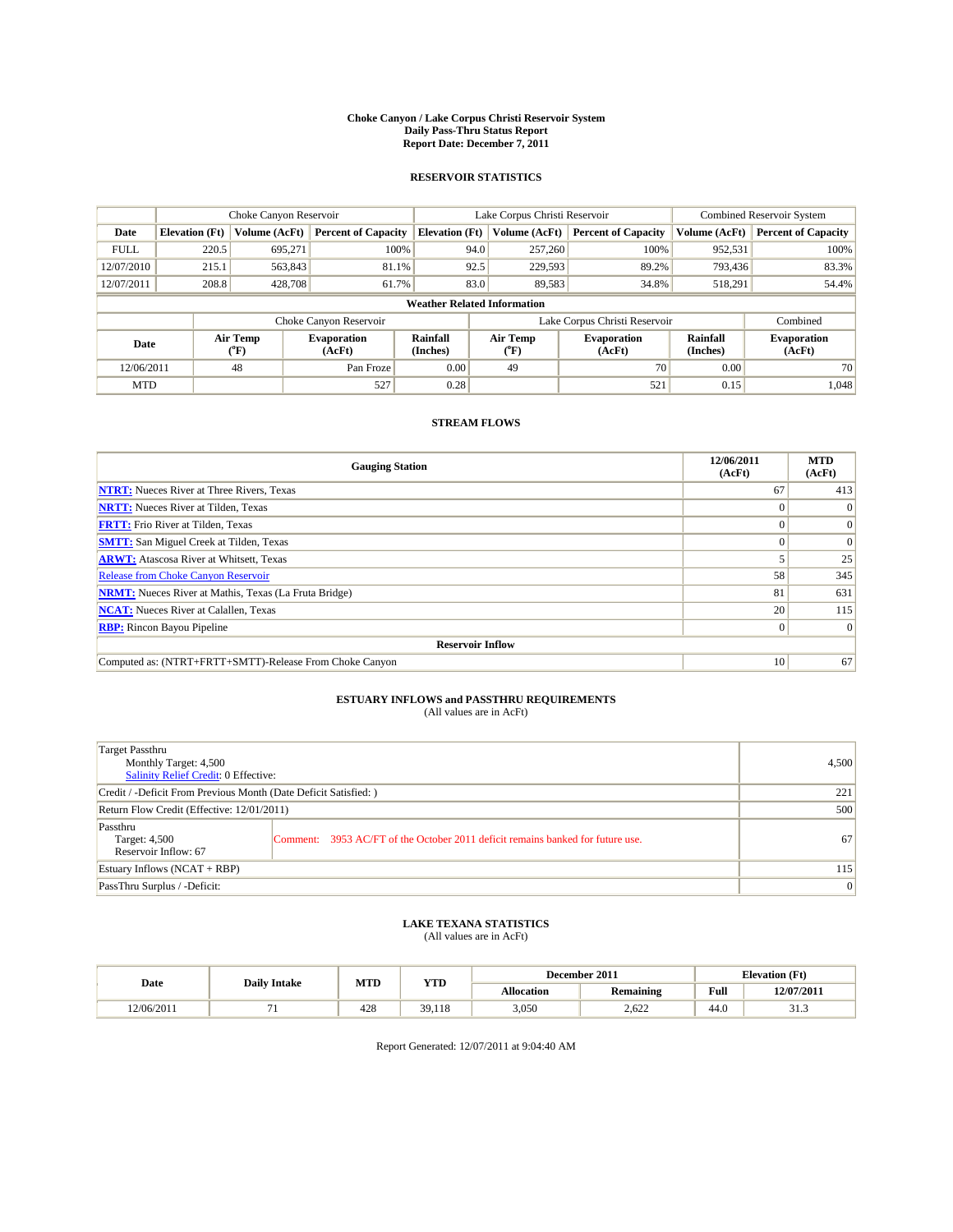#### **Choke Canyon / Lake Corpus Christi Reservoir System Daily Pass-Thru Status Report Report Date: December 8, 2011**

### **RESERVOIR STATISTICS**

|             | Choke Canyon Reservoir             |                  |                            |                             | Lake Corpus Christi Reservoir |                               |                      | <b>Combined Reservoir System</b> |  |
|-------------|------------------------------------|------------------|----------------------------|-----------------------------|-------------------------------|-------------------------------|----------------------|----------------------------------|--|
| Date        | <b>Elevation</b> (Ft)              | Volume (AcFt)    | <b>Percent of Capacity</b> | <b>Elevation</b> (Ft)       | Volume (AcFt)                 | <b>Percent of Capacity</b>    | Volume (AcFt)        | <b>Percent of Capacity</b>       |  |
| <b>FULL</b> | 220.5                              | 695,271          | 100%                       | 94.0                        | 257,260                       | 100%                          | 952,531              | 100%                             |  |
| 12/08/2010  | 215.0                              | 559,688          | 80.5%                      | 92.5                        | 230,477                       | 89.6%                         | 790.165              | 83.0%                            |  |
| 12/08/2011  | 208.7                              | 427,927          | 61.5%                      | 83.0                        | 89,366                        | 34.7%                         | 517,293              | 54.3%                            |  |
|             | <b>Weather Related Information</b> |                  |                            |                             |                               |                               |                      |                                  |  |
|             |                                    |                  | Choke Canyon Reservoir     |                             |                               | Lake Corpus Christi Reservoir |                      | Combined                         |  |
| Date        |                                    | Air Temp<br>(°F) | Evaporation<br>(AcFt)      | <b>Rainfall</b><br>(Inches) | Air Temp<br>(°F)              | <b>Evaporation</b><br>(AcFt)  | Rainfall<br>(Inches) | <b>Evaporation</b><br>(AcFt)     |  |
| 12/07/2011  |                                    | 51               | Pan Froze                  | 0.00                        | 53                            | 44                            | 0.00                 | 44                               |  |
| <b>MTD</b>  |                                    |                  | 527                        | 0.28                        |                               | 565                           | 0.15                 | 1,092                            |  |

## **STREAM FLOWS**

| <b>Gauging Station</b>                                       | 12/07/2011<br>(AcFt) | <b>MTD</b><br>(AcFt) |  |  |  |  |  |
|--------------------------------------------------------------|----------------------|----------------------|--|--|--|--|--|
| <b>NTRT:</b> Nueces River at Three Rivers, Texas             | 67                   | 480                  |  |  |  |  |  |
| <b>NRTT:</b> Nueces River at Tilden, Texas                   | $\theta$             |                      |  |  |  |  |  |
| <b>FRTT:</b> Frio River at Tilden, Texas                     |                      | $\Omega$             |  |  |  |  |  |
| <b>SMTT:</b> San Miguel Creek at Tilden, Texas               |                      | $\Omega$             |  |  |  |  |  |
| <b>ARWT:</b> Atascosa River at Whitsett, Texas               | $\theta$             | 25                   |  |  |  |  |  |
| <b>Release from Choke Canyon Reservoir</b>                   | 58                   | 403                  |  |  |  |  |  |
| <b>NRMT:</b> Nueces River at Mathis, Texas (La Fruta Bridge) | 169                  | 800                  |  |  |  |  |  |
| <b>NCAT:</b> Nueces River at Calallen, Texas                 | 17                   | 133                  |  |  |  |  |  |
| <b>RBP:</b> Rincon Bayou Pipeline                            | $\overline{0}$       | $\Omega$             |  |  |  |  |  |
| <b>Reservoir Inflow</b>                                      |                      |                      |  |  |  |  |  |
| Computed as: (NTRT+FRTT+SMTT)-Release From Choke Canyon      | 10                   | 77                   |  |  |  |  |  |

# **ESTUARY INFLOWS and PASSTHRU REQUIREMENTS**<br>(All values are in AcFt)

| Target Passthru<br>Monthly Target: 4,500<br>Salinity Relief Credit: 0 Effective: |                                                                                | 4,500           |
|----------------------------------------------------------------------------------|--------------------------------------------------------------------------------|-----------------|
| Credit / -Deficit From Previous Month (Date Deficit Satisfied: )                 | 221                                                                            |                 |
| Return Flow Credit (Effective: 12/01/2011)                                       | 500                                                                            |                 |
| Passthru<br>Target: 4,500<br>Reservoir Inflow: 77                                | Comment: 3953 AC/FT of the October 2011 deficit remains banked for future use. | 77 <sub>1</sub> |
| Estuary Inflows (NCAT + RBP)                                                     | 133                                                                            |                 |
| PassThru Surplus / -Deficit:                                                     | $\vert 0 \vert$                                                                |                 |

# **LAKE TEXANA STATISTICS** (All values are in AcFt)

|            | <b>Daily Intake</b> | MTD             | <b>VTD</b><br>1 I D |            | December 2011    |      | <b>Elevation</b> (Ft) |
|------------|---------------------|-----------------|---------------------|------------|------------------|------|-----------------------|
| Date       |                     |                 |                     | Allocation | <b>Remaining</b> | Full | 12/08/2011            |
| !2/07/2011 |                     | 49 <sup>°</sup> | 39,189              | 3,050      | -55<br>1 ئى ئى   | 44.0 | ے ۔ د                 |

Report Generated: 12/08/2011 at 8:57:44 AM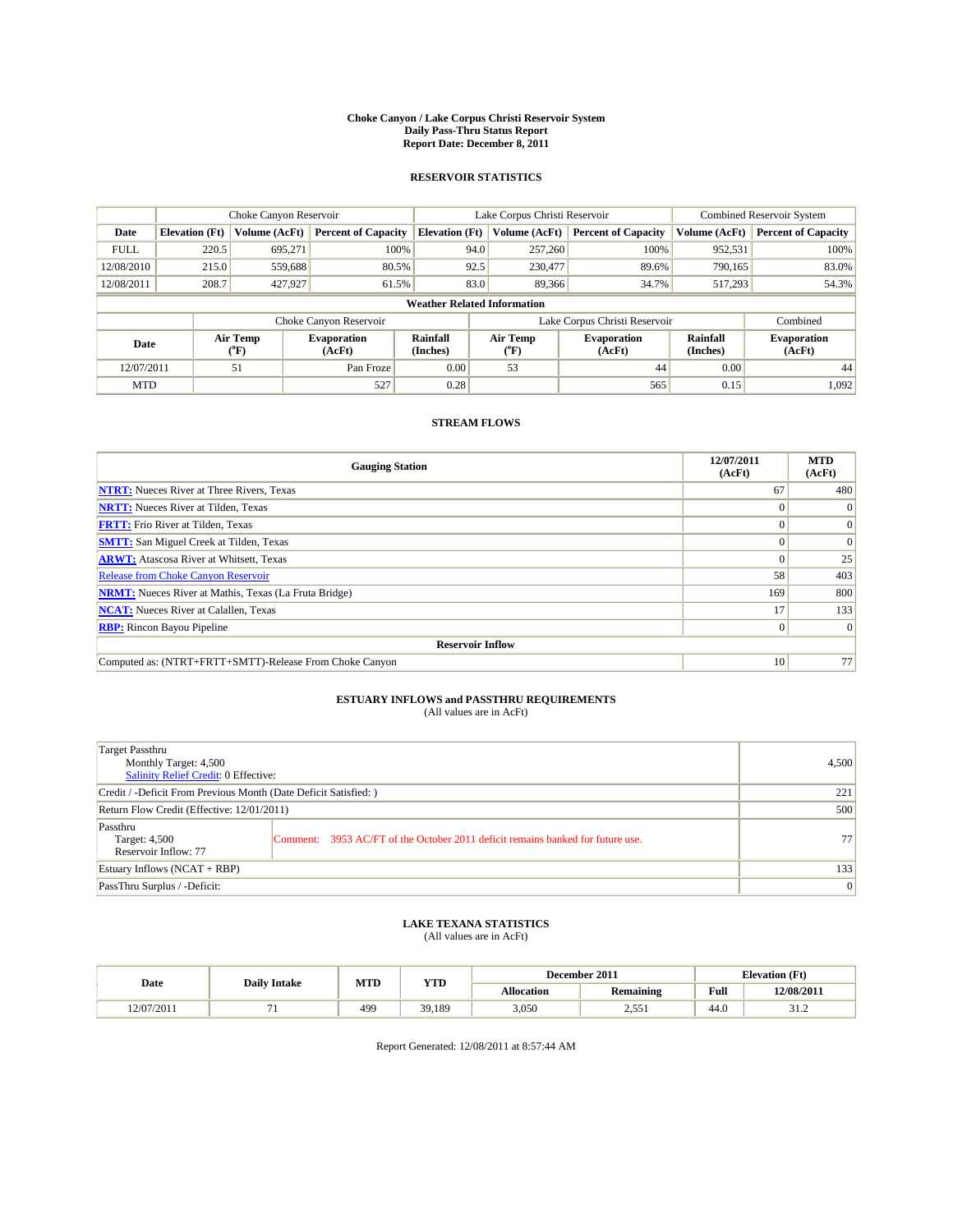#### **Choke Canyon / Lake Corpus Christi Reservoir System Daily Pass-Thru Status Report Report Date: December 9, 2011**

### **RESERVOIR STATISTICS**

|             | Choke Canyon Reservoir             |                  |                              |                       | Lake Corpus Christi Reservoir |                               |                      | Combined Reservoir System    |  |
|-------------|------------------------------------|------------------|------------------------------|-----------------------|-------------------------------|-------------------------------|----------------------|------------------------------|--|
| Date        | <b>Elevation</b> (Ft)              | Volume (AcFt)    | <b>Percent of Capacity</b>   | <b>Elevation (Ft)</b> | Volume (AcFt)                 | <b>Percent of Capacity</b>    | Volume (AcFt)        | <b>Percent of Capacity</b>   |  |
| <b>FULL</b> | 220.5                              | 695,271          | 100%                         | 94.0                  | 257,260                       | 100%                          | 952,531              | 100%                         |  |
| 12/09/2010  | 215.1                              | 563,384          | 81.0%                        | 92.4                  | 228,889                       | 89.0%                         | 792,273              | 83.2%                        |  |
| 12/09/2011  | 208.8                              | 428,318          | 61.6%                        | 82.9                  | 89,041                        | 34.6%                         | 517,359              | 54.3%                        |  |
|             | <b>Weather Related Information</b> |                  |                              |                       |                               |                               |                      |                              |  |
|             |                                    |                  | Choke Canyon Reservoir       |                       |                               | Lake Corpus Christi Reservoir |                      | Combined                     |  |
| Date        |                                    | Air Temp<br>(°F) | <b>Evaporation</b><br>(AcFt) | Rainfall<br>(Inches)  | Air Temp<br>("F)              | <b>Evaporation</b><br>(AcFt)  | Rainfall<br>(Inches) | <b>Evaporation</b><br>(AcFt) |  |
| 12/08/2011  |                                    | 63               | 251                          | 0.00                  | 64                            | 69                            | 0.00                 | 320                          |  |
| <b>MTD</b>  |                                    |                  | 778                          | 0.28                  |                               | 634                           | 0.15                 | 1,412                        |  |

## **STREAM FLOWS**

| <b>Gauging Station</b>                                       | 12/08/2011<br>(AcFt) | <b>MTD</b><br>(AcFt) |  |  |  |  |  |
|--------------------------------------------------------------|----------------------|----------------------|--|--|--|--|--|
| <b>NTRT:</b> Nueces River at Three Rivers, Texas             | 69                   | 550                  |  |  |  |  |  |
| <b>NRTT:</b> Nueces River at Tilden, Texas                   | $\Omega$             | $\Omega$             |  |  |  |  |  |
| <b>FRTT:</b> Frio River at Tilden, Texas                     |                      | $\Omega$             |  |  |  |  |  |
| <b>SMTT:</b> San Miguel Creek at Tilden, Texas               |                      | $\Omega$             |  |  |  |  |  |
| <b>ARWT:</b> Atascosa River at Whitsett, Texas               |                      | 30                   |  |  |  |  |  |
| <b>Release from Choke Canyon Reservoir</b>                   | 58                   | 461                  |  |  |  |  |  |
| <b>NRMT:</b> Nueces River at Mathis, Texas (La Fruta Bridge) | 167                  | 967                  |  |  |  |  |  |
| <b>NCAT:</b> Nueces River at Calallen, Texas                 | 10                   | 143                  |  |  |  |  |  |
| <b>RBP:</b> Rincon Bayou Pipeline                            | $\overline{0}$       | $\Omega$             |  |  |  |  |  |
| <b>Reservoir Inflow</b>                                      |                      |                      |  |  |  |  |  |
| Computed as: (NTRT+FRTT+SMTT)-Release From Choke Canyon      | 12                   | 89                   |  |  |  |  |  |

# **ESTUARY INFLOWS and PASSTHRU REQUIREMENTS**<br>(All values are in AcFt)

| Target Passthru<br>Monthly Target: 4,500<br>Salinity Relief Credit: 0 Effective: |                                                                                | 4,500 |
|----------------------------------------------------------------------------------|--------------------------------------------------------------------------------|-------|
| Credit / -Deficit From Previous Month (Date Deficit Satisfied: )                 | 221                                                                            |       |
| Return Flow Credit (Effective: 12/01/2011)                                       | 500                                                                            |       |
| Passthru<br>Target: 4,500<br>Reservoir Inflow: 89                                | Comment: 3953 AC/FT of the October 2011 deficit remains banked for future use. | 89    |
| Estuary Inflows (NCAT + RBP)                                                     | 143                                                                            |       |
| PassThru Surplus / -Deficit:                                                     | $\vert 0 \vert$                                                                |       |

## **LAKE TEXANA STATISTICS** (All values are in AcFt)

|            |                     | MTD | YTD    |                   | December 2011 |      | <b>Elevation</b> (Ft) |
|------------|---------------------|-----|--------|-------------------|---------------|------|-----------------------|
| Date       | <b>Daily Intake</b> |     |        | <b>Allocation</b> | Remaining     | Full | 12/09/2011            |
| 12/08/2011 |                     | 570 | 39,260 | 3.050             | 2.480         | 44.0 | ے ۔ د                 |

Report Generated: 12/09/2011 at 8:10:27 AM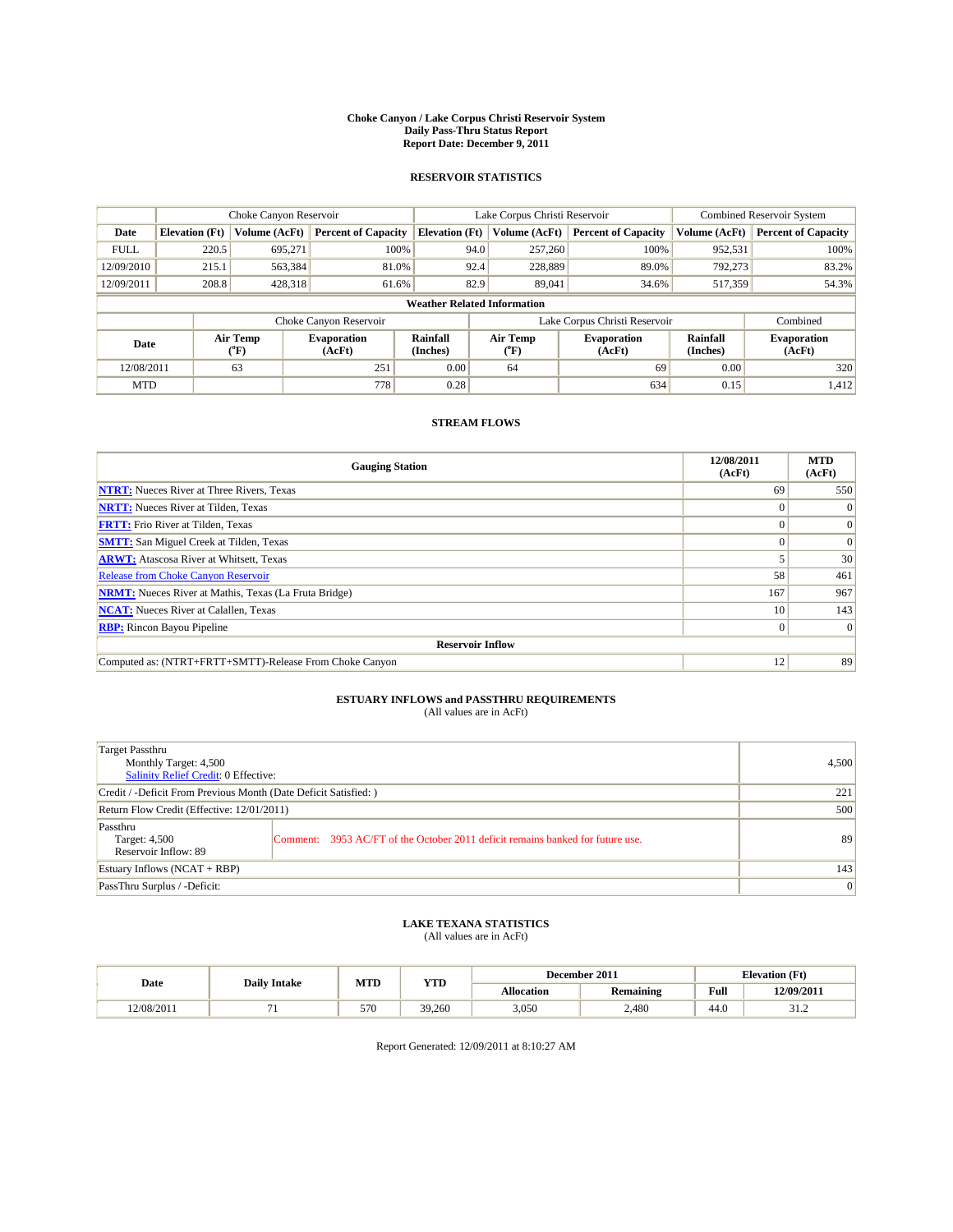#### **Choke Canyon / Lake Corpus Christi Reservoir System Daily Pass-Thru Status Report Report Date: December 10, 2011**

### **RESERVOIR STATISTICS**

|             | Choke Canyon Reservoir             |                  |                              |                       | Lake Corpus Christi Reservoir |                               |                      | <b>Combined Reservoir System</b> |  |  |
|-------------|------------------------------------|------------------|------------------------------|-----------------------|-------------------------------|-------------------------------|----------------------|----------------------------------|--|--|
| Date        | <b>Elevation</b> (Ft)              | Volume (AcFt)    | <b>Percent of Capacity</b>   | <b>Elevation</b> (Ft) | Volume (AcFt)                 | <b>Percent of Capacity</b>    | Volume (AcFt)        | <b>Percent of Capacity</b>       |  |  |
| <b>FULL</b> | 220.5                              | 695,271          | 100%                         | 94.0                  | 257,260                       | 100%                          | 952,531              | 100%                             |  |  |
| 12/10/2010  | 215.1                              | 562,229          | 80.9%                        | 92.4                  | 228,533                       | 88.8%                         | 790.762              | 83.0%                            |  |  |
| 12/10/2011  | 208.7                              | 427,147          | 61.4%                        | 83.0                  | 89,366                        | 34.7%                         | 516,513              | 54.2%                            |  |  |
|             | <b>Weather Related Information</b> |                  |                              |                       |                               |                               |                      |                                  |  |  |
|             |                                    |                  | Choke Canyon Reservoir       |                       |                               | Lake Corpus Christi Reservoir |                      | Combined                         |  |  |
| Date        |                                    | Air Temp<br>(°F) | <b>Evaporation</b><br>(AcFt) | Rainfall<br>(Inches)  | Air Temp<br>("F)              | <b>Evaporation</b><br>(AcFt)  | Rainfall<br>(Inches) | <b>Evaporation</b><br>(AcFt)     |  |  |
| 12/09/2011  |                                    | 67               | 114                          | 0.00                  | 70                            | 70                            | 0.00                 | 184                              |  |  |
| <b>MTD</b>  |                                    |                  | 892                          | 0.28                  |                               | 704                           | 0.15                 | 1,596                            |  |  |

## **STREAM FLOWS**

| <b>Gauging Station</b>                                       | 12/09/2011<br>(AcFt) | <b>MTD</b><br>(AcFt) |
|--------------------------------------------------------------|----------------------|----------------------|
| <b>NTRT:</b> Nueces River at Three Rivers, Texas             | 69                   | 619                  |
| <b>NRTT:</b> Nueces River at Tilden, Texas                   | $\Omega$             |                      |
| <b>FRTT:</b> Frio River at Tilden, Texas                     |                      | $\Omega$             |
| <b>SMTT:</b> San Miguel Creek at Tilden, Texas               |                      | $\Omega$             |
| <b>ARWT:</b> Atascosa River at Whitsett, Texas               | o                    | 35                   |
| <b>Release from Choke Canyon Reservoir</b>                   | 58                   | 518                  |
| <b>NRMT:</b> Nueces River at Mathis, Texas (La Fruta Bridge) | 167                  | 1,133                |
| <b>NCAT:</b> Nueces River at Calallen, Texas                 | $\Omega$             | 143                  |
| <b>RBP:</b> Rincon Bayou Pipeline                            | $\Omega$             | $\Omega$             |
| <b>Reservoir Inflow</b>                                      |                      |                      |
| Computed as: (NTRT+FRTT+SMTT)-Release From Choke Canyon      | 12                   | 101                  |

# **ESTUARY INFLOWS and PASSTHRU REQUIREMENTS**<br>(All values are in AcFt)

| Target Passthru<br>Monthly Target: 4,500<br>Salinity Relief Credit: 0 Effective: |                                                                                | 4.500 |
|----------------------------------------------------------------------------------|--------------------------------------------------------------------------------|-------|
| Credit / -Deficit From Previous Month (Date Deficit Satisfied: )                 | 221                                                                            |       |
| Return Flow Credit (Effective: 12/01/2011)                                       | 500                                                                            |       |
| Passthru<br>Target: 4,500<br>Reservoir Inflow: 101                               | Comment: 3953 AC/FT of the October 2011 deficit remains banked for future use. | 101   |
| Estuary Inflows (NCAT + RBP)                                                     | 143                                                                            |       |
| PassThru Surplus / -Deficit:                                                     | $\vert 0 \vert$                                                                |       |

## **LAKE TEXANA STATISTICS** (All values are in AcFt)

| Date       | <b>Daily Intake</b> | MTD | <b>YTD</b>                                     | December 2011     |                  |                | <b>Elevation</b> (Ft) |
|------------|---------------------|-----|------------------------------------------------|-------------------|------------------|----------------|-----------------------|
|            |                     |     |                                                | <b>Allocation</b> | <b>Remaining</b> | Full           | 12/10/2011            |
| 12/09/2011 |                     | 641 | $30^{\circ}$<br>$\sim$<br><i><b>JJ.JJI</b></i> | 3,050             | 2,409            | $\sim$<br>44.0 | ے د                   |

Report Generated: 12/10/2011 at 8:49:25 AM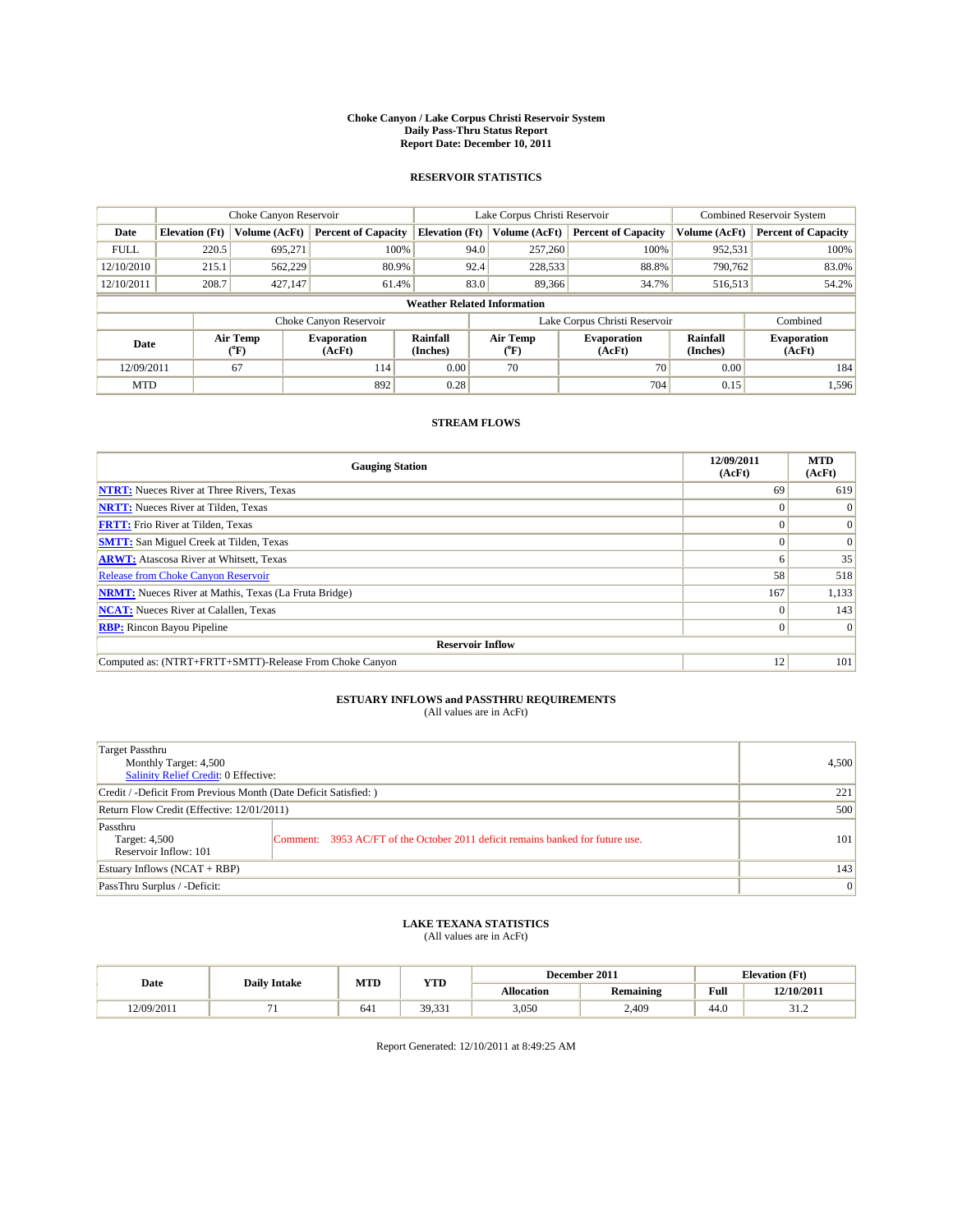#### **Choke Canyon / Lake Corpus Christi Reservoir System Daily Pass-Thru Status Report Report Date: December 11, 2011**

### **RESERVOIR STATISTICS**

|             | Choke Canyon Reservoir             |                            |                              |                             | Lake Corpus Christi Reservoir |                  |                               |                      | <b>Combined Reservoir System</b> |  |
|-------------|------------------------------------|----------------------------|------------------------------|-----------------------------|-------------------------------|------------------|-------------------------------|----------------------|----------------------------------|--|
| Date        | <b>Elevation</b> (Ft)              | Volume (AcFt)              | <b>Percent of Capacity</b>   | <b>Elevation</b> (Ft)       |                               | Volume (AcFt)    | <b>Percent of Capacity</b>    | Volume (AcFt)        | <b>Percent of Capacity</b>       |  |
| <b>FULL</b> | 220.5                              | 695.271                    | 100%                         |                             | 94.0                          | 257,260          | 100%                          | 952,531              | 100%                             |  |
| 12/11/2010  | 215.0                              | 560,606                    | 80.6%                        |                             | 92.4                          | 228,357          | 88.8%                         | 788,963              | 82.8%                            |  |
| 12/11/2011  | 208.8                              | 428,318                    | 61.6%                        |                             | 83.0                          | 89,366           | 34.7%                         | 517,684              | 54.3%                            |  |
|             | <b>Weather Related Information</b> |                            |                              |                             |                               |                  |                               |                      |                                  |  |
|             |                                    |                            | Choke Canyon Reservoir       |                             |                               |                  | Lake Corpus Christi Reservoir |                      | Combined                         |  |
| Date        |                                    | Air Temp<br>${}^{\circ}F)$ | <b>Evaporation</b><br>(AcFt) | <b>Rainfall</b><br>(Inches) |                               | Air Temp<br>(°F) | <b>Evaporation</b><br>(AcFt)  | Rainfall<br>(Inches) | <b>Evaporation</b><br>(AcFt)     |  |
| 12/10/2011  |                                    | 53                         | 34                           | 0.47                        |                               | 55               | 88                            | 0.70                 | 122                              |  |
| <b>MTD</b>  |                                    |                            | 926                          | 0.75                        |                               |                  | 792                           | 0.85                 | 1,718                            |  |

## **STREAM FLOWS**

| <b>Gauging Station</b>                                       | 12/10/2011<br>(AcFt) | <b>MTD</b><br>(AcFt) |
|--------------------------------------------------------------|----------------------|----------------------|
| <b>NTRT:</b> Nueces River at Three Rivers, Texas             | 69                   | 689                  |
| <b>NRTT:</b> Nueces River at Tilden, Texas                   | $\Omega$             |                      |
| <b>FRTT:</b> Frio River at Tilden, Texas                     |                      | $\Omega$             |
| <b>SMTT:</b> San Miguel Creek at Tilden, Texas               |                      | $\Omega$             |
| <b>ARWT:</b> Atascosa River at Whitsett, Texas               | o                    | 41                   |
| <b>Release from Choke Canyon Reservoir</b>                   | 58                   | 576                  |
| <b>NRMT:</b> Nueces River at Mathis, Texas (La Fruta Bridge) | 167                  | 1,300                |
| <b>NCAT:</b> Nueces River at Calallen, Texas                 | $\Omega$             | 143                  |
| <b>RBP:</b> Rincon Bayou Pipeline                            | $\Omega$             | $\Omega$             |
| <b>Reservoir Inflow</b>                                      |                      |                      |
| Computed as: (NTRT+FRTT+SMTT)-Release From Choke Canyon      | 12                   | 113                  |

# **ESTUARY INFLOWS and PASSTHRU REQUIREMENTS**<br>(All values are in AcFt)

| Target Passthru<br>Monthly Target: 4,500<br>Salinity Relief Credit: 0 Effective: |                                                                                | 4,500 |
|----------------------------------------------------------------------------------|--------------------------------------------------------------------------------|-------|
| Credit / -Deficit From Previous Month (Date Deficit Satisfied: )                 | 221                                                                            |       |
| Return Flow Credit (Effective: 12/01/2011)                                       | 500                                                                            |       |
| Passthru<br>Target: 4,500<br>Reservoir Inflow: 113                               | Comment: 3953 AC/FT of the October 2011 deficit remains banked for future use. | 113   |
| Estuary Inflows (NCAT + RBP)                                                     |                                                                                | 143   |
| PassThru Surplus / -Deficit:                                                     | $\vert 0 \vert$                                                                |       |

## **LAKE TEXANA STATISTICS** (All values are in AcFt)

|            | <b>Daily Intake</b> | MTD        | YTD    |                   | December 2011 |      | <b>Elevation</b> (Ft) |  |
|------------|---------------------|------------|--------|-------------------|---------------|------|-----------------------|--|
| Date       |                     |            |        | <b>Allocation</b> | Remaining     | Full | 12/11/2011            |  |
| 12/10/2011 |                     | 71<br>- 12 | 39.402 | 3,050             | 2,338         | 44.0 | ے ۔ د                 |  |

Report Generated: 12/11/2011 at 9:22:11 AM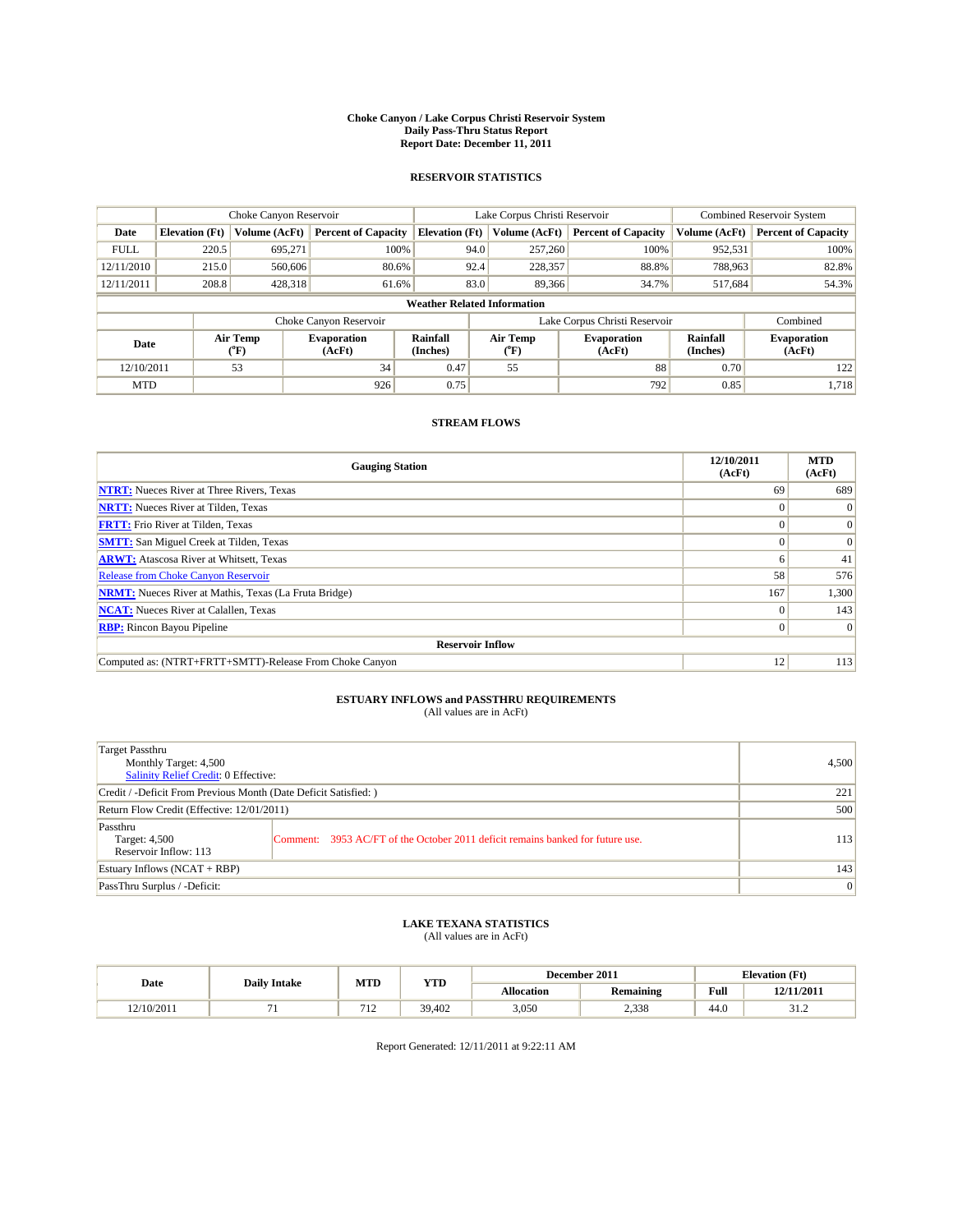#### **Choke Canyon / Lake Corpus Christi Reservoir System Daily Pass-Thru Status Report Report Date: December 12, 2011**

### **RESERVOIR STATISTICS**

|             | Choke Canyon Reservoir             |                             |                              |                             | Lake Corpus Christi Reservoir | <b>Combined Reservoir System</b> |                      |                              |  |  |
|-------------|------------------------------------|-----------------------------|------------------------------|-----------------------------|-------------------------------|----------------------------------|----------------------|------------------------------|--|--|
| Date        | <b>Elevation</b> (Ft)              | Volume (AcFt)               | <b>Percent of Capacity</b>   | <b>Elevation</b> (Ft)       | Volume (AcFt)                 | <b>Percent of Capacity</b>       | Volume (AcFt)        | <b>Percent of Capacity</b>   |  |  |
| <b>FULL</b> | 220.5                              | 695,271                     | 100%                         |                             | 257,260<br>94.0               | 100%                             | 952,531              | 100%                         |  |  |
| 12/12/2010  | 214.9                              | 558,769                     | 80.4%                        |                             | 92.4<br>228,710               | 88.9%                            | 787,479              | 82.7%                        |  |  |
| 12/12/2011  | 208.8                              | 428,708                     | 61.7%                        |                             | 82.9<br>89.258                | 34.7%                            | 517,966              | 54.4%                        |  |  |
|             | <b>Weather Related Information</b> |                             |                              |                             |                               |                                  |                      |                              |  |  |
|             |                                    |                             | Choke Canyon Reservoir       |                             |                               | Lake Corpus Christi Reservoir    |                      | Combined                     |  |  |
| Date        |                                    | Air Temp<br>${}^{\circ}$ F) | <b>Evaporation</b><br>(AcFt) | <b>Rainfall</b><br>(Inches) | Air Temp<br>(°F)              | <b>Evaporation</b><br>(AcFt)     | Rainfall<br>(Inches) | <b>Evaporation</b><br>(AcFt) |  |  |
| 12/11/2011  |                                    | 53                          | 11                           | 0.02                        | 56                            | 13                               | 0.15                 | 24                           |  |  |
| <b>MTD</b>  |                                    |                             | 937                          | 0.77                        |                               | 805                              | 1.00                 | 1.742                        |  |  |

## **STREAM FLOWS**

| <b>Gauging Station</b>                                       | 12/11/2011<br>(AcFt) | <b>MTD</b><br>(AcFt) |
|--------------------------------------------------------------|----------------------|----------------------|
| <b>NTRT:</b> Nueces River at Three Rivers, Texas             | 71                   | 760                  |
| <b>NRTT:</b> Nueces River at Tilden, Texas                   |                      |                      |
| <b>FRTT:</b> Frio River at Tilden, Texas                     |                      | $\Omega$             |
| <b>SMTT:</b> San Miguel Creek at Tilden, Texas               |                      | $\Omega$             |
| <b>ARWT:</b> Atascosa River at Whitsett, Texas               |                      | 48                   |
| <b>Release from Choke Canyon Reservoir</b>                   | 58                   | 633                  |
| <b>NRMT:</b> Nueces River at Mathis, Texas (La Fruta Bridge) | 165                  | 1,465                |
| <b>NCAT:</b> Nueces River at Calallen, Texas                 | $\theta$             | 143                  |
| <b>RBP:</b> Rincon Bayou Pipeline                            | $\Omega$             | $\Omega$             |
| <b>Reservoir Inflow</b>                                      |                      |                      |
| Computed as: (NTRT+FRTT+SMTT)-Release From Choke Canyon      | 14                   | 127                  |

# **ESTUARY INFLOWS and PASSTHRU REQUIREMENTS**<br>(All values are in AcFt)

| Target Passthru<br>Monthly Target: 4,500<br>Salinity Relief Credit: 0 Effective: |                                                                                | 4,500 |
|----------------------------------------------------------------------------------|--------------------------------------------------------------------------------|-------|
| Credit / -Deficit From Previous Month (Date Deficit Satisfied: )                 | 221                                                                            |       |
| Return Flow Credit (Effective: 12/01/2011)                                       | 500                                                                            |       |
| Passthru<br>Target: 4,500<br>Reservoir Inflow: 127                               | Comment: 3953 AC/FT of the October 2011 deficit remains banked for future use. | 127   |
| Estuary Inflows (NCAT + RBP)                                                     |                                                                                | 143   |
| PassThru Surplus / -Deficit:                                                     | $\vert 0 \vert$                                                                |       |

## **LAKE TEXANA STATISTICS** (All values are in AcFt)

|            | <b>Daily Intake</b> | MTD | <b>YTD</b>    | December 2011     |                  |      | <b>Elevation</b> (Ft) |  |
|------------|---------------------|-----|---------------|-------------------|------------------|------|-----------------------|--|
| Date       |                     |     |               | <b>Allocation</b> | <b>Remaining</b> | Full | 12/12/2011            |  |
| !2/11/2011 |                     | 783 | 39.473<br>472 | 3,050             | 2,267            | 44.0 | ے ۔ د                 |  |

Report Generated: 12/12/2011 at 8:59:07 AM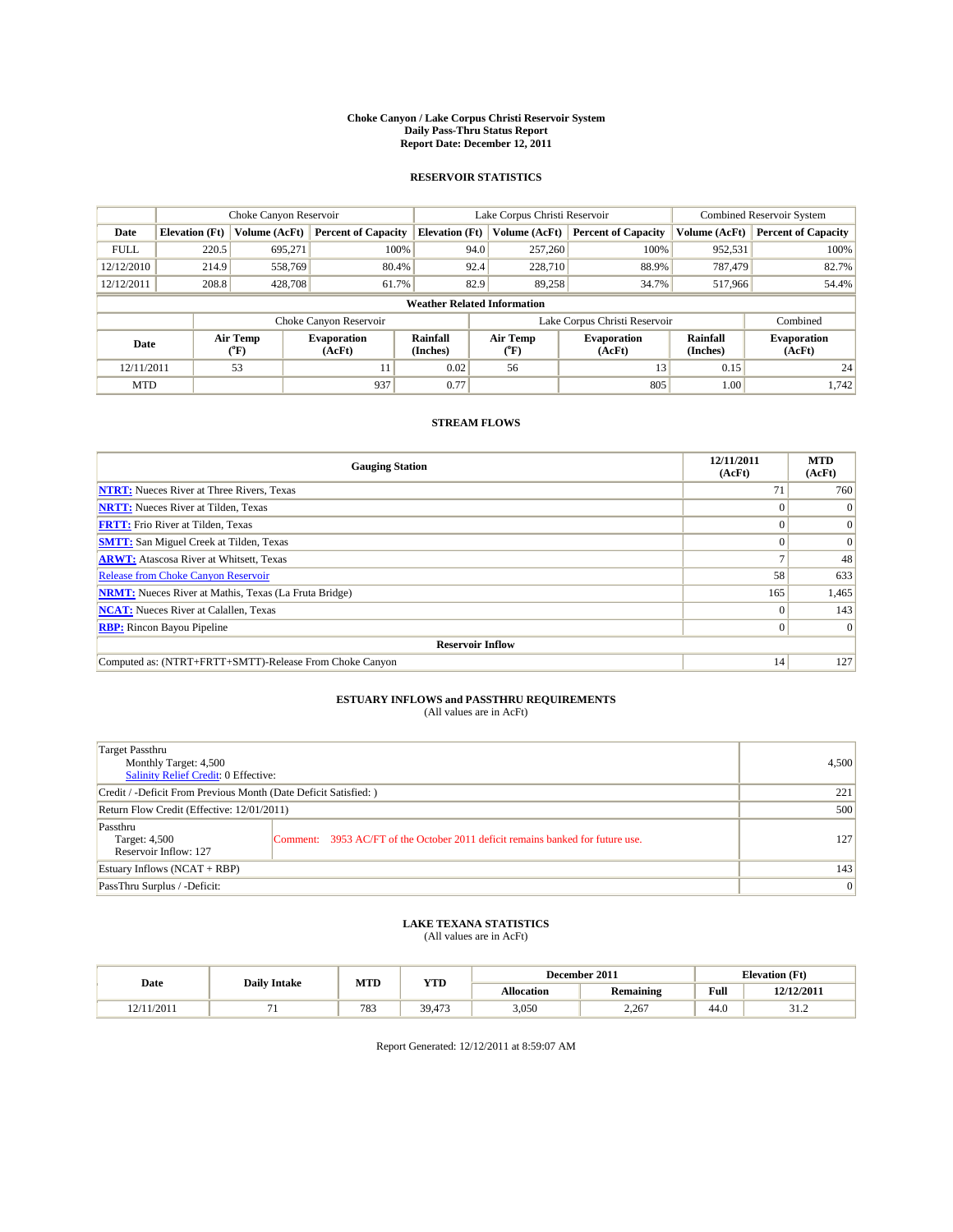#### **Choke Canyon / Lake Corpus Christi Reservoir System Daily Pass-Thru Status Report Report Date: December 13, 2011**

### **RESERVOIR STATISTICS**

|             | Choke Canyon Reservoir             |                  |                              |                             | Lake Corpus Christi Reservoir |                               |                      | <b>Combined Reservoir System</b> |  |
|-------------|------------------------------------|------------------|------------------------------|-----------------------------|-------------------------------|-------------------------------|----------------------|----------------------------------|--|
| Date        | <b>Elevation</b> (Ft)              | Volume (AcFt)    | <b>Percent of Capacity</b>   | <b>Elevation</b> (Ft)       | Volume (AcFt)                 | <b>Percent of Capacity</b>    | Volume (AcFt)        | <b>Percent of Capacity</b>       |  |
| <b>FULL</b> | 220.5                              | 695,271          | 100%                         |                             | 257,260<br>94.0               | 100%                          | 952,531              | 100%                             |  |
| 12/13/2010  | 215.0                              | 560,606          | 80.6%                        |                             | 92.4<br>227,828               | 88.6%                         | 788,434              | 82.8%                            |  |
| 12/13/2011  | 208.7                              | 427,927          | 61.5%                        |                             | 82.9<br>89.149                | 34.7%                         | 517,076              | 54.3%                            |  |
|             | <b>Weather Related Information</b> |                  |                              |                             |                               |                               |                      |                                  |  |
|             |                                    |                  | Choke Canyon Reservoir       |                             |                               | Lake Corpus Christi Reservoir |                      | Combined                         |  |
| Date        |                                    | Air Temp<br>(°F) | <b>Evaporation</b><br>(AcFt) | <b>Rainfall</b><br>(Inches) | Air Temp<br>$(^oF)$           | <b>Evaporation</b><br>(AcFt)  | Rainfall<br>(Inches) | <b>Evaporation</b><br>(AcFt)     |  |
| 12/12/2011  |                                    | 65               | 11                           | 0.09                        | 68                            | $\Omega$                      | 0.11                 | 11                               |  |
| <b>MTD</b>  |                                    |                  | 948                          | 0.86                        |                               | 805                           | 1.11                 | 1,753                            |  |

## **STREAM FLOWS**

| <b>Gauging Station</b>                                       | 12/12/2011<br>(AcFt) | <b>MTD</b><br>(AcFt) |  |  |  |  |  |
|--------------------------------------------------------------|----------------------|----------------------|--|--|--|--|--|
| <b>NTRT:</b> Nueces River at Three Rivers, Texas             | 69                   | 830                  |  |  |  |  |  |
| <b>NRTT:</b> Nueces River at Tilden, Texas                   | $\Omega$             |                      |  |  |  |  |  |
| <b>FRTT:</b> Frio River at Tilden, Texas                     |                      | $\Omega$             |  |  |  |  |  |
| <b>SMTT:</b> San Miguel Creek at Tilden, Texas               |                      | $\Omega$             |  |  |  |  |  |
| <b>ARWT:</b> Atascosa River at Whitsett, Texas               |                      | 55                   |  |  |  |  |  |
| <b>Release from Choke Canyon Reservoir</b>                   | 58                   | 691                  |  |  |  |  |  |
| <b>NRMT:</b> Nueces River at Mathis, Texas (La Fruta Bridge) | 165                  | 1,630                |  |  |  |  |  |
| <b>NCAT:</b> Nueces River at Calallen, Texas                 | $\theta$             | 143                  |  |  |  |  |  |
| <b>RBP:</b> Rincon Bayou Pipeline                            | $\Omega$             | $\Omega$             |  |  |  |  |  |
| <b>Reservoir Inflow</b>                                      |                      |                      |  |  |  |  |  |
| Computed as: (NTRT+FRTT+SMTT)-Release From Choke Canyon      | 12                   | 139                  |  |  |  |  |  |

# **ESTUARY INFLOWS and PASSTHRU REQUIREMENTS**<br>(All values are in AcFt)

| Target Passthru<br>Monthly Target: 4,500<br>Salinity Relief Credit: 0 Effective: | 4,500                                                                          |     |
|----------------------------------------------------------------------------------|--------------------------------------------------------------------------------|-----|
| Credit / -Deficit From Previous Month (Date Deficit Satisfied: )                 | 221                                                                            |     |
| Return Flow Credit (Effective: 12/01/2011)                                       | 500                                                                            |     |
| Passthru<br>Target: 4,500<br>Reservoir Inflow: 139                               | Comment: 3953 AC/FT of the October 2011 deficit remains banked for future use. | 139 |
| Estuary Inflows (NCAT + RBP)                                                     | 143                                                                            |     |
| PassThru Surplus / -Deficit:                                                     | $\vert 0 \vert$                                                                |     |

## **LAKE TEXANA STATISTICS** (All values are in AcFt)

|            |                     | MTD | <b>YTD</b> |            | December 2011 |      | <b>Elevation</b> (Ft) |
|------------|---------------------|-----|------------|------------|---------------|------|-----------------------|
| Date       | <b>Daily Intake</b> |     |            | Allocation | Remaining     | Full | 12/13/2011            |
| 12/12/2011 |                     | 854 | 39,544     | 3,050      | 2,196         | 44.0 | .                     |

Report Generated: 12/13/2011 at 8:38:40 AM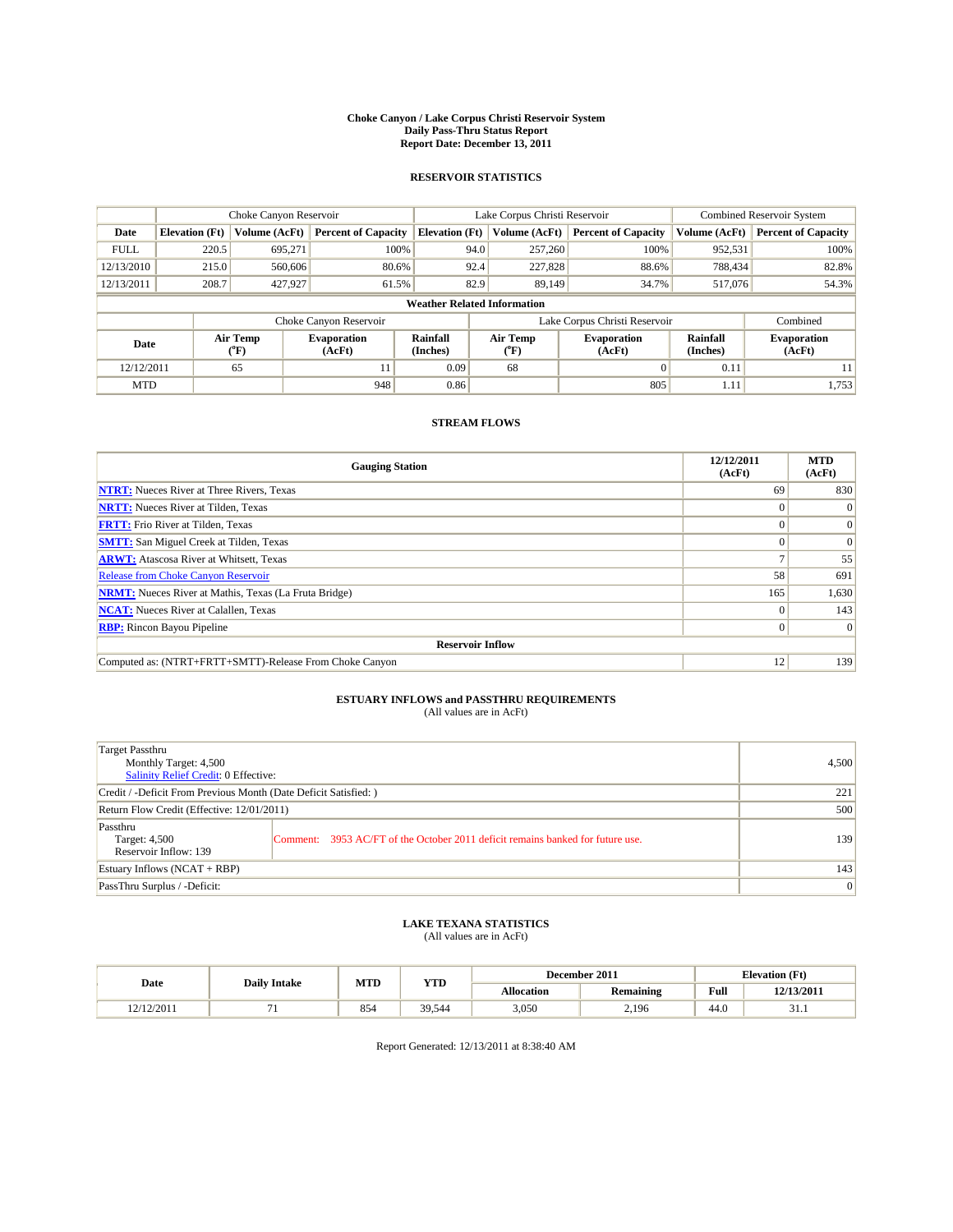#### **Choke Canyon / Lake Corpus Christi Reservoir System Daily Pass-Thru Status Report Report Date: December 14, 2011**

### **RESERVOIR STATISTICS**

|             | Choke Canyon Reservoir             |                  |                              |                       | Lake Corpus Christi Reservoir |                               |                      | <b>Combined Reservoir System</b> |  |
|-------------|------------------------------------|------------------|------------------------------|-----------------------|-------------------------------|-------------------------------|----------------------|----------------------------------|--|
| Date        | <b>Elevation</b> (Ft)              | Volume (AcFt)    | <b>Percent of Capacity</b>   | <b>Elevation</b> (Ft) | Volume (AcFt)                 | <b>Percent of Capacity</b>    | Volume (AcFt)        | <b>Percent of Capacity</b>       |  |
| <b>FULL</b> | 220.5                              | 695,271          | 100%                         | 94.0                  | 257,260                       | 100%                          | 952,531              | 100%                             |  |
| 12/14/2010  | 215.0                              | 559,458          | 80.5%                        | 92.3                  | 227.299                       | 88.4%                         | 786,757              | 82.6%                            |  |
| 12/14/2011  | 208.7                              | 427,537          | 61.5%                        | 82.9                  | 88,501                        | 34.4%                         | 516,038              | 54.2%                            |  |
|             | <b>Weather Related Information</b> |                  |                              |                       |                               |                               |                      |                                  |  |
|             |                                    |                  | Choke Canyon Reservoir       |                       |                               | Lake Corpus Christi Reservoir |                      | Combined                         |  |
| Date        |                                    | Air Temp<br>(°F) | <b>Evaporation</b><br>(AcFt) | Rainfall<br>(Inches)  | Air Temp<br>("F)              | <b>Evaporation</b><br>(AcFt)  | Rainfall<br>(Inches) | <b>Evaporation</b><br>(AcFt)     |  |
| 12/13/2011  |                                    | 76               | 68                           | 0.02                  | 78                            | 63                            | 0.00                 | 131                              |  |
| <b>MTD</b>  |                                    |                  | 1.016                        | 0.88                  |                               | 868                           | 1.11                 | 1,884                            |  |

## **STREAM FLOWS**

| <b>Gauging Station</b>                                       | 12/13/2011<br>(AcFt) | <b>MTD</b><br>(AcFt) |  |  |  |  |
|--------------------------------------------------------------|----------------------|----------------------|--|--|--|--|
| <b>NTRT:</b> Nueces River at Three Rivers, Texas             | 69                   | 899                  |  |  |  |  |
| <b>NRTT:</b> Nueces River at Tilden, Texas                   | $\Omega$             |                      |  |  |  |  |
| <b>FRTT:</b> Frio River at Tilden, Texas                     |                      | $\Omega$             |  |  |  |  |
| <b>SMTT:</b> San Miguel Creek at Tilden, Texas               |                      | $\Omega$             |  |  |  |  |
| <b>ARWT:</b> Atascosa River at Whitsett, Texas               |                      | 63                   |  |  |  |  |
| <b>Release from Choke Canyon Reservoir</b>                   | 58                   | 748                  |  |  |  |  |
| <b>NRMT:</b> Nueces River at Mathis, Texas (La Fruta Bridge) | 167                  | 1,796                |  |  |  |  |
| <b>NCAT:</b> Nueces River at Calallen, Texas                 | $\Omega$             | 143                  |  |  |  |  |
| <b>RBP:</b> Rincon Bayou Pipeline                            | $\Omega$             | $\Omega$             |  |  |  |  |
| <b>Reservoir Inflow</b>                                      |                      |                      |  |  |  |  |
| Computed as: (NTRT+FRTT+SMTT)-Release From Choke Canyon      | 12                   | 151                  |  |  |  |  |

# **ESTUARY INFLOWS and PASSTHRU REQUIREMENTS**<br>(All values are in AcFt)

| Target Passthru<br>Monthly Target: 4,500<br>Salinity Relief Credit: 0 Effective: |                                                                                | 4,500 |
|----------------------------------------------------------------------------------|--------------------------------------------------------------------------------|-------|
| Credit / -Deficit From Previous Month (Date Deficit Satisfied: )                 | 221                                                                            |       |
| Return Flow Credit (Effective: 12/01/2011)                                       | 500                                                                            |       |
| Passthru<br>Target: 4,500<br>Reservoir Inflow: 151                               | Comment: 3953 AC/FT of the October 2011 deficit remains banked for future use. | 151   |
| Estuary Inflows (NCAT + RBP)                                                     |                                                                                | 143   |
| PassThru Surplus / -Deficit:                                                     | $\vert 0 \vert$                                                                |       |

## **LAKE TEXANA STATISTICS** (All values are in AcFt)

|           | <b>Daily Intake</b> | MTD | <b>YTD</b> |                   | December 2011 |      | <b>Elevation</b> (Ft) |
|-----------|---------------------|-----|------------|-------------------|---------------|------|-----------------------|
| Date      |                     |     |            | <b>Allocation</b> | Remaining     | Full | 12/14/2011            |
| 2/13/2011 | -                   | 926 | 39,616     | 3,050             | 2.124         | 44.0 | .                     |

Report Generated: 12/14/2011 at 9:03:10 AM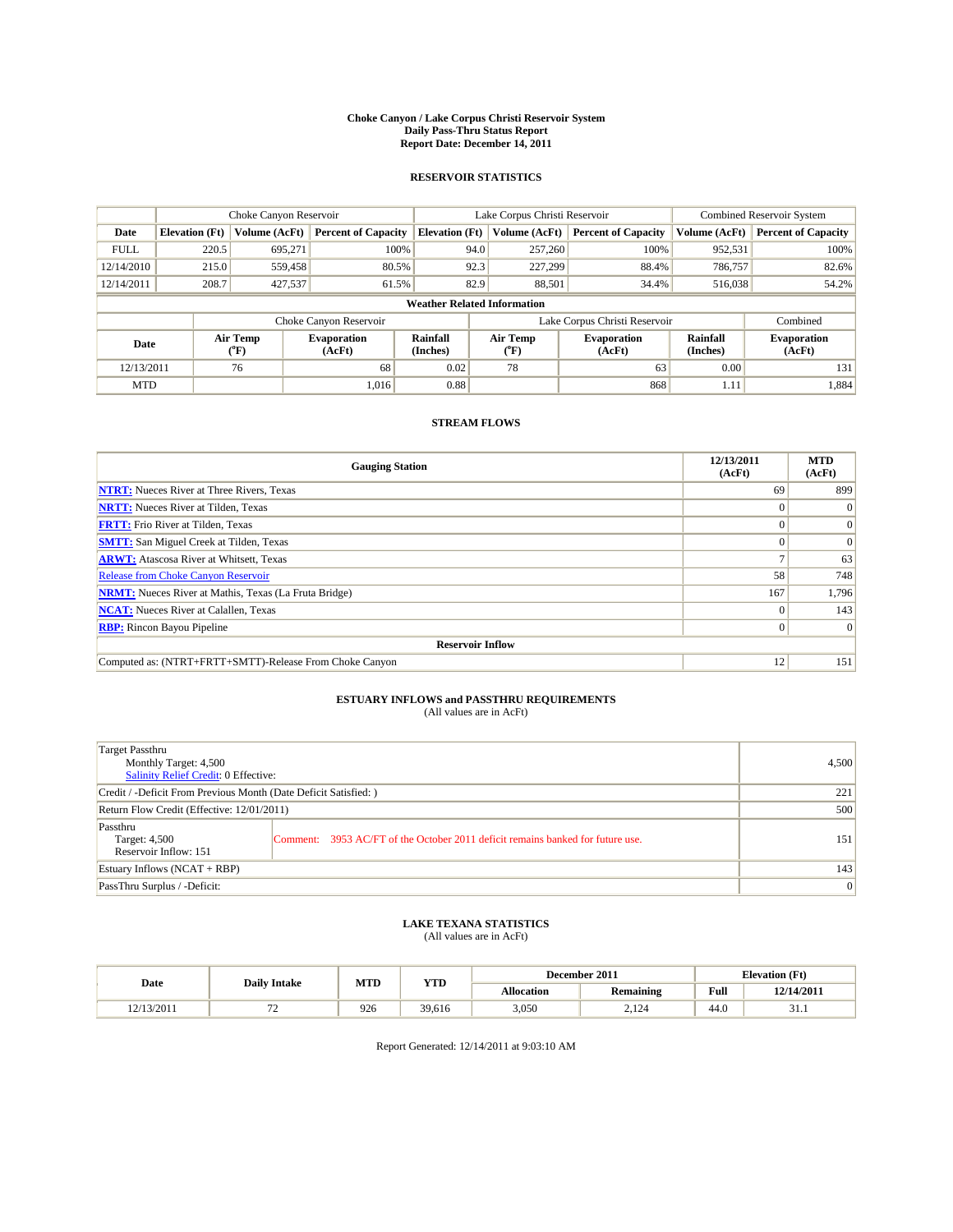#### **Choke Canyon / Lake Corpus Christi Reservoir System Daily Pass-Thru Status Report Report Date: December 15, 2011**

### **RESERVOIR STATISTICS**

|             | Choke Canyon Reservoir             |                             |                              |                             | Lake Corpus Christi Reservoir |                               |                      | Combined Reservoir System    |  |  |
|-------------|------------------------------------|-----------------------------|------------------------------|-----------------------------|-------------------------------|-------------------------------|----------------------|------------------------------|--|--|
| Date        | <b>Elevation</b> (Ft)              | Volume (AcFt)               | <b>Percent of Capacity</b>   | <b>Elevation</b> (Ft)       | Volume (AcFt)                 | <b>Percent of Capacity</b>    | Volume (AcFt)        | <b>Percent of Capacity</b>   |  |  |
| <b>FULL</b> | 220.5                              | 695,271                     | 100%                         | 94.0                        | 257,260                       | 100%                          | 952,531              | 100%                         |  |  |
| 12/15/2010  | 215.0                              | 559,458                     | 80.5%                        | 92.3                        | 227,122                       | 88.3%                         | 786,580              | 82.6%                        |  |  |
| 12/15/2011  | 208.8                              | 429,098                     | 61.7%                        | 82.9                        | 88.933                        | 34.6%                         | 518,031              | 54.4%                        |  |  |
|             | <b>Weather Related Information</b> |                             |                              |                             |                               |                               |                      |                              |  |  |
|             |                                    |                             | Choke Canyon Reservoir       |                             |                               | Lake Corpus Christi Reservoir |                      | Combined                     |  |  |
| Date        |                                    | Air Temp<br>${}^{\circ}$ F) | <b>Evaporation</b><br>(AcFt) | <b>Rainfall</b><br>(Inches) | Air Temp<br>$(^oF)$           | <b>Evaporation</b><br>(AcFt)  | Rainfall<br>(Inches) | <b>Evaporation</b><br>(AcFt) |  |  |
| 12/14/2011  |                                    | 81                          | 172                          | 0.00                        | 80                            | 95                            | 0.01                 | 267                          |  |  |
| <b>MTD</b>  |                                    |                             | 1.188                        | 0.88                        |                               | 963                           | 1.12                 | 2,151                        |  |  |

## **STREAM FLOWS**

| <b>Gauging Station</b>                                       | 12/14/2011<br>(AcFt) | <b>MTD</b><br>(AcFt) |  |  |  |  |  |
|--------------------------------------------------------------|----------------------|----------------------|--|--|--|--|--|
| <b>NTRT:</b> Nueces River at Three Rivers, Texas             | 69                   | 969                  |  |  |  |  |  |
| <b>NRTT:</b> Nueces River at Tilden, Texas                   | $\Omega$             |                      |  |  |  |  |  |
| <b>FRTT:</b> Frio River at Tilden, Texas                     |                      | $\Omega$             |  |  |  |  |  |
| <b>SMTT:</b> San Miguel Creek at Tilden, Texas               |                      | $\Omega$             |  |  |  |  |  |
| <b>ARWT:</b> Atascosa River at Whitsett, Texas               |                      | 70                   |  |  |  |  |  |
| <b>Release from Choke Canyon Reservoir</b>                   | 58                   | 806                  |  |  |  |  |  |
| <b>NRMT:</b> Nueces River at Mathis, Texas (La Fruta Bridge) | 111                  | 1,908                |  |  |  |  |  |
| <b>NCAT:</b> Nueces River at Calallen, Texas                 | $\Omega$             | 143                  |  |  |  |  |  |
| <b>RBP:</b> Rincon Bayou Pipeline                            | $\Omega$             | $\Omega$             |  |  |  |  |  |
| <b>Reservoir Inflow</b>                                      |                      |                      |  |  |  |  |  |
| Computed as: (NTRT+FRTT+SMTT)-Release From Choke Canyon      | 12                   | 163                  |  |  |  |  |  |

# **ESTUARY INFLOWS and PASSTHRU REQUIREMENTS**<br>(All values are in AcFt)

| Target Passthru<br>Monthly Target: 4,500<br>Salinity Relief Credit: 0 Effective: |                                                                                | 4,500 |
|----------------------------------------------------------------------------------|--------------------------------------------------------------------------------|-------|
| Credit / -Deficit From Previous Month (Date Deficit Satisfied: )                 | 221                                                                            |       |
| Return Flow Credit (Effective: 12/01/2011)                                       | 500                                                                            |       |
| Passthru<br>Target: 4,500<br>Reservoir Inflow: 163                               | Comment: 3953 AC/FT of the October 2011 deficit remains banked for future use. | 163   |
| Estuary Inflows (NCAT + RBP)                                                     |                                                                                | 143   |
| PassThru Surplus / -Deficit:                                                     | $\vert 0 \vert$                                                                |       |

# **LAKE TEXANA STATISTICS** (All values are in AcFt)

|            |                     | MTD | <b>YTD</b> |                   | December 2011 |      | <b>Elevation</b> (Ft) |
|------------|---------------------|-----|------------|-------------------|---------------|------|-----------------------|
| Date       | <b>Daily Intake</b> |     |            | <b>Allocation</b> | Remaining     | Full | 12/15/2011            |
| 12/14/2011 | 69                  | 996 | 39.685     | 3,050             | 2.054         | 44.0 | 31.0                  |

Report Generated: 12/15/2011 at 8:59:14 AM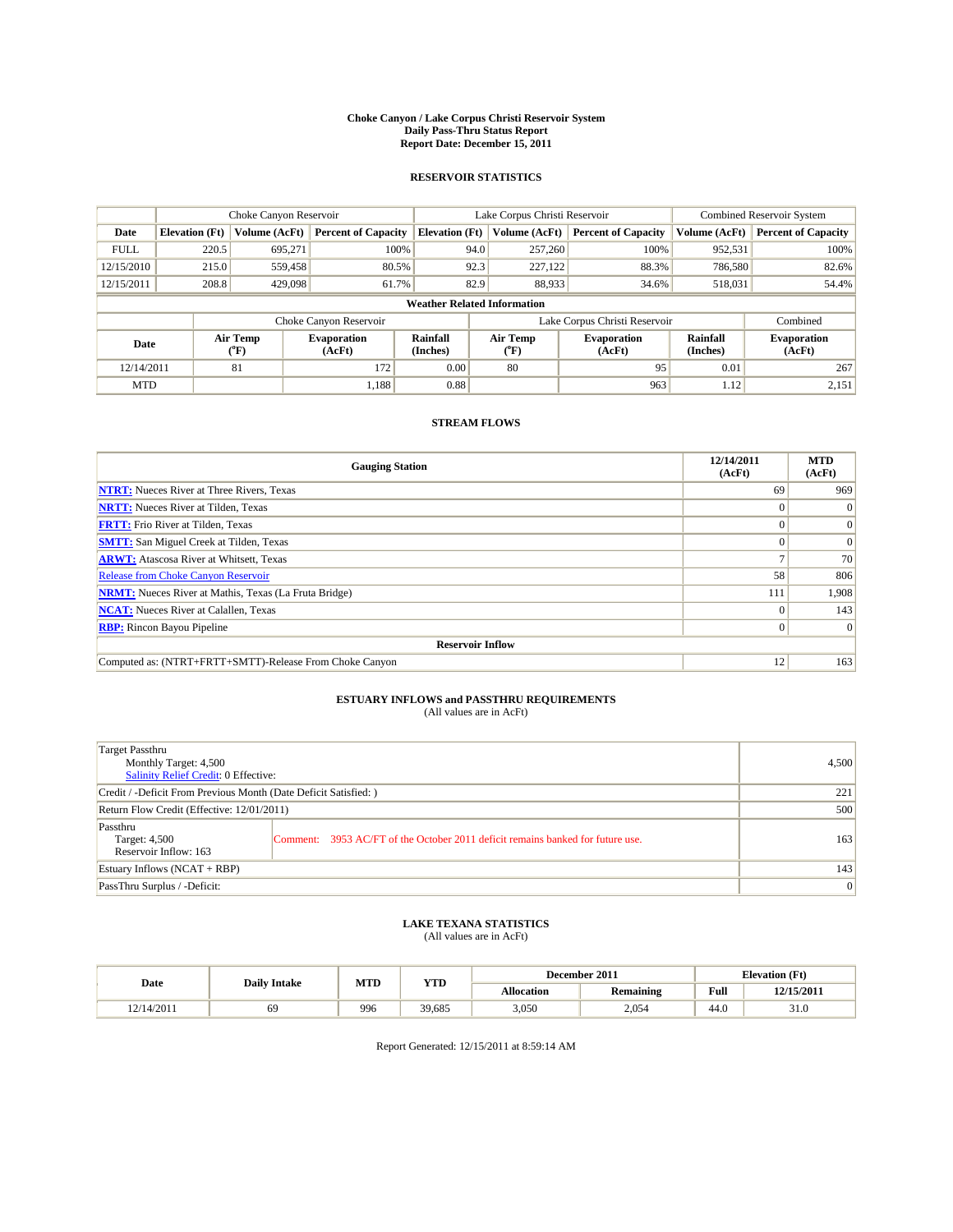#### **Choke Canyon / Lake Corpus Christi Reservoir System Daily Pass-Thru Status Report Report Date: December 16, 2011**

### **RESERVOIR STATISTICS**

|             | Choke Canyon Reservoir             |                  |                              |                       | Lake Corpus Christi Reservoir     |                               |                      | <b>Combined Reservoir System</b> |  |
|-------------|------------------------------------|------------------|------------------------------|-----------------------|-----------------------------------|-------------------------------|----------------------|----------------------------------|--|
| Date        | <b>Elevation</b> (Ft)              | Volume (AcFt)    | <b>Percent of Capacity</b>   | <b>Elevation (Ft)</b> | Volume (AcFt)                     | <b>Percent of Capacity</b>    | Volume (AcFt)        | <b>Percent of Capacity</b>       |  |
| <b>FULL</b> | 220.5                              | 695,271          | 100%                         | 94.0                  | 257,260                           | 100%                          | 952,531              | 100%                             |  |
| 12/16/2010  | 214.9                              | 558,769          | 80.4%                        | 92.3                  | 227.299                           | 88.4%                         | 786,068              | 82.5%                            |  |
| 12/16/2011  | 208.7                              | 426,952          | 61.4%                        | 82.8                  | 88,178                            | 34.3%                         | 515,130              | 54.1%                            |  |
|             | <b>Weather Related Information</b> |                  |                              |                       |                                   |                               |                      |                                  |  |
|             |                                    |                  | Choke Canyon Reservoir       |                       |                                   | Lake Corpus Christi Reservoir |                      | Combined                         |  |
| Date        |                                    | Air Temp<br>(°F) | <b>Evaporation</b><br>(AcFt) | Rainfall<br>(Inches)  | Air Temp<br>$({}^{\circ}{\rm F})$ | <b>Evaporation</b><br>(AcFt)  | Rainfall<br>(Inches) | <b>Evaporation</b><br>(AcFt)     |  |
| 12/15/2011  |                                    | 76               | 114                          | 0.01                  | 76                                | 88                            | 0.00                 | 202                              |  |
| <b>MTD</b>  |                                    |                  | 1,302                        | 0.89                  |                                   | 1,051                         | 1.12                 | 2,353                            |  |

## **STREAM FLOWS**

| <b>Gauging Station</b>                                       | 12/15/2011<br>(AcFt) | <b>MTD</b><br>(AcFt) |  |  |  |  |
|--------------------------------------------------------------|----------------------|----------------------|--|--|--|--|
| <b>NTRT:</b> Nueces River at Three Rivers, Texas             | 69                   | 1,038                |  |  |  |  |
| <b>NRTT:</b> Nueces River at Tilden, Texas                   | $\theta$             |                      |  |  |  |  |
| <b>FRTT:</b> Frio River at Tilden, Texas                     |                      | $\Omega$             |  |  |  |  |
| <b>SMTT:</b> San Miguel Creek at Tilden, Texas               |                      | $\Omega$             |  |  |  |  |
| <b>ARWT:</b> Atascosa River at Whitsett, Texas               |                      | 77                   |  |  |  |  |
| <b>Release from Choke Canyon Reservoir</b>                   | 58                   | 863                  |  |  |  |  |
| <b>NRMT:</b> Nueces River at Mathis, Texas (La Fruta Bridge) | 193                  | 2,100                |  |  |  |  |
| <b>NCAT:</b> Nueces River at Calallen, Texas                 | $\Omega$             | 143                  |  |  |  |  |
| <b>RBP:</b> Rincon Bayou Pipeline                            | $\Omega$             | $\Omega$             |  |  |  |  |
| <b>Reservoir Inflow</b>                                      |                      |                      |  |  |  |  |
| Computed as: (NTRT+FRTT+SMTT)-Release From Choke Canyon      | 12                   | 175                  |  |  |  |  |

# **ESTUARY INFLOWS and PASSTHRU REQUIREMENTS**<br>(All values are in AcFt)

| Target Passthru<br>Monthly Target: 4,500<br>Salinity Relief Credit: 0 Effective: | 4,500                                                                          |     |
|----------------------------------------------------------------------------------|--------------------------------------------------------------------------------|-----|
| Credit / -Deficit From Previous Month (Date Deficit Satisfied: )                 | 221                                                                            |     |
| Return Flow Credit (Effective: 12/01/2011)                                       | 500                                                                            |     |
| Passthru<br>Target: 4,500<br>Reservoir Inflow: 175                               | Comment: 3953 AC/FT of the October 2011 deficit remains banked for future use. | 175 |
| Estuary Inflows (NCAT + RBP)                                                     | 143                                                                            |     |
| PassThru Surplus / -Deficit:                                                     | $\vert 0 \vert$                                                                |     |

## **LAKE TEXANA STATISTICS** (All values are in AcFt)

|            |                     | MTD   | <b>YTD</b> |            | December 2011    |      | <b>Elevation</b> (Ft) |
|------------|---------------------|-------|------------|------------|------------------|------|-----------------------|
| Date       | <b>Daily Intake</b> |       |            | Allocation | <b>Remaining</b> | Full | 12/16/2011            |
| 12/15/2011 | . .                 | 1.068 | 39,758     | 3,050      | ,982             | 44.0 | 31.0                  |

Report Generated: 12/16/2011 at 8:21:00 AM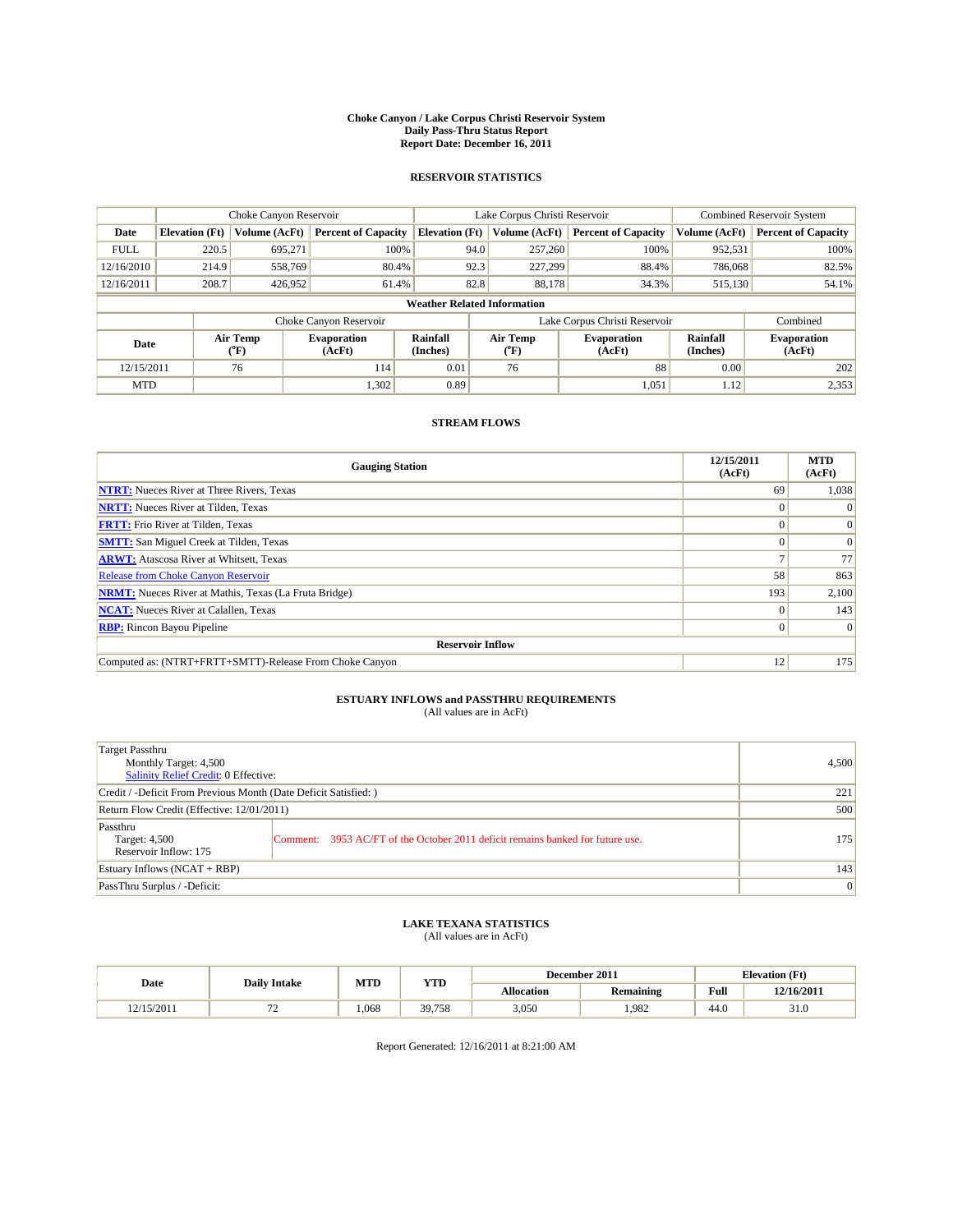#### **Choke Canyon / Lake Corpus Christi Reservoir System Daily Pass-Thru Status Report Report Date: December 17, 2011**

### **RESERVOIR STATISTICS**

|             | Choke Canyon Reservoir             |                  |                              |                       | Lake Corpus Christi Reservoir |                               |                      | <b>Combined Reservoir System</b> |  |
|-------------|------------------------------------|------------------|------------------------------|-----------------------|-------------------------------|-------------------------------|----------------------|----------------------------------|--|
| Date        | <b>Elevation</b> (Ft)              | Volume (AcFt)    | <b>Percent of Capacity</b>   | <b>Elevation (Ft)</b> | Volume (AcFt)                 | <b>Percent of Capacity</b>    | Volume (AcFt)        | <b>Percent of Capacity</b>       |  |
| <b>FULL</b> | 220.5                              | 695,271          | 100%                         |                       | 94.0<br>257,260               | 100%                          | 952,531              | 100%                             |  |
| 12/17/2010  | 214.9                              | 558,540          | 80.3%                        |                       | 92.4<br>227,651               | 88.5%                         | 786,191              | 82.5%                            |  |
| 12/17/2011  | 208.7                              | 427,342          | 61.5%                        | 82.9                  | 89,041                        | 34.6%                         | 516,383              | 54.2%                            |  |
|             | <b>Weather Related Information</b> |                  |                              |                       |                               |                               |                      |                                  |  |
|             |                                    |                  | Choke Canyon Reservoir       |                       |                               | Lake Corpus Christi Reservoir |                      | Combined                         |  |
| Date        |                                    | Air Temp<br>(°F) | <b>Evaporation</b><br>(AcFt) | Rainfall<br>(Inches)  | Air Temp<br>("F)              | <b>Evaporation</b><br>(AcFt)  | Rainfall<br>(Inches) | <b>Evaporation</b><br>(AcFt)     |  |
| 12/16/2011  |                                    | 54               | 103                          | 0.00                  | 54                            | 32                            | 0.00                 | 135                              |  |
| <b>MTD</b>  |                                    |                  | 1,405                        | 0.89                  |                               | 1.083                         | 1.12                 | 2,488                            |  |

## **STREAM FLOWS**

| <b>Gauging Station</b>                                       | 12/16/2011<br>(AcFt) | <b>MTD</b><br>(AcFt) |  |  |  |  |
|--------------------------------------------------------------|----------------------|----------------------|--|--|--|--|
| <b>NTRT:</b> Nueces River at Three Rivers, Texas             | 69                   | 1,108                |  |  |  |  |
| <b>NRTT:</b> Nueces River at Tilden, Texas                   | $\theta$             |                      |  |  |  |  |
| <b>FRTT:</b> Frio River at Tilden, Texas                     |                      | $\Omega$             |  |  |  |  |
| <b>SMTT:</b> San Miguel Creek at Tilden, Texas               |                      | $\Omega$             |  |  |  |  |
| <b>ARWT:</b> Atascosa River at Whitsett, Texas               | o                    | 83                   |  |  |  |  |
| <b>Release from Choke Canyon Reservoir</b>                   | 58                   | 921                  |  |  |  |  |
| <b>NRMT:</b> Nueces River at Mathis, Texas (La Fruta Bridge) | 191                  | 2,291                |  |  |  |  |
| <b>NCAT:</b> Nueces River at Calallen, Texas                 | $\Omega$             | 143                  |  |  |  |  |
| <b>RBP:</b> Rincon Bayou Pipeline                            | $\Omega$             | $\Omega$             |  |  |  |  |
| <b>Reservoir Inflow</b>                                      |                      |                      |  |  |  |  |
| Computed as: (NTRT+FRTT+SMTT)-Release From Choke Canyon      | 12                   | 187                  |  |  |  |  |

# **ESTUARY INFLOWS and PASSTHRU REQUIREMENTS**<br>(All values are in AcFt)

| Target Passthru<br>Monthly Target: 4,500<br>Salinity Relief Credit: 0 Effective: |                                                                                | 4,500 |
|----------------------------------------------------------------------------------|--------------------------------------------------------------------------------|-------|
| Credit / -Deficit From Previous Month (Date Deficit Satisfied: )                 | 221                                                                            |       |
| Return Flow Credit (Effective: 12/01/2011)                                       | 500                                                                            |       |
| Passthru<br>Target: 4,500<br>Reservoir Inflow: 187                               | Comment: 3953 AC/FT of the October 2011 deficit remains banked for future use. | 187   |
| Estuary Inflows (NCAT + RBP)                                                     |                                                                                | 143   |
| PassThru Surplus / -Deficit:                                                     | $\vert 0 \vert$                                                                |       |

## **LAKE TEXANA STATISTICS** (All values are in AcFt)

|            |                     |      | MTD<br>YTD |                   | December 2011 | <b>Elevation</b> (Ft) |            |
|------------|---------------------|------|------------|-------------------|---------------|-----------------------|------------|
| Date       | <b>Daily Intake</b> |      |            | <b>Allocation</b> | Remaining     | Full                  | 12/17/2011 |
| 12/16/2011 |                     | .140 | 39.830     | 3,050             | .910          | 44.0                  | J.I        |

Report Generated: 12/17/2011 at 8:33:25 AM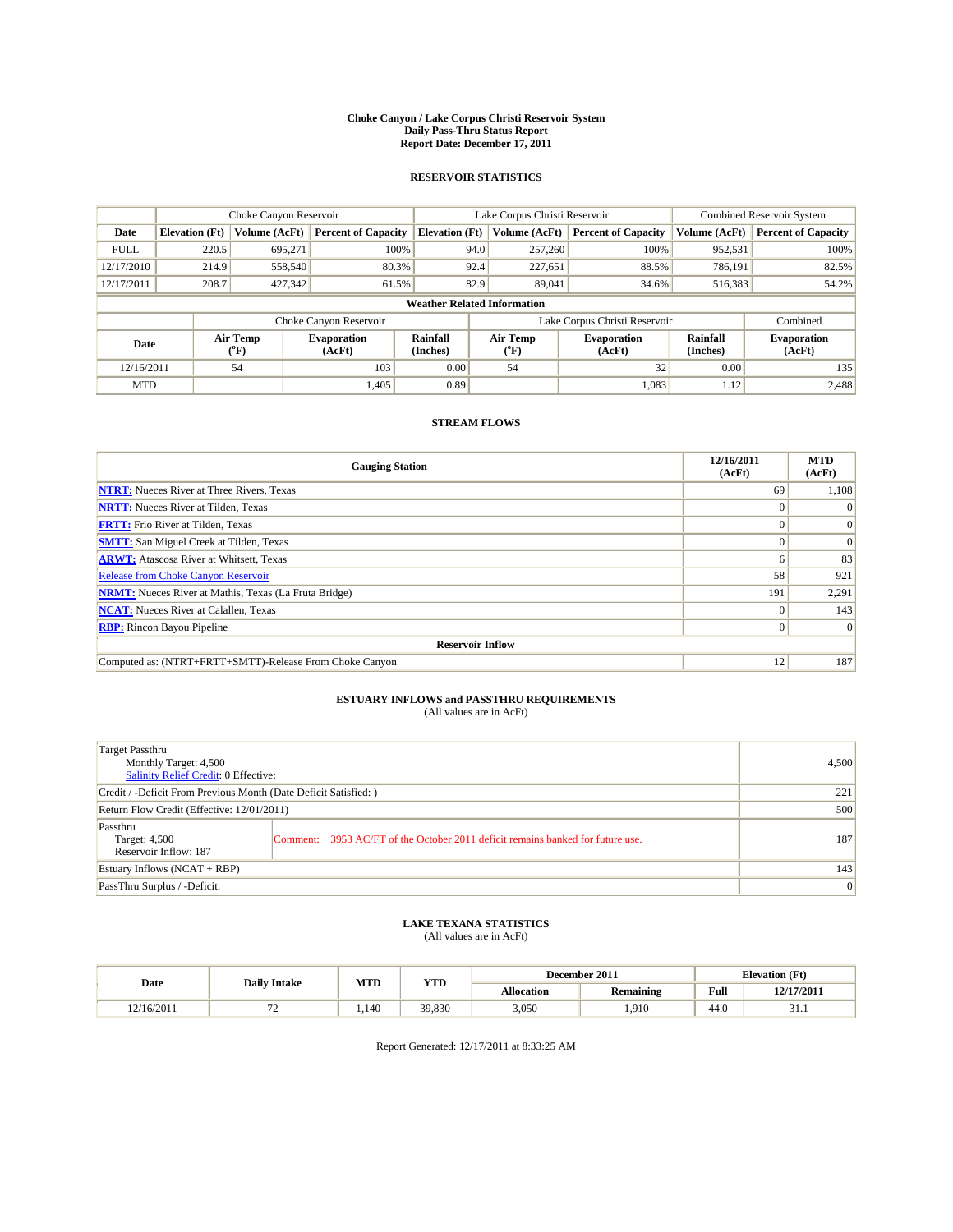#### **Choke Canyon / Lake Corpus Christi Reservoir System Daily Pass-Thru Status Report Report Date: December 18, 2011**

### **RESERVOIR STATISTICS**

|             | Choke Canyon Reservoir             |                  |                              |                       | Lake Corpus Christi Reservoir |                               |                      | <b>Combined Reservoir System</b> |  |
|-------------|------------------------------------|------------------|------------------------------|-----------------------|-------------------------------|-------------------------------|----------------------|----------------------------------|--|
| Date        | <b>Elevation</b> (Ft)              | Volume (AcFt)    | <b>Percent of Capacity</b>   | <b>Elevation</b> (Ft) | Volume (AcFt)                 | <b>Percent of Capacity</b>    | Volume (AcFt)        | <b>Percent of Capacity</b>       |  |
| <b>FULL</b> | 220.5                              | 695,271          | 100%                         | 94.0                  | 257,260                       | 100%                          | 952,531              | 100%                             |  |
| 12/18/2010  | 214.9                              | 557,628          | 80.2%                        | 92.4                  | 227,651                       | 88.5%                         | 785,279              | 82.4%                            |  |
| 12/18/2011  | 208.8                              | 428,318          | 61.6%                        | 82.9                  | 88,393                        | 34.4%                         | 516,711              | 54.2%                            |  |
|             | <b>Weather Related Information</b> |                  |                              |                       |                               |                               |                      |                                  |  |
|             |                                    |                  | Choke Canyon Reservoir       |                       |                               | Lake Corpus Christi Reservoir |                      | Combined                         |  |
| Date        |                                    | Air Temp<br>(°F) | <b>Evaporation</b><br>(AcFt) | Rainfall<br>(Inches)  | Air Temp<br>("F)              | <b>Evaporation</b><br>(AcFt)  | Rainfall<br>(Inches) | <b>Evaporation</b><br>(AcFt)     |  |
| 12/17/2011  |                                    | 55               | 57                           | 0.00                  | 55                            | 38                            | 0.00                 | 95                               |  |
| <b>MTD</b>  |                                    |                  | 1,462                        | 0.89                  |                               | 1,121                         | 1.12                 | 2,583                            |  |

## **STREAM FLOWS**

| <b>Gauging Station</b>                                       | 12/17/2011<br>(AcFt) | <b>MTD</b><br>(AcFt) |  |  |  |  |
|--------------------------------------------------------------|----------------------|----------------------|--|--|--|--|
| <b>NTRT:</b> Nueces River at Three Rivers, Texas             | 69                   | 1,177                |  |  |  |  |
| <b>NRTT:</b> Nueces River at Tilden, Texas                   |                      |                      |  |  |  |  |
| <b>FRTT:</b> Frio River at Tilden, Texas                     |                      | $\Omega$             |  |  |  |  |
| <b>SMTT:</b> San Miguel Creek at Tilden, Texas               |                      | $\Omega$             |  |  |  |  |
| <b>ARWT:</b> Atascosa River at Whitsett, Texas               | n                    | 89                   |  |  |  |  |
| Release from Choke Canyon Reservoir                          | 58                   | 979                  |  |  |  |  |
| <b>NRMT:</b> Nueces River at Mathis, Texas (La Fruta Bridge) | 179                  | 2,469                |  |  |  |  |
| <b>NCAT:</b> Nueces River at Calallen, Texas                 | 0                    | 143                  |  |  |  |  |
| <b>RBP:</b> Rincon Bayou Pipeline                            | $\Omega$             | $\Omega$             |  |  |  |  |
| <b>Reservoir Inflow</b>                                      |                      |                      |  |  |  |  |
| Computed as: (NTRT+FRTT+SMTT)-Release From Choke Canyon      | 12                   | 199                  |  |  |  |  |

## **ESTUARY INFLOWS and PASSTHRU REQUIREMENTS**<br>(All values are in AcFt)

| Target Passthru<br>Monthly Target: 4,500<br>Salinity Relief Credit: 0 Effective: |                                                                                | 4,500 |
|----------------------------------------------------------------------------------|--------------------------------------------------------------------------------|-------|
| Credit / -Deficit From Previous Month (Date Deficit Satisfied: )                 | 221                                                                            |       |
| Return Flow Credit (Effective: 12/01/2011)                                       | 500                                                                            |       |
| Passthru<br>Target: 4,500<br>Reservoir Inflow: 199                               | Comment: 3953 AC/FT of the October 2011 deficit remains banked for future use. | 199   |
| Estuary Inflows (NCAT + RBP)                                                     |                                                                                | 143   |
| PassThru Surplus / -Deficit:                                                     |                                                                                | 0     |

## **LAKE TEXANA STATISTICS** (All values are in AcFt)

|           |                     | MTD                  | <b>YTD</b> | <b>Elevation</b> (Ft)<br>December 2011 |           |      |            |
|-----------|---------------------|----------------------|------------|----------------------------------------|-----------|------|------------|
| Date      | <b>Daily Intake</b> |                      |            | Allocation                             | Remaining | Full | 12/18/2011 |
| 2/17/2011 | . .                 | 21 <sup>o</sup><br>. | 39,902     | 3,050                                  | ,838      | 44.0 | .          |

Report Generated: 12/18/2011 at 8:36:24 AM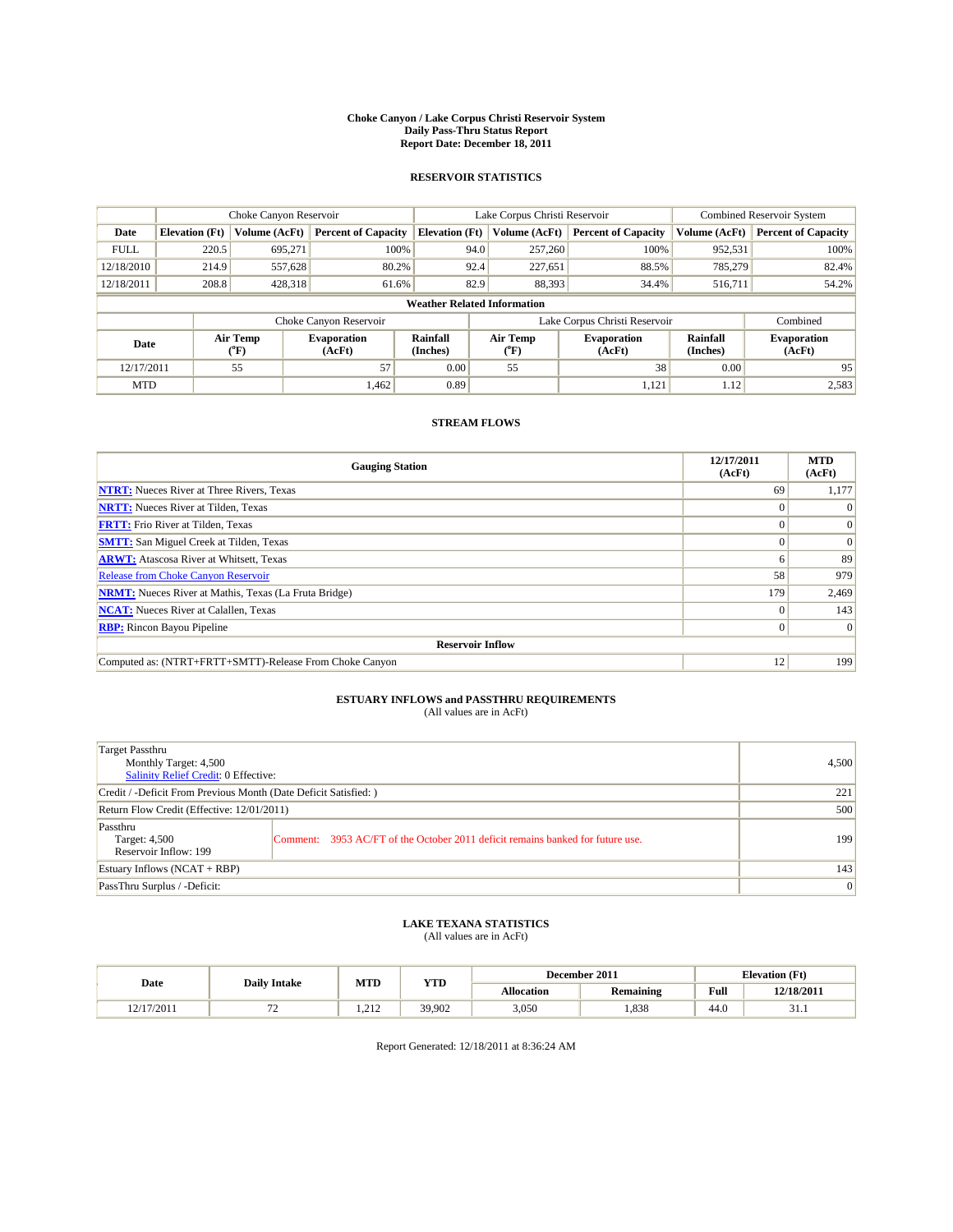#### **Choke Canyon / Lake Corpus Christi Reservoir System Daily Pass-Thru Status Report Report Date: December 19, 2011**

### **RESERVOIR STATISTICS**

|             |                                    | Choke Canyon Reservoir      |                              |                             | Lake Corpus Christi Reservoir | <b>Combined Reservoir System</b> |                      |                              |  |  |
|-------------|------------------------------------|-----------------------------|------------------------------|-----------------------------|-------------------------------|----------------------------------|----------------------|------------------------------|--|--|
| Date        | <b>Elevation</b> (Ft)              | Volume (AcFt)               | <b>Percent of Capacity</b>   | <b>Elevation</b> (Ft)       | Volume (AcFt)                 | <b>Percent of Capacity</b>       | Volume (AcFt)        | <b>Percent of Capacity</b>   |  |  |
| <b>FULL</b> | 220.5                              | 695,271                     | 100%                         | 94.0                        | 257,260                       | 100%                             | 952,531              | 100%                         |  |  |
| 12/19/2010  | 214.9                              | 558,999                     | 80.4%                        | 92.3                        | 226,594                       | 88.1%                            | 785,593              | 82.5%                        |  |  |
| 12/19/2011  | 208.6                              | 426,171                     | 61.3%                        | 82.8                        | 87.212                        | 33.9%                            | 513,383              | 53.9%                        |  |  |
|             | <b>Weather Related Information</b> |                             |                              |                             |                               |                                  |                      |                              |  |  |
|             |                                    |                             | Choke Canyon Reservoir       |                             |                               | Lake Corpus Christi Reservoir    |                      | Combined                     |  |  |
| Date        |                                    | Air Temp<br>${}^{\circ}$ F) | <b>Evaporation</b><br>(AcFt) | <b>Rainfall</b><br>(Inches) | Air Temp<br>(°F)              | <b>Evaporation</b><br>(AcFt)     | Rainfall<br>(Inches) | <b>Evaporation</b><br>(AcFt) |  |  |
| 12/18/2011  |                                    | 66                          | 80                           | 0.10                        | 69                            | 56                               | 0.04                 | 136                          |  |  |
| <b>MTD</b>  |                                    |                             | 1,542                        | 0.99                        |                               | 1,177                            | 1.16                 | 2.719                        |  |  |

## **STREAM FLOWS**

| <b>Gauging Station</b>                                       | 12/18/2011<br>(AcFt) | <b>MTD</b><br>(AcFt) |
|--------------------------------------------------------------|----------------------|----------------------|
| <b>NTRT:</b> Nueces River at Three Rivers, Texas             | 67                   | 1,245                |
| <b>NRTT:</b> Nueces River at Tilden, Texas                   |                      |                      |
| <b>FRTT:</b> Frio River at Tilden, Texas                     |                      | $\Omega$             |
| <b>SMTT:</b> San Miguel Creek at Tilden, Texas               |                      | $\Omega$             |
| <b>ARWT:</b> Atascosa River at Whitsett, Texas               | o                    | 95                   |
| <b>Release from Choke Canyon Reservoir</b>                   | 58                   | 1,036                |
| <b>NRMT:</b> Nueces River at Mathis, Texas (La Fruta Bridge) | 175                  | 2,644                |
| <b>NCAT:</b> Nueces River at Calallen, Texas                 |                      | 148                  |
| <b>RBP:</b> Rincon Bayou Pipeline                            | $\Omega$             | $\Omega$             |
| <b>Reservoir Inflow</b>                                      |                      |                      |
| Computed as: (NTRT+FRTT+SMTT)-Release From Choke Canyon      | 10                   | 209                  |

# **ESTUARY INFLOWS and PASSTHRU REQUIREMENTS**<br>(All values are in AcFt)

| Target Passthru<br>Monthly Target: 4,500<br>Salinity Relief Credit: 0 Effective: |                                                                                | 4,500 |
|----------------------------------------------------------------------------------|--------------------------------------------------------------------------------|-------|
| Credit / -Deficit From Previous Month (Date Deficit Satisfied: )                 | 221                                                                            |       |
| Return Flow Credit (Effective: 12/01/2011)                                       | 500                                                                            |       |
| Passthru<br>Target: 4,500<br>Reservoir Inflow: 209                               | Comment: 3953 AC/FT of the October 2011 deficit remains banked for future use. | 209   |
| Estuary Inflows (NCAT + RBP)                                                     |                                                                                | 148   |
| PassThru Surplus / -Deficit:                                                     | $\vert 0 \vert$                                                                |       |

# **LAKE TEXANA STATISTICS** (All values are in AcFt)

| Date      |                                | MTD  | <b>YTD</b> |            | December 2011    | <b>Elevation</b> (Ft) |            |
|-----------|--------------------------------|------|------------|------------|------------------|-----------------------|------------|
|           | <b>Daily Intake</b>            |      |            | Allocation | <b>Remaining</b> | Full                  | 12/19/2011 |
| 2/18/2011 | --<br>$\overline{\phantom{0}}$ | .285 | 39,974     | 3,050      | .765             | 44.0                  | 31.I       |

Report Generated: 12/19/2011 at 9:01:54 AM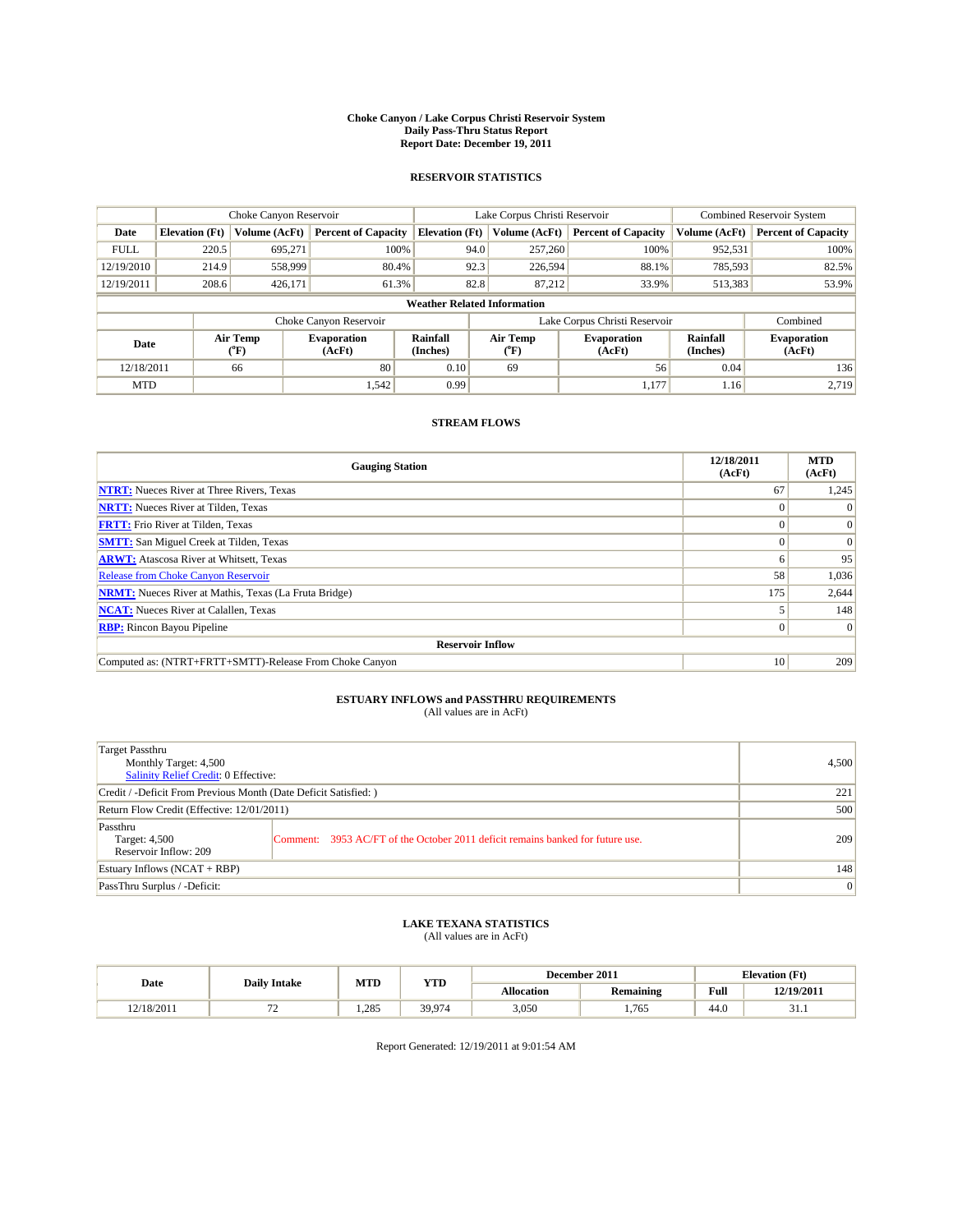#### **Choke Canyon / Lake Corpus Christi Reservoir System Daily Pass-Thru Status Report Report Date: December 20, 2011**

### **RESERVOIR STATISTICS**

|             | Choke Canyon Reservoir             |                          |                              |                       | Lake Corpus Christi Reservoir | <b>Combined Reservoir System</b> |                      |                              |  |  |
|-------------|------------------------------------|--------------------------|------------------------------|-----------------------|-------------------------------|----------------------------------|----------------------|------------------------------|--|--|
| Date        | <b>Elevation</b> (Ft)              | Volume (AcFt)            | <b>Percent of Capacity</b>   | <b>Elevation (Ft)</b> | Volume (AcFt)                 | <b>Percent of Capacity</b>       | Volume (AcFt)        | <b>Percent of Capacity</b>   |  |  |
| <b>FULL</b> | 220.5                              | 695,271                  | 100%                         | 94.0                  | 257,260                       | 100%                             | 952,531              | 100%                         |  |  |
| 12/20/2010  | 215.0                              | 559,688                  | 80.5%                        | 92.3                  | 226,418                       | 88.0%                            | 786,106              | 82.5%                        |  |  |
| 12/20/2011  | 208.7                              | 427,147                  | 61.4%                        | 82.8                  | 88,070                        | 34.2%                            | 515,217              | 54.1%                        |  |  |
|             | <b>Weather Related Information</b> |                          |                              |                       |                               |                                  |                      |                              |  |  |
|             |                                    |                          | Choke Canyon Reservoir       |                       |                               | Lake Corpus Christi Reservoir    |                      | Combined                     |  |  |
| Date        |                                    | Air Temp<br>$\rm ^{o}F)$ | <b>Evaporation</b><br>(AcFt) | Rainfall<br>(Inches)  | Air Temp<br>$\rm ^{o}F)$      | <b>Evaporation</b><br>(AcFt)     | Rainfall<br>(Inches) | <b>Evaporation</b><br>(AcFt) |  |  |
| 12/19/2011  |                                    | 79                       | 137                          | 0.00                  | 81                            | 113                              | 0.00                 | 250                          |  |  |
| <b>MTD</b>  |                                    |                          | 1,679                        | 0.99                  |                               | 1,290                            | 1.16                 | 2,969                        |  |  |

## **STREAM FLOWS**

| <b>Gauging Station</b>                                       | 12/19/2011<br>(AcFt) | <b>MTD</b><br>(AcFt) |
|--------------------------------------------------------------|----------------------|----------------------|
| <b>NTRT:</b> Nueces River at Three Rivers, Texas             | 69                   | 1,314                |
| <b>NRTT:</b> Nueces River at Tilden, Texas                   |                      | $\Omega$             |
| <b>FRTT:</b> Frio River at Tilden, Texas                     |                      | $\Omega$             |
| <b>SMTT:</b> San Miguel Creek at Tilden, Texas               |                      | $\vert 0 \vert$      |
| <b>ARWT:</b> Atascosa River at Whitsett, Texas               | o                    | 101                  |
| <b>Release from Choke Canyon Reservoir</b>                   | 58                   | 1,094                |
| <b>NRMT:</b> Nueces River at Mathis, Texas (La Fruta Bridge) | 169                  | 2,813                |
| <b>NCAT:</b> Nueces River at Calallen, Texas                 |                      | 149                  |
| <b>RBP:</b> Rincon Bayou Pipeline                            | 0                    | $\vert 0 \vert$      |
| <b>Reservoir Inflow</b>                                      |                      |                      |
| Computed as: (NTRT+FRTT+SMTT)-Release From Choke Canyon      | 12                   | 220                  |

# **ESTUARY INFLOWS and PASSTHRU REQUIREMENTS**<br>(All values are in AcFt)

| Target Passthru<br>Monthly Target: 4,500<br>Salinity Relief Credit: 0 Effective: |                                                                                | 4,500 |
|----------------------------------------------------------------------------------|--------------------------------------------------------------------------------|-------|
| Credit / -Deficit From Previous Month (Date Deficit Satisfied: )                 | 221                                                                            |       |
| Return Flow Credit (Effective: 12/01/2011)                                       | 500                                                                            |       |
| Passthru<br>Target: 4,500<br>Reservoir Inflow: 220                               | Comment: 3953 AC/FT of the October 2011 deficit remains banked for future use. | 220   |
| Estuary Inflows (NCAT + RBP)                                                     | 149                                                                            |       |
| PassThru Surplus / -Deficit:                                                     | $\vert 0 \vert$                                                                |       |

## **LAKE TEXANA STATISTICS** (All values are in AcFt)

|           | <b>Daily Intake</b> | MTD               | <b>YTD</b> |                   | December 2011    | <b>Elevation</b> (Ft) |            |
|-----------|---------------------|-------------------|------------|-------------------|------------------|-----------------------|------------|
| Date      |                     |                   |            | <b>Allocation</b> | <b>Remaining</b> | Full                  | 12/20/2011 |
| 2/19/2011 | --                  | $35^{\circ}$<br>. | 40.046     | 3,050             | .693             | $\sim$<br>44.0        | 30.9       |

Report Generated: 12/20/2011 at 8:24:19 AM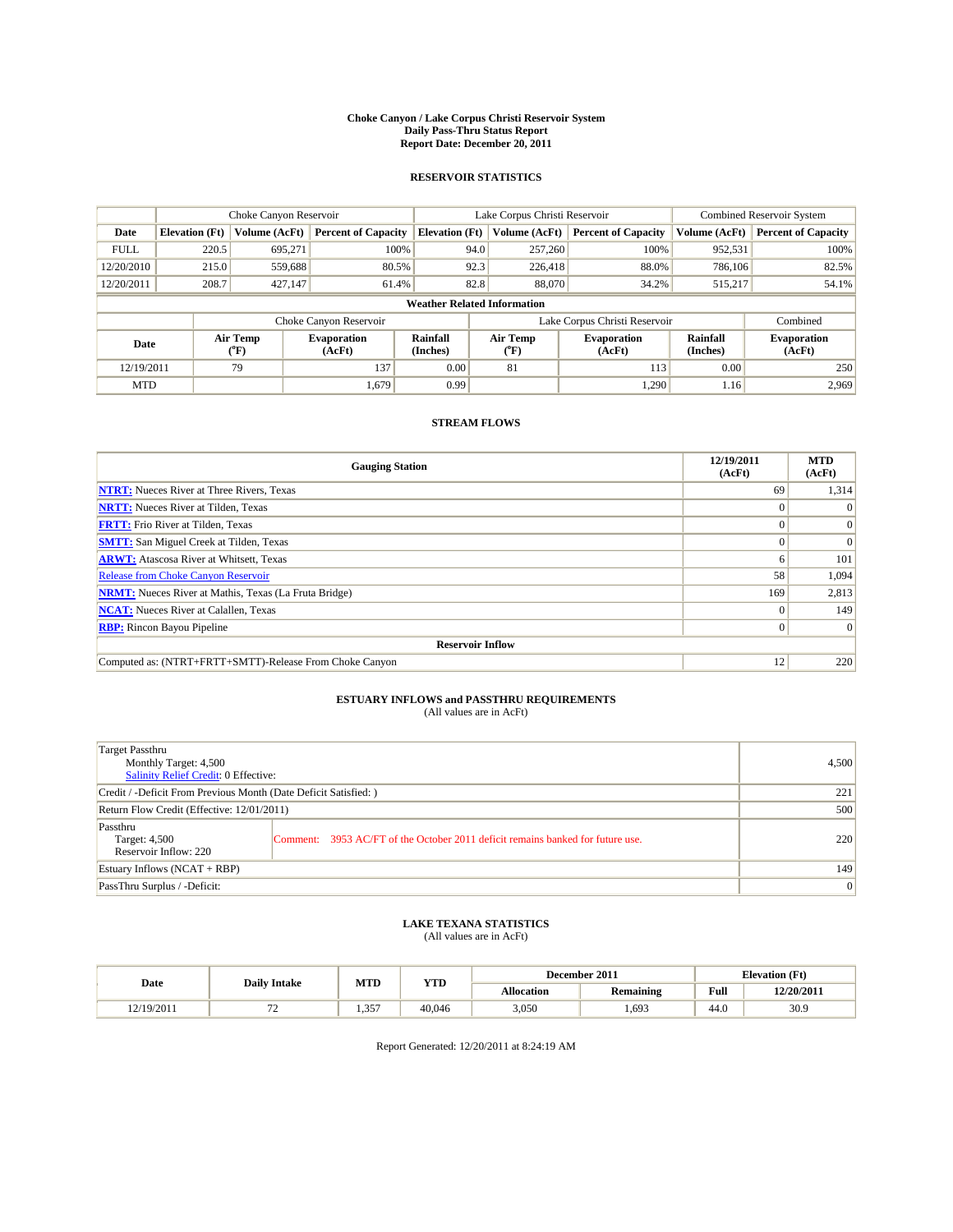#### **Choke Canyon / Lake Corpus Christi Reservoir System Daily Pass-Thru Status Report Report Date: December 21, 2011**

### **RESERVOIR STATISTICS**

|             | Choke Canyon Reservoir             |                            | Lake Corpus Christi Reservoir |                       |                                         |         | Combined Reservoir System     |                      |                              |  |
|-------------|------------------------------------|----------------------------|-------------------------------|-----------------------|-----------------------------------------|---------|-------------------------------|----------------------|------------------------------|--|
| Date        | <b>Elevation</b> (Ft)              | Volume (AcFt)              | <b>Percent of Capacity</b>    | <b>Elevation (Ft)</b> | Volume (AcFt)                           |         | <b>Percent of Capacity</b>    | Volume (AcFt)        | <b>Percent of Capacity</b>   |  |
| <b>FULL</b> | 220.5                              | 695,271                    | 100%                          |                       | 94.0                                    | 257,260 | 100%                          | 952,531              | 100%                         |  |
| 12/21/2010  | 215.0                              | 559,917                    | 80.5%                         |                       | 92.3                                    | 226,242 | 87.9%                         | 786,159              | 82.5%                        |  |
| 12/21/2011  | 208.7                              | 426,756                    | 61.4%                         |                       | 82.8                                    | 88,070  | 34.2%                         | 514,826              | 54.0%                        |  |
|             | <b>Weather Related Information</b> |                            |                               |                       |                                         |         |                               |                      |                              |  |
|             |                                    |                            | Choke Canyon Reservoir        |                       |                                         |         | Lake Corpus Christi Reservoir |                      | Combined                     |  |
| Date        |                                    | Air Temp<br>${}^{\circ}F)$ | <b>Evaporation</b><br>(AcFt)  | Rainfall<br>(Inches)  | Air Temp<br>$(^{\mathrm{o}}\mathrm{F})$ |         | <b>Evaporation</b><br>(AcFt)  | Rainfall<br>(Inches) | <b>Evaporation</b><br>(AcFt) |  |
| 12/20/2011  |                                    | 62                         | 160                           | 0.00                  | 65                                      |         | 113                           | 0.00                 | 273                          |  |
| <b>MTD</b>  |                                    |                            | 1,839                         | 0.99                  |                                         |         | 1,403                         | 1.16                 | 3,242                        |  |

## **STREAM FLOWS**

| <b>Gauging Station</b>                                       | 12/20/2011<br>(AcFt) | <b>MTD</b><br>(AcFt) |
|--------------------------------------------------------------|----------------------|----------------------|
| <b>NTRT:</b> Nueces River at Three Rivers, Texas             | 69                   | 1,384                |
| <b>NRTT:</b> Nueces River at Tilden, Texas                   | $\Omega$             |                      |
| <b>FRTT:</b> Frio River at Tilden, Texas                     |                      | $\Omega$             |
| <b>SMTT:</b> San Miguel Creek at Tilden, Texas               |                      | $\Omega$             |
| <b>ARWT:</b> Atascosa River at Whitsett, Texas               | <sub>0</sub>         | 107                  |
| <b>Release from Choke Canyon Reservoir</b>                   | 58                   | 1,151                |
| <b>NRMT:</b> Nueces River at Mathis, Texas (La Fruta Bridge) | 165                  | 2,978                |
| <b>NCAT:</b> Nueces River at Calallen, Texas                 | 6                    | 154                  |
| <b>RBP:</b> Rincon Bayou Pipeline                            | $\overline{0}$       | $\Omega$             |
| <b>Reservoir Inflow</b>                                      |                      |                      |
| Computed as: (NTRT+FRTT+SMTT)-Release From Choke Canyon      | 12                   | 232                  |

# **ESTUARY INFLOWS and PASSTHRU REQUIREMENTS**<br>(All values are in AcFt)

| Target Passthru<br>Monthly Target: 4,500<br>Salinity Relief Credit: 0 Effective: | 4,500                                                                          |     |
|----------------------------------------------------------------------------------|--------------------------------------------------------------------------------|-----|
| Credit / -Deficit From Previous Month (Date Deficit Satisfied: )                 | 221                                                                            |     |
| Return Flow Credit (Effective: 12/01/2011)                                       | 500                                                                            |     |
| Passthru<br>Target: 4,500<br>Reservoir Inflow: 232                               | Comment: 3953 AC/FT of the October 2011 deficit remains banked for future use. | 232 |
| Estuary Inflows (NCAT + RBP)                                                     |                                                                                | 154 |
| PassThru Surplus / -Deficit:                                                     | $\overline{0}$                                                                 |     |

# **LAKE TEXANA STATISTICS** (All values are in AcFt)

|            |                     | MTD  | <b>YTD</b> |                   | December 2011 |      | <b>Elevation</b> (Ft) |
|------------|---------------------|------|------------|-------------------|---------------|------|-----------------------|
| Date       | <b>Daily Intake</b> |      |            | <b>Allocation</b> | Remaining     | Full | 12/21/2011            |
| 12/20/2011 |                     | .429 | 40.118     | 3,050             | .621          | 44.0 | 30.9                  |

Report Generated: 12/21/2011 at 8:45:53 AM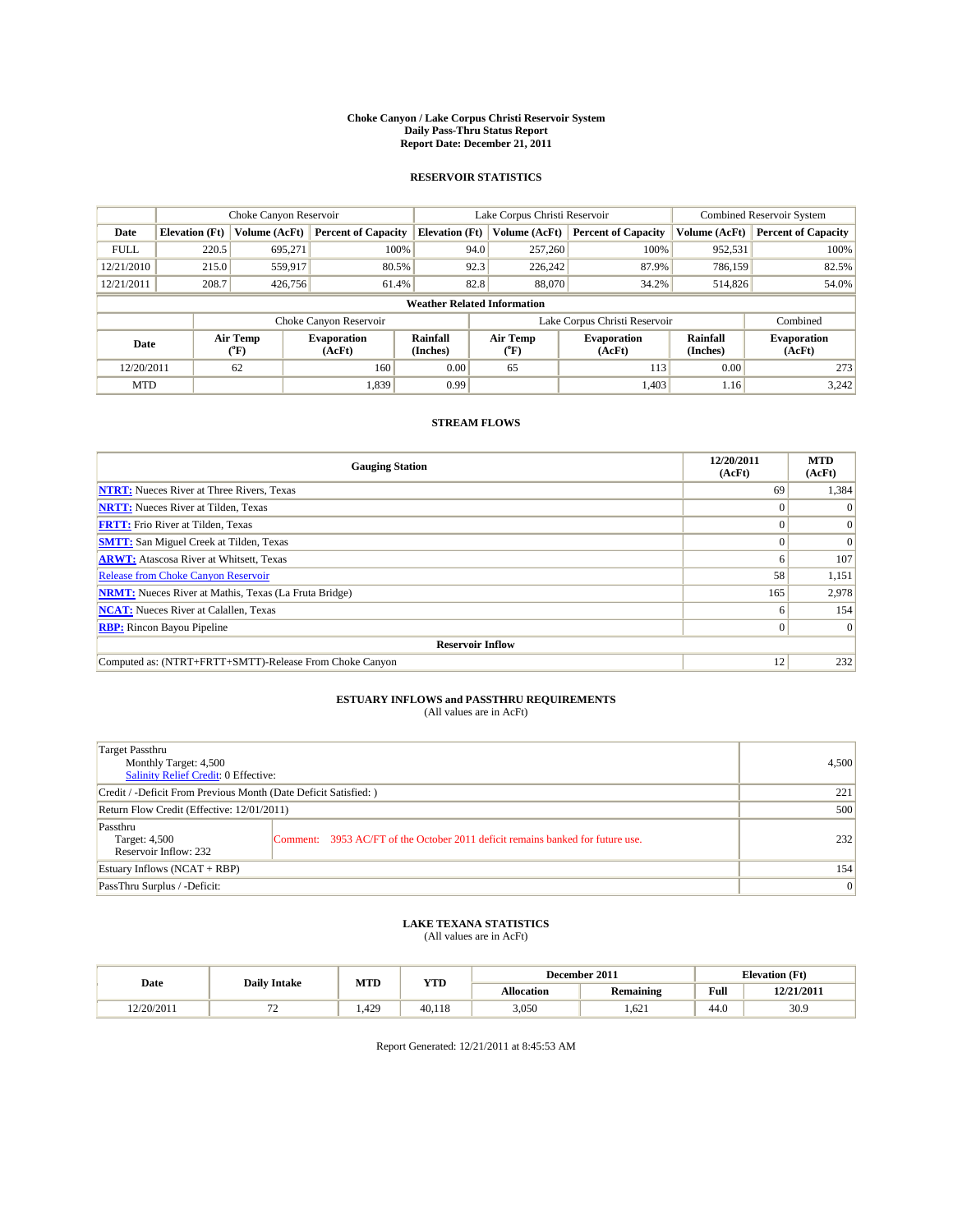#### **Choke Canyon / Lake Corpus Christi Reservoir System Daily Pass-Thru Status Report Report Date: December 22, 2011**

### **RESERVOIR STATISTICS**

|             | Choke Canyon Reservoir             |                             |                              |                             | Lake Corpus Christi Reservoir |                               |                      | <b>Combined Reservoir System</b> |  |
|-------------|------------------------------------|-----------------------------|------------------------------|-----------------------------|-------------------------------|-------------------------------|----------------------|----------------------------------|--|
| Date        | <b>Elevation</b> (Ft)              | Volume (AcFt)               | <b>Percent of Capacity</b>   | <b>Elevation</b> (Ft)       | Volume (AcFt)                 | <b>Percent of Capacity</b>    | Volume (AcFt)        | <b>Percent of Capacity</b>       |  |
| <b>FULL</b> | 220.5                              | 695,271                     | 100%                         | 94.0                        | 257,260                       | 100%                          | 952,531              | 100%                             |  |
| 12/22/2010  | 214.9                              | 558,769                     | 80.4%                        | 92.3                        | 226,242                       | 87.9%                         | 785,011              | 82.4%                            |  |
| 12/22/2011  | 208.7                              | 427,147                     | 61.4%                        | 82.8                        | 87,855                        | 34.2%                         | 515,002              | 54.1%                            |  |
|             | <b>Weather Related Information</b> |                             |                              |                             |                               |                               |                      |                                  |  |
|             |                                    |                             | Choke Canyon Reservoir       |                             |                               | Lake Corpus Christi Reservoir |                      | Combined                         |  |
| Date        |                                    | Air Temp<br>${}^{\circ}$ F) | <b>Evaporation</b><br>(AcFt) | <b>Rainfall</b><br>(Inches) | Air Temp<br>(°F)              | <b>Evaporation</b><br>(AcFt)  | Rainfall<br>(Inches) | <b>Evaporation</b><br>(AcFt)     |  |
| 12/21/2011  |                                    | 59                          | 160                          | 0.40                        | 57                            | 63                            | 0.04                 | 223                              |  |
| <b>MTD</b>  |                                    |                             | 1.999                        | 1.39                        |                               | 1,466                         | 1.20                 | 3,465                            |  |

## **STREAM FLOWS**

| <b>Gauging Station</b>                                       | 12/21/2011<br>(AcFt) | <b>MTD</b><br>(AcFt) |
|--------------------------------------------------------------|----------------------|----------------------|
| <b>NTRT:</b> Nueces River at Three Rivers, Texas             | 69                   | 1,453                |
| <b>NRTT:</b> Nueces River at Tilden, Texas                   | $\Omega$             |                      |
| <b>FRTT:</b> Frio River at Tilden, Texas                     |                      | $\Omega$             |
| <b>SMTT:</b> San Miguel Creek at Tilden, Texas               |                      | $\Omega$             |
| <b>ARWT:</b> Atascosa River at Whitsett, Texas               | 6                    | 113                  |
| <b>Release from Choke Canyon Reservoir</b>                   | 58                   | 1,209                |
| <b>NRMT:</b> Nueces River at Mathis, Texas (La Fruta Bridge) | 161                  | 3,138                |
| <b>NCAT:</b> Nueces River at Calallen, Texas                 |                      | 159                  |
| <b>RBP:</b> Rincon Bayou Pipeline                            | $\Omega$             | $\Omega$             |
| <b>Reservoir Inflow</b>                                      |                      |                      |
| Computed as: (NTRT+FRTT+SMTT)-Release From Choke Canyon      | 12                   | 244                  |

# **ESTUARY INFLOWS and PASSTHRU REQUIREMENTS**<br>(All values are in AcFt)

| Target Passthru<br>Monthly Target: 4,500<br>Salinity Relief Credit: 0 Effective: | 4,500                                                                          |     |
|----------------------------------------------------------------------------------|--------------------------------------------------------------------------------|-----|
| Credit / -Deficit From Previous Month (Date Deficit Satisfied: )                 | 221                                                                            |     |
| Return Flow Credit (Effective: 12/01/2011)                                       | 500                                                                            |     |
| Passthru<br>Target: 4,500<br>Reservoir Inflow: 244                               | Comment: 3953 AC/FT of the October 2011 deficit remains banked for future use. | 244 |
| Estuary Inflows (NCAT + RBP)                                                     | 159                                                                            |     |
| PassThru Surplus / -Deficit:                                                     | $\vert 0 \vert$                                                                |     |

## **LAKE TEXANA STATISTICS** (All values are in AcFt)

|            |                                | MTD   | <b>YTD</b> | December 2011<br><b>Elevation</b> (Ft) |                  |      |            |
|------------|--------------------------------|-------|------------|----------------------------------------|------------------|------|------------|
| Date       | <b>Daily Intake</b>            |       |            | Allocation                             | <b>Remaining</b> | Full | 12/22/2011 |
| 12/21/2011 | --<br>$\overline{\phantom{0}}$ | 1.501 | 40.190     | 3,050                                  | . .549           | 44.0 | 30.9       |

Report Generated: 12/22/2011 at 8:10:37 AM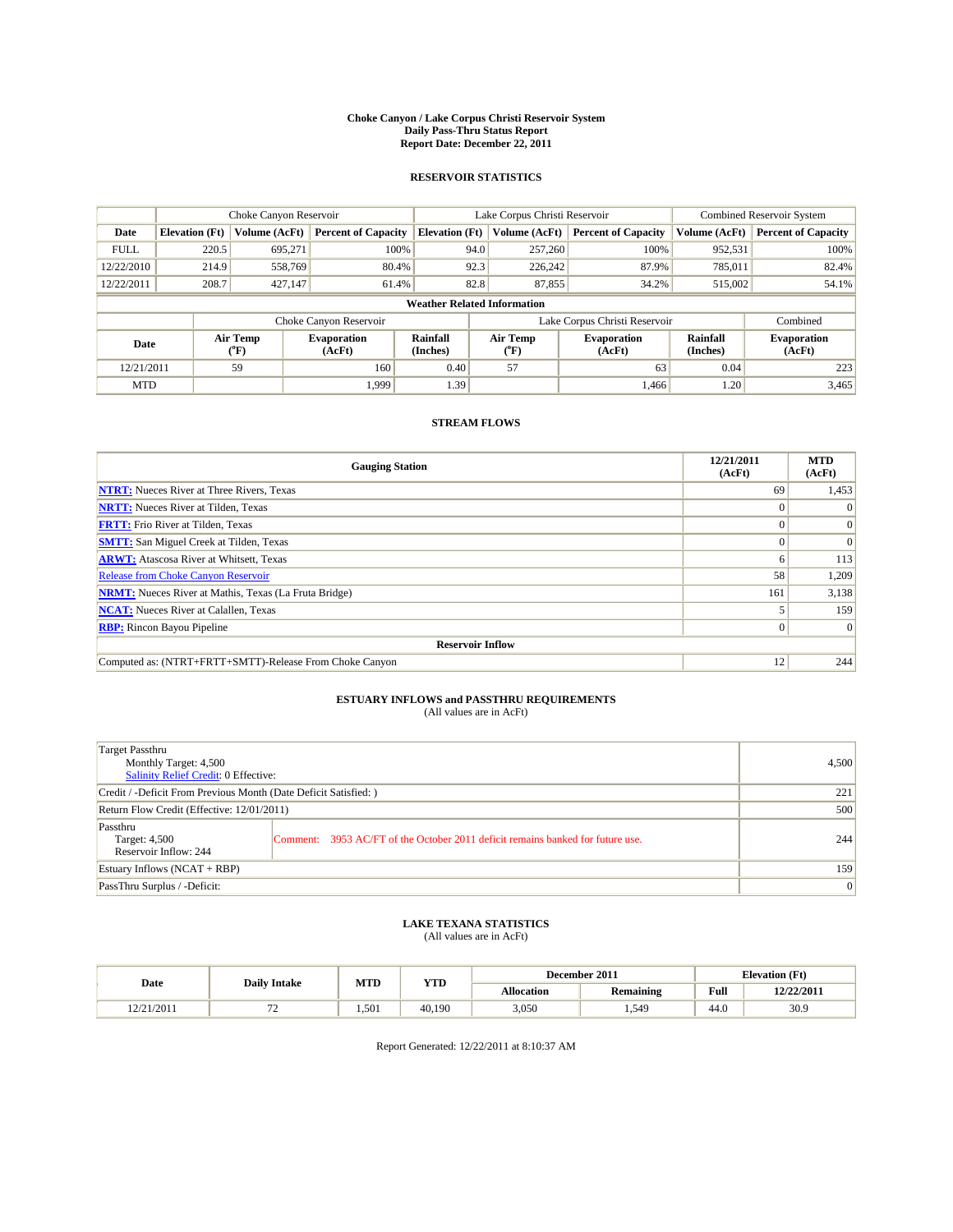#### **Choke Canyon / Lake Corpus Christi Reservoir System Daily Pass-Thru Status Report Report Date: December 23, 2011**

### **RESERVOIR STATISTICS**

|             | Choke Canyon Reservoir             |                  |                              |                             | Lake Corpus Christi Reservoir  |                               |                      | <b>Combined Reservoir System</b> |  |  |
|-------------|------------------------------------|------------------|------------------------------|-----------------------------|--------------------------------|-------------------------------|----------------------|----------------------------------|--|--|
| Date        | <b>Elevation</b> (Ft)              | Volume (AcFt)    | <b>Percent of Capacity</b>   | <b>Elevation</b> (Ft)       | Volume (AcFt)                  | <b>Percent of Capacity</b>    | Volume (AcFt)        | <b>Percent of Capacity</b>       |  |  |
| <b>FULL</b> | 220.5                              | 695,271          | 100%                         | 94.0                        | 257,260                        | 100%                          | 952,531              | 100%                             |  |  |
| 12/23/2010  | 214.9                              | 558,999          | 80.4%                        | 92.3                        | 226,242                        | 87.9%                         | 785,241              | 82.4%                            |  |  |
| 12/23/2011  | 208.7                              | 428,122          | 61.6%                        | 82.8                        | 88,070                         | 34.2%                         | 516,192              | 54.2%                            |  |  |
|             | <b>Weather Related Information</b> |                  |                              |                             |                                |                               |                      |                                  |  |  |
|             |                                    |                  | Choke Canyon Reservoir       |                             |                                | Lake Corpus Christi Reservoir |                      | Combined                         |  |  |
| Date        |                                    | Air Temp<br>(°F) | <b>Evaporation</b><br>(AcFt) | <b>Rainfall</b><br>(Inches) | Air Temp<br>$({}^o\mathrm{F})$ | <b>Evaporation</b><br>(AcFt)  | Rainfall<br>(Inches) | <b>Evaporation</b><br>(AcFt)     |  |  |
| 12/22/2011  |                                    | 64               | 126                          | 0.00                        | 66                             | 106                           | 0.00                 | 232                              |  |  |
| <b>MTD</b>  |                                    |                  | 2,125                        | 1.39                        |                                | 1,572                         | 1.20                 | 3,697                            |  |  |

## **STREAM FLOWS**

| <b>Gauging Station</b>                                       | 12/22/2011<br>(AcFt) | <b>MTD</b><br>(AcFt) |
|--------------------------------------------------------------|----------------------|----------------------|
| <b>NTRT:</b> Nueces River at Three Rivers, Texas             | 69                   | 1,522                |
| <b>NRTT:</b> Nueces River at Tilden, Texas                   | $\Omega$             |                      |
| <b>FRTT:</b> Frio River at Tilden, Texas                     |                      |                      |
| <b>SMTT:</b> San Miguel Creek at Tilden, Texas               |                      | $\Omega$             |
| <b>ARWT:</b> Atascosa River at Whitsett, Texas               | 10 <sup>1</sup>      | 123                  |
| Release from Choke Canyon Reservoir                          | 58                   | 1,266                |
| <b>NRMT:</b> Nueces River at Mathis, Texas (La Fruta Bridge) | 161                  | 3,299                |
| <b>NCAT:</b> Nueces River at Calallen, Texas                 |                      | 162                  |
| <b>RBP:</b> Rincon Bayou Pipeline                            | $\Omega$             | $\Omega$             |
| <b>Reservoir Inflow</b>                                      |                      |                      |
| Computed as: (NTRT+FRTT+SMTT)-Release From Choke Canyon      | 13                   | 257                  |

# **ESTUARY INFLOWS and PASSTHRU REQUIREMENTS**<br>(All values are in AcFt)

| Target Passthru<br>Monthly Target: 4,500<br>Salinity Relief Credit: 0 Effective: | 4,500                                                                          |     |
|----------------------------------------------------------------------------------|--------------------------------------------------------------------------------|-----|
| Credit / -Deficit From Previous Month (Date Deficit Satisfied: )                 | 221                                                                            |     |
| Return Flow Credit (Effective: 12/01/2011)                                       | 500                                                                            |     |
| Passthru<br>Target: 4,500<br>Reservoir Inflow: 257                               | Comment: 3953 AC/FT of the October 2011 deficit remains banked for future use. | 257 |
| Estuary Inflows (NCAT + RBP)                                                     | 162                                                                            |     |
| PassThru Surplus / -Deficit:                                                     | $\vert 0 \vert$                                                                |     |

## **LAKE TEXANA STATISTICS** (All values are in AcFt)

|                        |                     | MTD         | <b>YTD</b> | December 2011<br><b>Elevation</b> (Ft) |                |                                             |            |
|------------------------|---------------------|-------------|------------|----------------------------------------|----------------|---------------------------------------------|------------|
| Date                   | <b>Daily Intake</b> |             |            | Allocation                             | Remaining      | Full<br>the contract of the contract of the | 12/23/2011 |
| 2/22/2011<br>14.212011 | --<br>$\epsilon$    | 573<br>1.71 | 40.262     | 3,050                                  | $1 - 1$<br>.41 | 44.0                                        | 30.9       |

Report Generated: 12/23/2011 at 8:30:09 AM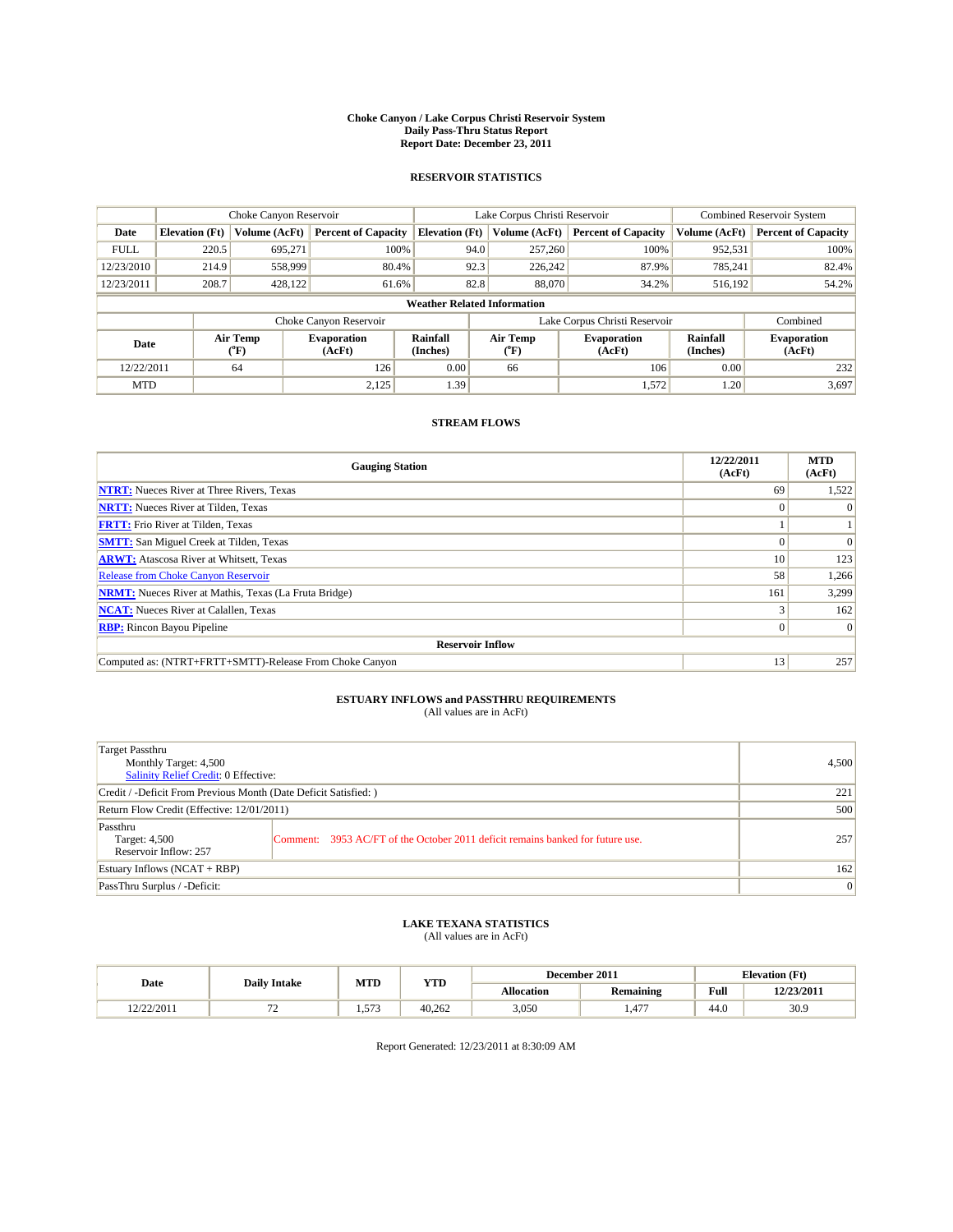#### **Choke Canyon / Lake Corpus Christi Reservoir System Daily Pass-Thru Status Report Report Date: December 24, 2011**

### **RESERVOIR STATISTICS**

|             | Choke Canyon Reservoir             |                  |                              |                       | Lake Corpus Christi Reservoir |                               |                      | <b>Combined Reservoir System</b> |  |
|-------------|------------------------------------|------------------|------------------------------|-----------------------|-------------------------------|-------------------------------|----------------------|----------------------------------|--|
| Date        | <b>Elevation</b> (Ft)              | Volume (AcFt)    | <b>Percent of Capacity</b>   | <b>Elevation</b> (Ft) | Volume (AcFt)                 | <b>Percent of Capacity</b>    | Volume (AcFt)        | <b>Percent of Capacity</b>       |  |
| <b>FULL</b> | 220.5                              | 695,271          | 100%                         | 94.0                  | 257,260                       | 100%                          | 952,531              | 100%                             |  |
| 12/24/2010  | 214.9                              | 558,769          | 80.4%                        | 92.3                  | 226.242                       | 87.9%                         | 785,011              | 82.4%                            |  |
| 12/24/2011  | 208.7                              | 427,147          | 61.4%                        | 82.8                  | 88,070                        | 34.2%                         | 515,217              | 54.1%                            |  |
|             | <b>Weather Related Information</b> |                  |                              |                       |                               |                               |                      |                                  |  |
|             |                                    |                  | Choke Canyon Reservoir       |                       |                               | Lake Corpus Christi Reservoir |                      | Combined                         |  |
| Date        |                                    | Air Temp<br>(°F) | <b>Evaporation</b><br>(AcFt) | Rainfall<br>(Inches)  | Air Temp<br>("F)              | <b>Evaporation</b><br>(AcFt)  | Rainfall<br>(Inches) | <b>Evaporation</b><br>(AcFt)     |  |
| 12/23/2011  |                                    | 48               | 46                           | 0.15                  | 54                            | 56                            | 0.04                 | 102                              |  |
| <b>MTD</b>  |                                    |                  | 2,171                        | 1.54                  |                               | 1,628                         | 1.24                 | 3.799                            |  |

## **STREAM FLOWS**

| <b>Gauging Station</b>                                       | 12/23/2011<br>(AcFt) | <b>MTD</b><br>(AcFt) |
|--------------------------------------------------------------|----------------------|----------------------|
| <b>NTRT:</b> Nueces River at Three Rivers, Texas             | 71                   | 1,594                |
| <b>NRTT:</b> Nueces River at Tilden, Texas                   |                      |                      |
| <b>FRTT:</b> Frio River at Tilden, Texas                     |                      |                      |
| <b>SMTT:</b> San Miguel Creek at Tilden, Texas               |                      | $\Omega$             |
| <b>ARWT:</b> Atascosa River at Whitsett, Texas               | 125                  | 248                  |
| <b>Release from Choke Canyon Reservoir</b>                   | 58                   | 1,324                |
| <b>NRMT:</b> Nueces River at Mathis, Texas (La Fruta Bridge) | 161                  | 3,460                |
| <b>NCAT:</b> Nueces River at Calallen, Texas                 | $\Omega$             | 162                  |
| <b>RBP:</b> Rincon Bayou Pipeline                            | $\overline{0}$       | $\Omega$             |
| <b>Reservoir Inflow</b>                                      |                      |                      |
| Computed as: (NTRT+FRTT+SMTT)-Release From Choke Canyon      | 14                   | 271                  |

# **ESTUARY INFLOWS and PASSTHRU REQUIREMENTS**<br>(All values are in AcFt)

| Target Passthru<br>Monthly Target: 4,500<br>Salinity Relief Credit: 0 Effective: | 4,500                                                                          |     |
|----------------------------------------------------------------------------------|--------------------------------------------------------------------------------|-----|
| Credit / -Deficit From Previous Month (Date Deficit Satisfied: )                 | 221                                                                            |     |
| Return Flow Credit (Effective: 12/01/2011)                                       | 500                                                                            |     |
| Passthru<br>Target: 4,500<br>Reservoir Inflow: 271                               | Comment: 3953 AC/FT of the October 2011 deficit remains banked for future use. | 271 |
| Estuary Inflows (NCAT + RBP)                                                     | 162                                                                            |     |
| PassThru Surplus / -Deficit:                                                     | $\vert 0 \vert$                                                                |     |

## **LAKE TEXANA STATISTICS** (All values are in AcFt)

|                         | <b>Daily Intake</b> | MTD  | <b>YTD</b>         |                   | December 2011    | <b>Elevation</b> (Ft) |            |
|-------------------------|---------------------|------|--------------------|-------------------|------------------|-----------------------|------------|
| Date                    |                     |      |                    | <b>Allocation</b> | <b>Remaining</b> | Full                  | 12/24/2011 |
| 2/23/2011<br>12/23/2011 | 69                  | .642 | 40,33 <sub>1</sub> | 3.050             | ,408             | 44.0                  | 30.9       |

Report Generated: 12/24/2011 at 8:17:48 AM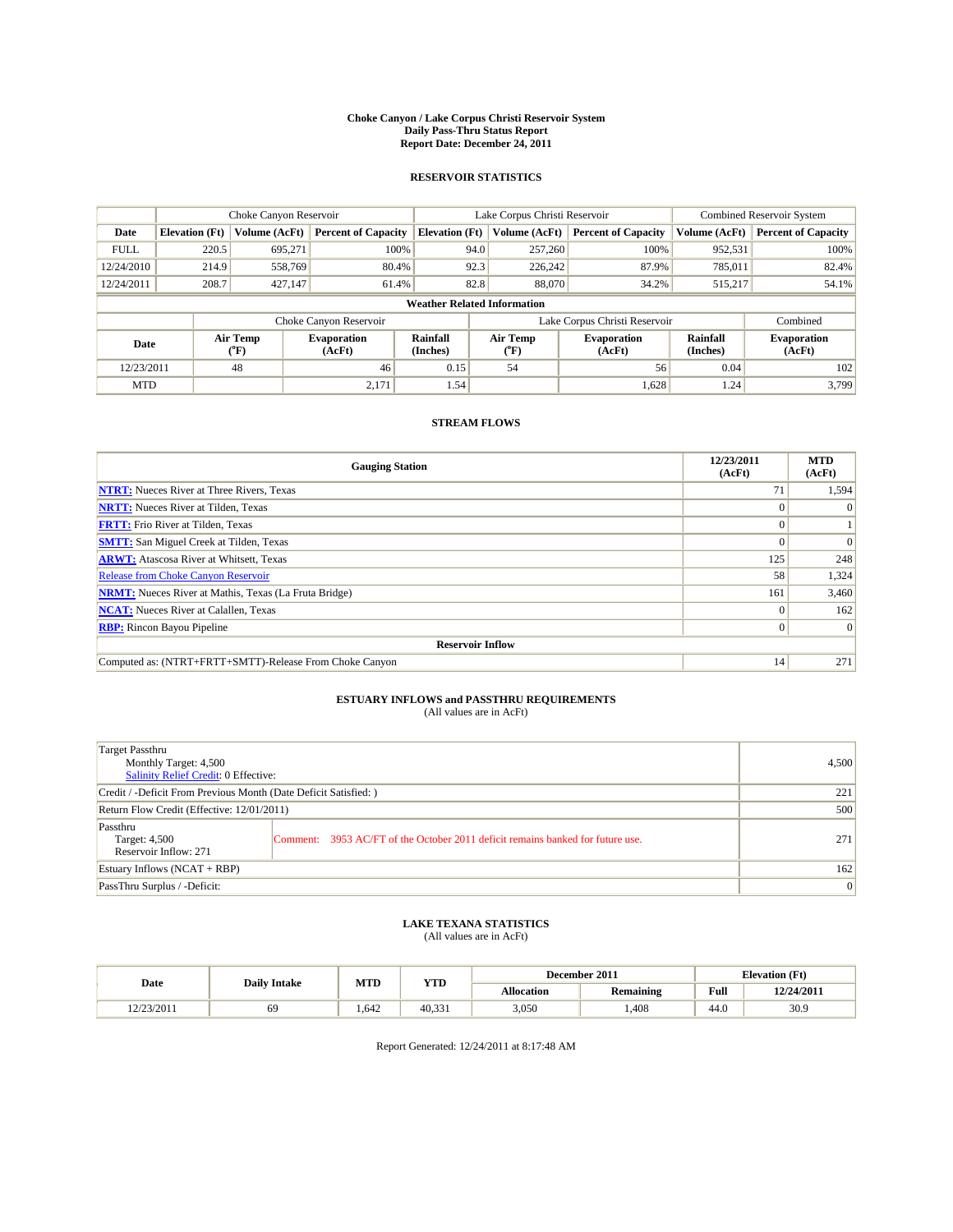#### **Choke Canyon / Lake Corpus Christi Reservoir System Daily Pass-Thru Status Report Report Date: December 25, 2011**

### **RESERVOIR STATISTICS**

|             | Choke Canyon Reservoir             |                  |                              |                       | Lake Corpus Christi Reservoir     | <b>Combined Reservoir System</b> |                      |                              |  |  |
|-------------|------------------------------------|------------------|------------------------------|-----------------------|-----------------------------------|----------------------------------|----------------------|------------------------------|--|--|
| Date        | <b>Elevation</b> (Ft)              | Volume (AcFt)    | <b>Percent of Capacity</b>   | <b>Elevation</b> (Ft) | Volume (AcFt)                     | <b>Percent of Capacity</b>       | Volume (AcFt)        | <b>Percent of Capacity</b>   |  |  |
| <b>FULL</b> | 220.5                              | 695,271          | 100%                         | 94.0                  | 257,260                           | 100%                             | 952,531              | 100%                         |  |  |
| 12/25/2010  | 214.9                              | 557,174          | 80.1%                        | 92.4                  | 228,180                           | 88.7%                            | 785,354              | 82.4%                        |  |  |
| 12/25/2011  | 208.7                              | 426,561          | 61.4%                        | 82.7                  | 86,892                            | 33.8%                            | 513,453              | 53.9%                        |  |  |
|             | <b>Weather Related Information</b> |                  |                              |                       |                                   |                                  |                      |                              |  |  |
|             |                                    |                  | Choke Canyon Reservoir       |                       |                                   | Lake Corpus Christi Reservoir    |                      | Combined                     |  |  |
| Date        |                                    | Air Temp<br>(°F) | <b>Evaporation</b><br>(AcFt) | Rainfall<br>(Inches)  | Air Temp<br>$({}^{\circ}{\rm F})$ | <b>Evaporation</b><br>(AcFt)     | Rainfall<br>(Inches) | <b>Evaporation</b><br>(AcFt) |  |  |
| 12/24/2011  |                                    | 45               | 11                           | 0.25                  | 48                                | 6                                | 0.26                 | 17                           |  |  |
| <b>MTD</b>  |                                    |                  | 2.182                        | 1.79                  |                                   | 1,634                            | 1.50                 | 3,816                        |  |  |

## **STREAM FLOWS**

| <b>Gauging Station</b>                                       | 12/24/2011<br>(AcFt) | <b>MTD</b><br>(AcFt) |
|--------------------------------------------------------------|----------------------|----------------------|
| <b>NTRT:</b> Nueces River at Three Rivers, Texas             | 141                  | 1,735                |
| <b>NRTT:</b> Nueces River at Tilden, Texas                   | $\theta$             |                      |
| <b>FRTT:</b> Frio River at Tilden, Texas                     |                      |                      |
| <b>SMTT:</b> San Miguel Creek at Tilden, Texas               |                      | $\Omega$             |
| <b>ARWT:</b> Atascosa River at Whitsett, Texas               | 167                  | 415                  |
| <b>Release from Choke Canyon Reservoir</b>                   | 58                   | 1,382                |
| <b>NRMT:</b> Nueces River at Mathis, Texas (La Fruta Bridge) | 159                  | 3,619                |
| <b>NCAT:</b> Nueces River at Calallen, Texas                 | $\Omega$             | 162                  |
| <b>RBP:</b> Rincon Bayou Pipeline                            | $\overline{0}$       | $\Omega$             |
| <b>Reservoir Inflow</b>                                      |                      |                      |
| Computed as: (NTRT+FRTT+SMTT)-Release From Choke Canyon      | 84                   | 355                  |

# **ESTUARY INFLOWS and PASSTHRU REQUIREMENTS**<br>(All values are in AcFt)

| Target Passthru<br>Monthly Target: 4,500<br>Salinity Relief Credit: 0 Effective: | 4,500                                                                          |     |
|----------------------------------------------------------------------------------|--------------------------------------------------------------------------------|-----|
| Credit / -Deficit From Previous Month (Date Deficit Satisfied: )                 | 221                                                                            |     |
| Return Flow Credit (Effective: 12/01/2011)                                       | 500                                                                            |     |
| Passthru<br>Target: 4,500<br>Reservoir Inflow: 355                               | Comment: 3953 AC/FT of the October 2011 deficit remains banked for future use. | 355 |
| Estuary Inflows (NCAT + RBP)                                                     | 162                                                                            |     |
| PassThru Surplus / -Deficit:                                                     | $\overline{0}$                                                                 |     |

## **LAKE TEXANA STATISTICS** (All values are in AcFt)

|            |                     |           | MTD<br><b>YTD</b> | December 2011 |           | <b>Elevation</b> (Ft) |            |
|------------|---------------------|-----------|-------------------|---------------|-----------|-----------------------|------------|
| Date       | <b>Daily Intake</b> |           |                   | Allocation    | Remaining | Full                  | 12/25/2011 |
| 12/24/2011 | --<br>. .           | 71<br>/14 | 40.403            | 3,050         | .336      | 44.0                  | 30.9       |

Report Generated: 12/25/2011 at 8:15:25 AM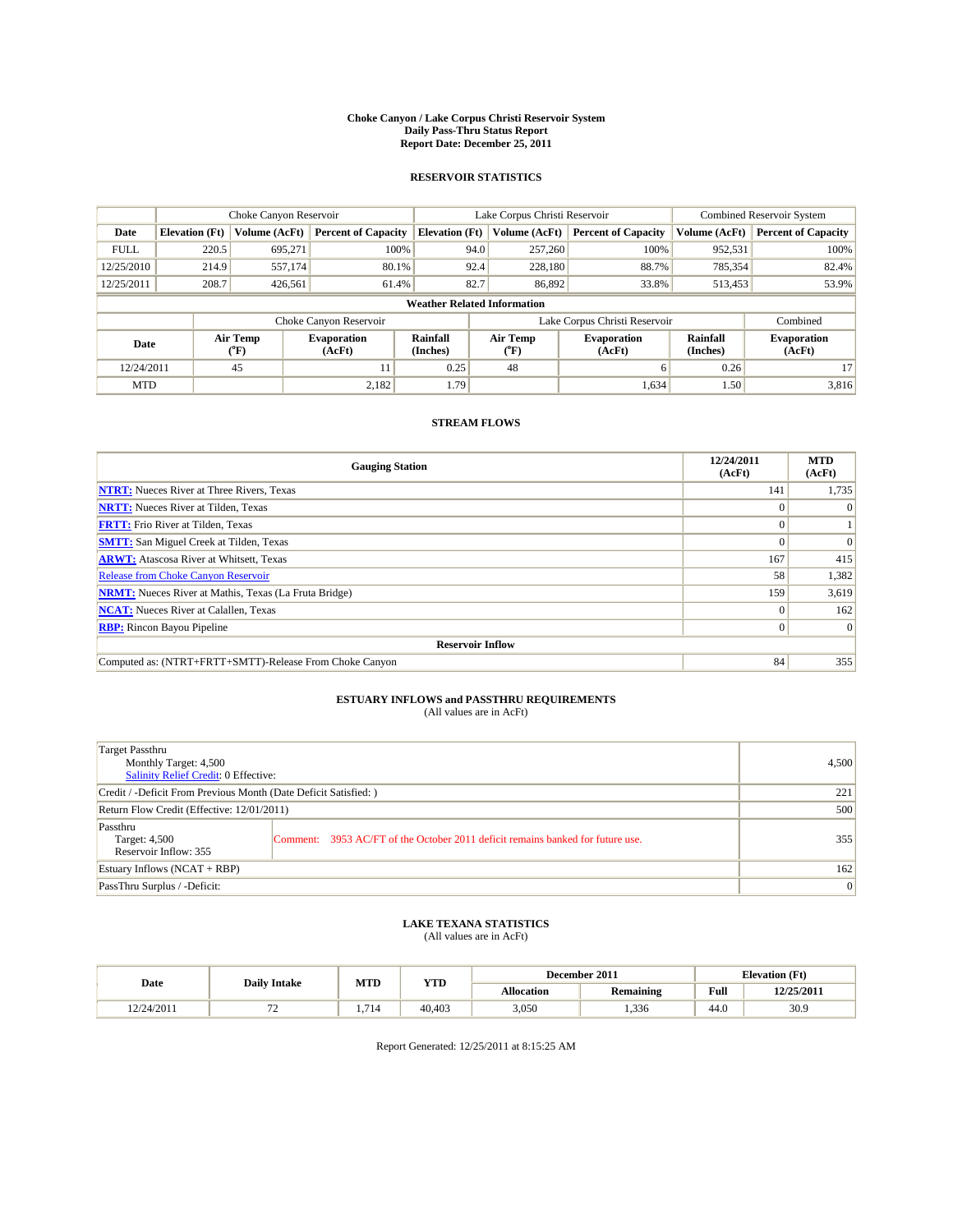#### **Choke Canyon / Lake Corpus Christi Reservoir System Daily Pass-Thru Status Report Report Date: December 26, 2011**

### **RESERVOIR STATISTICS**

|             | Choke Canyon Reservoir             |                            |                              |                             | Lake Corpus Christi Reservoir | Combined Reservoir System     |                      |                              |  |  |
|-------------|------------------------------------|----------------------------|------------------------------|-----------------------------|-------------------------------|-------------------------------|----------------------|------------------------------|--|--|
| Date        | <b>Elevation</b> (Ft)              | Volume (AcFt)              | <b>Percent of Capacity</b>   | <b>Elevation (Ft)</b>       | Volume (AcFt)                 | <b>Percent of Capacity</b>    | Volume (AcFt)        | <b>Percent of Capacity</b>   |  |  |
| <b>FULL</b> | 220.5                              | 695,271                    | 100%                         | 94.0                        | 257,260                       | 100%                          | 952,531              | 100%                         |  |  |
| 12/26/2010  | 214.9                              | 558,310                    | 80.3%                        | 92.3                        | 226,418                       | 88.0%                         | 784.728              | 82.4%                        |  |  |
| 12/26/2011  | 208.7                              | 427,342                    | 61.5%                        | 82.8                        | 87.319                        | 33.9%                         | 514,661              | 54.0%                        |  |  |
|             | <b>Weather Related Information</b> |                            |                              |                             |                               |                               |                      |                              |  |  |
|             |                                    |                            | Choke Canyon Reservoir       |                             |                               | Lake Corpus Christi Reservoir |                      | Combined                     |  |  |
| Date        |                                    | Air Temp<br>${}^{\circ}F)$ | <b>Evaporation</b><br>(AcFt) | <b>Rainfall</b><br>(Inches) | Air Temp<br>$(^oF)$           | <b>Evaporation</b><br>(AcFt)  | Rainfall<br>(Inches) | <b>Evaporation</b><br>(AcFt) |  |  |
| 12/25/2011  |                                    | 50                         | 46                           | 0.00                        | 52                            | 19                            | 0.00                 | 65                           |  |  |
| <b>MTD</b>  |                                    |                            | 2,228                        | 1.79                        |                               | 1,653                         | 1.50                 | 3,881                        |  |  |

## **STREAM FLOWS**

| <b>Gauging Station</b>                                       | 12/25/2011<br>(AcFt) | <b>MTD</b><br>(AcFt) |
|--------------------------------------------------------------|----------------------|----------------------|
| <b>NTRT:</b> Nueces River at Three Rivers, Texas             | 193                  | 1,927                |
| <b>NRTT:</b> Nueces River at Tilden, Texas                   | $\Omega$             |                      |
| <b>FRTT:</b> Frio River at Tilden, Texas                     |                      |                      |
| <b>SMTT:</b> San Miguel Creek at Tilden, Texas               |                      | $\Omega$             |
| <b>ARWT:</b> Atascosa River at Whitsett, Texas               | 58                   | 473                  |
| Release from Choke Canyon Reservoir                          | 58                   | 1,439                |
| <b>NRMT:</b> Nueces River at Mathis, Texas (La Fruta Bridge) | 157                  | 3,775                |
| <b>NCAT:</b> Nueces River at Calallen, Texas                 | $\Omega$             | 162                  |
| <b>RBP:</b> Rincon Bayou Pipeline                            | $\Omega$             | $\Omega$             |
| <b>Reservoir Inflow</b>                                      |                      |                      |
| Computed as: (NTRT+FRTT+SMTT)-Release From Choke Canyon      | 136                  | 490                  |

# **ESTUARY INFLOWS and PASSTHRU REQUIREMENTS**<br>(All values are in AcFt)

| Target Passthru<br>Monthly Target: 4,500<br>Salinity Relief Credit: 0 Effective: |                                                                                | 4,500 |
|----------------------------------------------------------------------------------|--------------------------------------------------------------------------------|-------|
| Credit / -Deficit From Previous Month (Date Deficit Satisfied: )                 | 221                                                                            |       |
| Return Flow Credit (Effective: 12/01/2011)                                       | 500                                                                            |       |
| Passthru<br>Target: 4,500<br>Reservoir Inflow: 490                               | Comment: 3953 AC/FT of the October 2011 deficit remains banked for future use. | 490   |
| Estuary Inflows (NCAT + RBP)                                                     |                                                                                | 162   |
| PassThru Surplus / -Deficit:                                                     |                                                                                | 0     |

# **LAKE TEXANA STATISTICS** (All values are in AcFt)

|            |                     | MTD   | <b>YTD</b> |            | December 2011    |                                             | <b>Elevation</b> (Ft) |
|------------|---------------------|-------|------------|------------|------------------|---------------------------------------------|-----------------------|
| Date       | <b>Daily Intake</b> |       |            | Allocation | <b>Remaining</b> | Full<br>the contract of the contract of the | 12/26/2011            |
| 12/25/2011 | . .                 | 1,786 | 40.475     | 3,050      | .264             | 44.0                                        | 30.9                  |

Report Generated: 12/26/2011 at 8:27:12 AM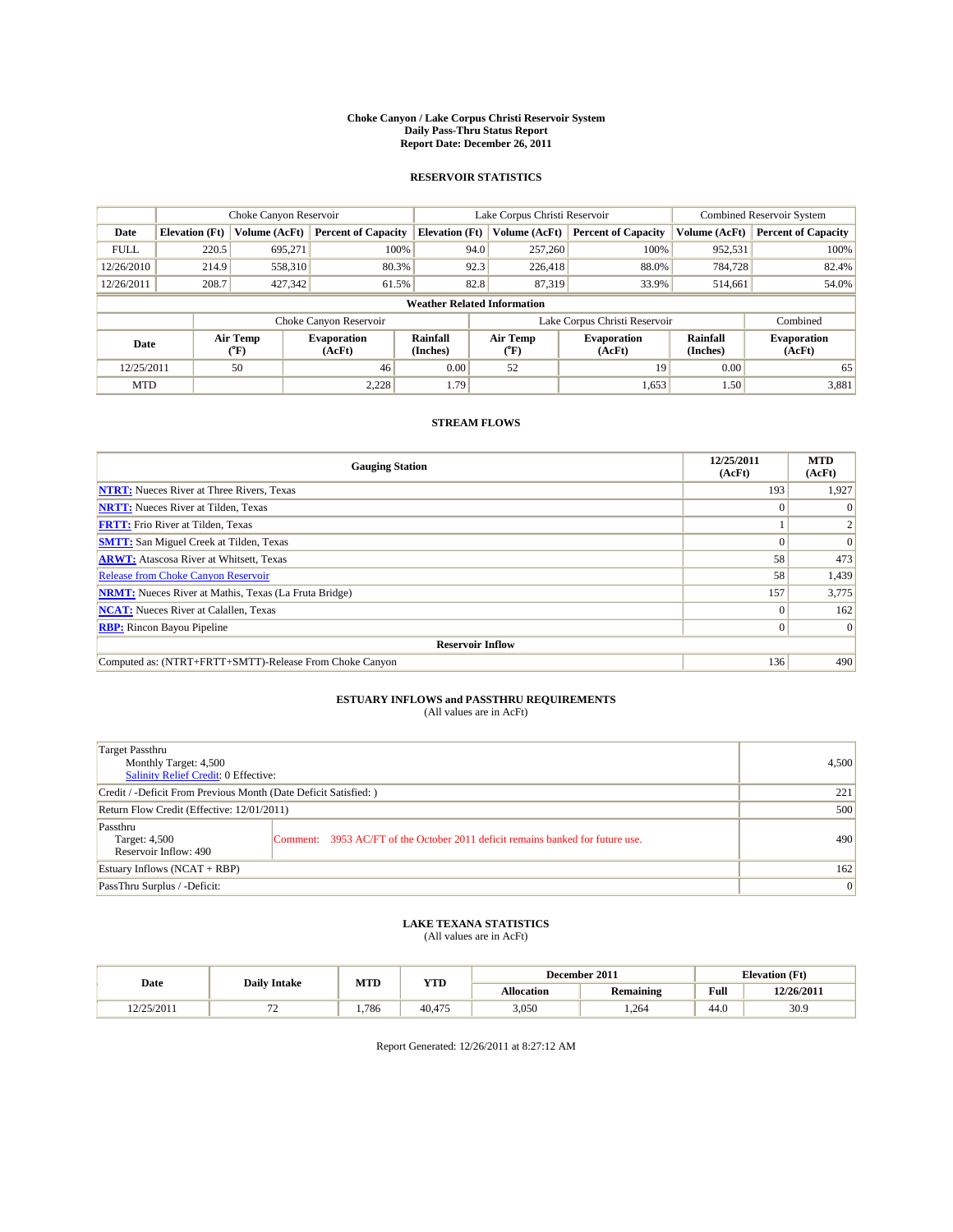#### **Choke Canyon / Lake Corpus Christi Reservoir System Daily Pass-Thru Status Report Report Date: December 27, 2011**

### **RESERVOIR STATISTICS**

|             | Choke Canyon Reservoir             |                            |                              |                       | Lake Corpus Christi Reservoir |                  |                               |                             | <b>Combined Reservoir System</b> |  |
|-------------|------------------------------------|----------------------------|------------------------------|-----------------------|-------------------------------|------------------|-------------------------------|-----------------------------|----------------------------------|--|
| Date        | <b>Elevation</b> (Ft)              | Volume (AcFt)              | <b>Percent of Capacity</b>   | <b>Elevation</b> (Ft) |                               | Volume (AcFt)    | <b>Percent of Capacity</b>    | Volume (AcFt)               | <b>Percent of Capacity</b>       |  |
| <b>FULL</b> | 220.5                              | 695.271                    | 100%                         |                       | 94.0                          | 257,260          | 100%                          | 952,531                     | 100%                             |  |
| 12/27/2010  | 214.9                              | 557.628                    | 80.2%                        |                       | 92.2                          | 225.186          | 87.5%                         | 782,814                     | 82.2%                            |  |
| 12/27/2011  | 208.7                              | 426,756                    | 61.4%                        |                       | 82.8                          | 87,534           | 34.0%                         | 514,290                     | 54.0%                            |  |
|             | <b>Weather Related Information</b> |                            |                              |                       |                               |                  |                               |                             |                                  |  |
|             |                                    |                            | Choke Canyon Reservoir       |                       |                               |                  | Lake Corpus Christi Reservoir |                             | Combined                         |  |
| Date        |                                    | Air Temp<br>${}^{\circ}F)$ | <b>Evaporation</b><br>(AcFt) | Rainfall<br>(Inches)  |                               | Air Temp<br>(°F) | <b>Evaporation</b><br>(AcFt)  | <b>Rainfall</b><br>(Inches) | <b>Evaporation</b><br>(AcFt)     |  |
| 12/26/2011  |                                    | 57                         | 11                           | 0.00                  |                               | 59               | 112                           | 0.00                        | 123                              |  |
| <b>MTD</b>  |                                    |                            | 2,239                        | 1.79                  |                               |                  | 1,765                         | 1.50                        | 4,004                            |  |

## **STREAM FLOWS**

| <b>Gauging Station</b>                                       | 12/26/2011<br>(AcFt) | <b>MTD</b><br>(AcFt) |
|--------------------------------------------------------------|----------------------|----------------------|
| <b>NTRT:</b> Nueces River at Three Rivers, Texas             | 121                  | 2,049                |
| <b>NRTT:</b> Nueces River at Tilden, Texas                   | $\theta$             |                      |
| <b>FRTT:</b> Frio River at Tilden, Texas                     |                      |                      |
| <b>SMTT:</b> San Miguel Creek at Tilden, Texas               |                      | $\Omega$             |
| <b>ARWT:</b> Atascosa River at Whitsett, Texas               | 32                   | 504                  |
| <b>Release from Choke Canyon Reservoir</b>                   | 58                   | 1,497                |
| <b>NRMT:</b> Nueces River at Mathis, Texas (La Fruta Bridge) | 149                  | 3,924                |
| <b>NCAT:</b> Nueces River at Calallen, Texas                 | $\Omega$             | 162                  |
| <b>RBP:</b> Rincon Bayou Pipeline                            | $\overline{0}$       | $\Omega$             |
| <b>Reservoir Inflow</b>                                      |                      |                      |
| Computed as: (NTRT+FRTT+SMTT)-Release From Choke Canyon      | 64                   | 555                  |

# **ESTUARY INFLOWS and PASSTHRU REQUIREMENTS**<br>(All values are in AcFt)

| Target Passthru<br>Monthly Target: 4,500<br>Salinity Relief Credit: 0 Effective: |                                                                                | 4,500 |
|----------------------------------------------------------------------------------|--------------------------------------------------------------------------------|-------|
| Credit / -Deficit From Previous Month (Date Deficit Satisfied: )                 | 221                                                                            |       |
| Return Flow Credit (Effective: 12/01/2011)                                       | 500                                                                            |       |
| Passthru<br>Target: 4,500<br>Reservoir Inflow: 555                               | Comment: 3953 AC/FT of the October 2011 deficit remains banked for future use. | 555   |
| Estuary Inflows (NCAT + RBP)                                                     |                                                                                | 162   |
| PassThru Surplus / -Deficit:                                                     | $\overline{0}$                                                                 |       |

## **LAKE TEXANA STATISTICS** (All values are in AcFt)

|            | <b>Daily Intake</b> | MTD   | <b>YTD</b> |                   | December 2011    |                | <b>Elevation</b> (Ft) |
|------------|---------------------|-------|------------|-------------------|------------------|----------------|-----------------------|
| Date       |                     |       |            | <b>Allocation</b> | <b>Remaining</b> | Full           | 12/27/2011            |
| 12/26/2011 | --                  | 1.858 | 40.547     | 3,050             | 1.192            | $\sim$<br>44.0 | 30.9                  |

Report Generated: 12/27/2011 at 8:18:16 AM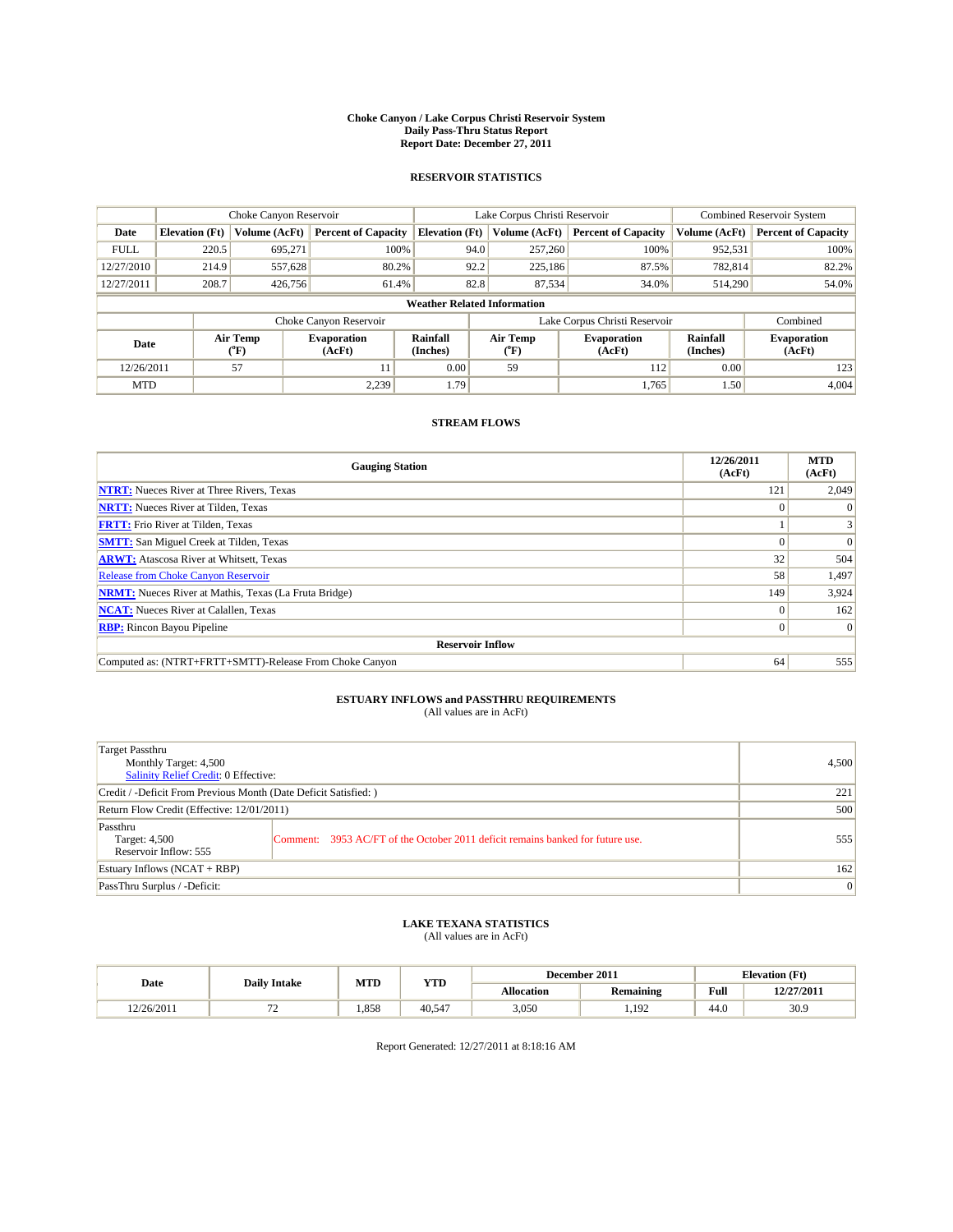#### **Choke Canyon / Lake Corpus Christi Reservoir System Daily Pass-Thru Status Report Report Date: December 28, 2011**

### **RESERVOIR STATISTICS**

|             | Choke Canyon Reservoir             |                  |                              |                       | Lake Corpus Christi Reservoir     | <b>Combined Reservoir System</b> |                      |                              |  |
|-------------|------------------------------------|------------------|------------------------------|-----------------------|-----------------------------------|----------------------------------|----------------------|------------------------------|--|
| Date        | <b>Elevation</b> (Ft)              | Volume (AcFt)    | <b>Percent of Capacity</b>   | <b>Elevation</b> (Ft) | Volume (AcFt)                     | <b>Percent of Capacity</b>       | Volume (AcFt)        | <b>Percent of Capacity</b>   |  |
| <b>FULL</b> | 220.5                              | 695,271          | 100%                         | 94.0                  | 257,260                           | 100%                             | 952,531              | 100%                         |  |
| 12/28/2010  | 214.8                              | 556,720          | 80.1%                        | 92.2                  | 225,011                           | 87.5%                            | 781,731              | 82.1%                        |  |
| 12/28/2011  | 208.7                              | 427,732          | 61.5%                        | 82.8                  | 87,319                            | 33.9%                            | 515,051              | 54.1%                        |  |
|             | <b>Weather Related Information</b> |                  |                              |                       |                                   |                                  |                      |                              |  |
|             |                                    |                  | Choke Canyon Reservoir       |                       |                                   | Lake Corpus Christi Reservoir    |                      | Combined                     |  |
| Date        |                                    | Air Temp<br>(°F) | <b>Evaporation</b><br>(AcFt) | Rainfall<br>(Inches)  | Air Temp<br>$({}^{\circ}{\rm F})$ | <b>Evaporation</b><br>(AcFt)     | Rainfall<br>(Inches) | <b>Evaporation</b><br>(AcFt) |  |
| 12/27/2011  |                                    | 65               | 57                           | 0.00                  | 66                                | 100                              | 0.00                 | 157                          |  |
| <b>MTD</b>  |                                    |                  | 2.296                        | 1.79                  |                                   | 1.865                            | 1.50                 | 4,161                        |  |

## **STREAM FLOWS**

| <b>Gauging Station</b>                                       | 12/27/2011<br>(AcFt) | <b>MTD</b><br>(AcFt) |
|--------------------------------------------------------------|----------------------|----------------------|
| <b>NTRT:</b> Nueces River at Three Rivers, Texas             | 93                   | 2,142                |
| <b>NRTT:</b> Nueces River at Tilden, Texas                   | $\Omega$             |                      |
| <b>FRTT:</b> Frio River at Tilden, Texas                     |                      |                      |
| <b>SMTT:</b> San Miguel Creek at Tilden, Texas               |                      | $\Omega$             |
| <b>ARWT:</b> Atascosa River at Whitsett, Texas               | 22                   | 526                  |
| Release from Choke Canyon Reservoir                          | 58                   | 1,554                |
| <b>NRMT:</b> Nueces River at Mathis, Texas (La Fruta Bridge) | 141                  | 4,065                |
| <b>NCAT:</b> Nueces River at Calallen, Texas                 | 0                    | 162                  |
| <b>RBP:</b> Rincon Bayou Pipeline                            | $\overline{0}$       | $\Omega$             |
| <b>Reservoir Inflow</b>                                      |                      |                      |
| Computed as: (NTRT+FRTT+SMTT)-Release From Choke Canyon      | 37                   | 591                  |

# **ESTUARY INFLOWS and PASSTHRU REQUIREMENTS**<br>(All values are in AcFt)

| <b>Target Passthru</b><br>Monthly Target: 4,500<br>Salinity Relief Credit: 0 Effective: |                                                                                | 4,500 |
|-----------------------------------------------------------------------------------------|--------------------------------------------------------------------------------|-------|
| Credit / -Deficit From Previous Month (Date Deficit Satisfied: )                        | 221                                                                            |       |
| Return Flow Credit (Effective: 12/01/2011)                                              | 500                                                                            |       |
| Passthru<br>Target: 4,500<br>Reservoir Inflow: 591                                      | Comment: 3953 AC/FT of the October 2011 deficit remains banked for future use. | 591   |
| Estuary Inflows (NCAT + RBP)                                                            |                                                                                | 162   |
| PassThru Surplus / -Deficit:                                                            |                                                                                | 0     |

# **LAKE TEXANA STATISTICS** (All values are in AcFt)

|                       | <b>Daily Intake</b> | MTD   | <b>YTD</b> |            | December 2011 |      | <b>Elevation</b> (Ft) |
|-----------------------|---------------------|-------|------------|------------|---------------|------|-----------------------|
| Date                  |                     |       |            | Allocation | Remaining     | Full | 12/28/2011            |
| 2/27/2011<br>12212011 | . .                 | 1.930 | 40.619     | 3,050      | 100<br>.120   | 44.0 | 30.7                  |

Report Generated: 12/28/2011 at 9:54:54 AM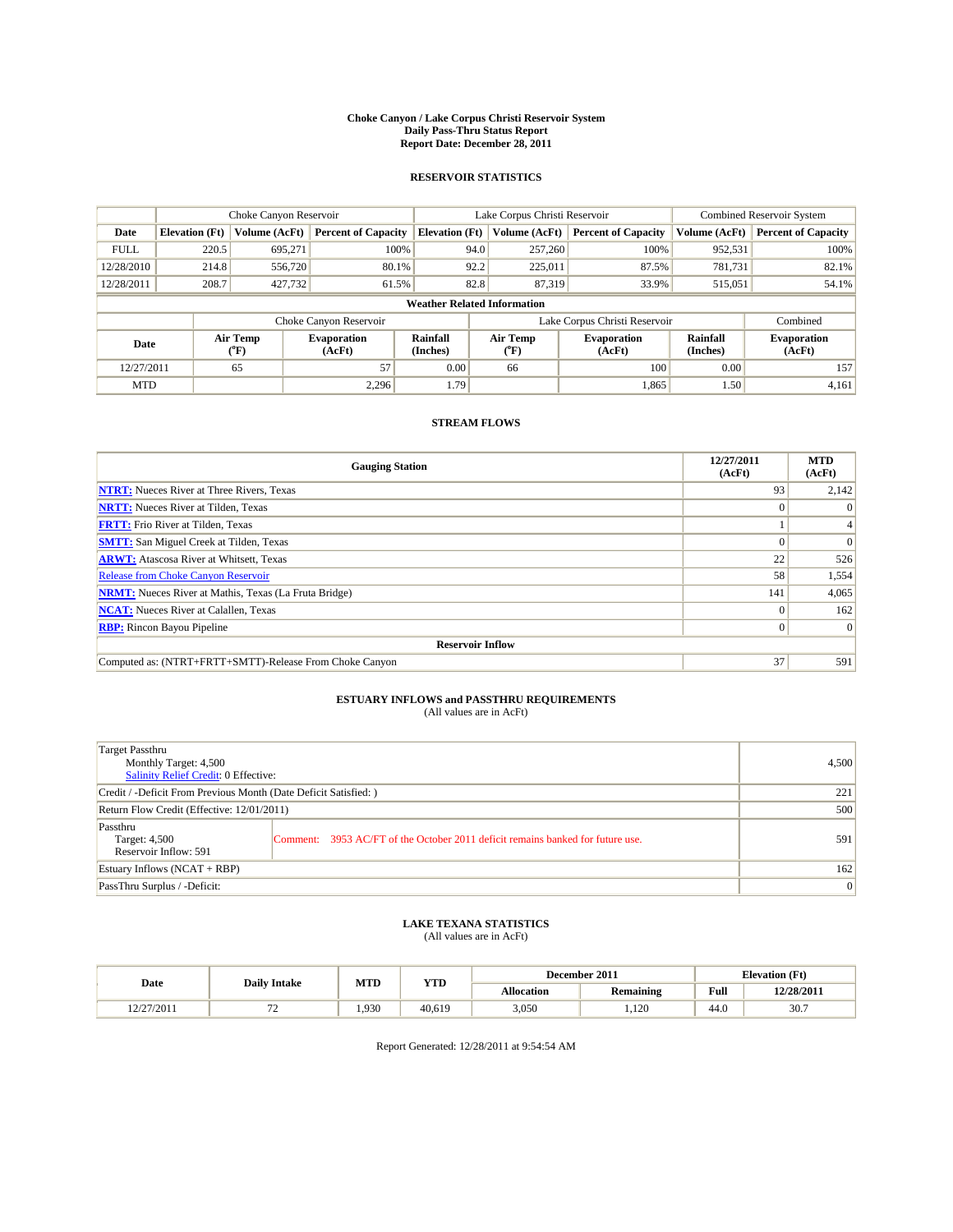#### **Choke Canyon / Lake Corpus Christi Reservoir System Daily Pass-Thru Status Report Report Date: December 29, 2011**

### **RESERVOIR STATISTICS**

|             | Choke Canyon Reservoir             |                  |                              |                       | Lake Corpus Christi Reservoir |                               |                      | <b>Combined Reservoir System</b> |  |
|-------------|------------------------------------|------------------|------------------------------|-----------------------|-------------------------------|-------------------------------|----------------------|----------------------------------|--|
| Date        | <b>Elevation</b> (Ft)              | Volume (AcFt)    | <b>Percent of Capacity</b>   | <b>Elevation</b> (Ft) | Volume (AcFt)                 | <b>Percent of Capacity</b>    | Volume (AcFt)        | <b>Percent of Capacity</b>       |  |
| <b>FULL</b> | 220.5                              | 695,271          | 100%                         | 94.0                  | 257,260                       | 100%                          | 952,531              | 100%                             |  |
| 12/29/2010  | 214.8                              | 556,947          | 80.1%                        | 92.3                  | 225,890                       | 87.8%                         | 782,837              | 82.2%                            |  |
| 12/29/2011  | 208.7                              | 426,952          | 61.4%                        | 82.8                  | 87,319                        | 33.9%                         | 514,271              | 54.0%                            |  |
|             | <b>Weather Related Information</b> |                  |                              |                       |                               |                               |                      |                                  |  |
|             |                                    |                  | Choke Canyon Reservoir       |                       |                               | Lake Corpus Christi Reservoir |                      | Combined                         |  |
| Date        |                                    | Air Temp<br>(°F) | <b>Evaporation</b><br>(AcFt) | Rainfall<br>(Inches)  | Air Temp<br>("F)              | <b>Evaporation</b><br>(AcFt)  | Rainfall<br>(Inches) | <b>Evaporation</b><br>(AcFt)     |  |
| 12/28/2011  |                                    | 70               | 68                           | 0.00                  | 72                            | 69                            | 0.00                 | 137                              |  |
| <b>MTD</b>  |                                    |                  | 2,364                        | 1.79                  |                               | 1,934                         | 1.50                 | 4,298                            |  |

## **STREAM FLOWS**

| <b>Gauging Station</b>                                       | 12/28/2011<br>(AcFt) | <b>MTD</b><br>(AcFt) |
|--------------------------------------------------------------|----------------------|----------------------|
| <b>NTRT:</b> Nueces River at Three Rivers, Texas             | 83                   | 2,225                |
| <b>NRTT:</b> Nueces River at Tilden, Texas                   | $\Omega$             |                      |
| <b>FRTT:</b> Frio River at Tilden, Texas                     |                      |                      |
| <b>SMTT:</b> San Miguel Creek at Tilden, Texas               |                      | $\Omega$             |
| <b>ARWT:</b> Atascosa River at Whitsett, Texas               | 16 <sup>1</sup>      | 542                  |
| <b>Release from Choke Canyon Reservoir</b>                   | 58                   | 1,612                |
| <b>NRMT:</b> Nueces River at Mathis, Texas (La Fruta Bridge) | 145                  | 4,210                |
| <b>NCAT:</b> Nueces River at Calallen, Texas                 | $\Omega$             | 162                  |
| <b>RBP:</b> Rincon Bayou Pipeline                            | $\overline{0}$       | $\Omega$             |
| <b>Reservoir Inflow</b>                                      |                      |                      |
| Computed as: (NTRT+FRTT+SMTT)-Release From Choke Canyon      | 26                   | 618                  |

# **ESTUARY INFLOWS and PASSTHRU REQUIREMENTS**<br>(All values are in AcFt)

| <b>Target Passthru</b><br>Monthly Target: 4,500<br>Salinity Relief Credit: 0 Effective: |                                                                                | 4,500 |
|-----------------------------------------------------------------------------------------|--------------------------------------------------------------------------------|-------|
| Credit / -Deficit From Previous Month (Date Deficit Satisfied: )                        | 221                                                                            |       |
| Return Flow Credit (Effective: 12/01/2011)                                              | 500                                                                            |       |
| Passthru<br>Target: 4,500<br>Reservoir Inflow: 618                                      | Comment: 3953 AC/FT of the October 2011 deficit remains banked for future use. | 618   |
| Estuary Inflows (NCAT + RBP)                                                            |                                                                                | 162   |
| PassThru Surplus / -Deficit:                                                            |                                                                                | 0     |

# **LAKE TEXANA STATISTICS** (All values are in AcFt)

|            |                                | MTD   | <b>YTD</b> |            | December 2011    |      | <b>Elevation</b> (Ft) |
|------------|--------------------------------|-------|------------|------------|------------------|------|-----------------------|
| Date       | <b>Daily Intake</b>            |       |            | Allocation | <b>Remaining</b> | Full | 12/29/2011            |
| 12/28/2011 | --<br>$\overline{\phantom{0}}$ | 2.002 | 40.691     | 3,050      | .048             | 44.0 | 30.7                  |

Report Generated: 12/29/2011 at 8:39:25 AM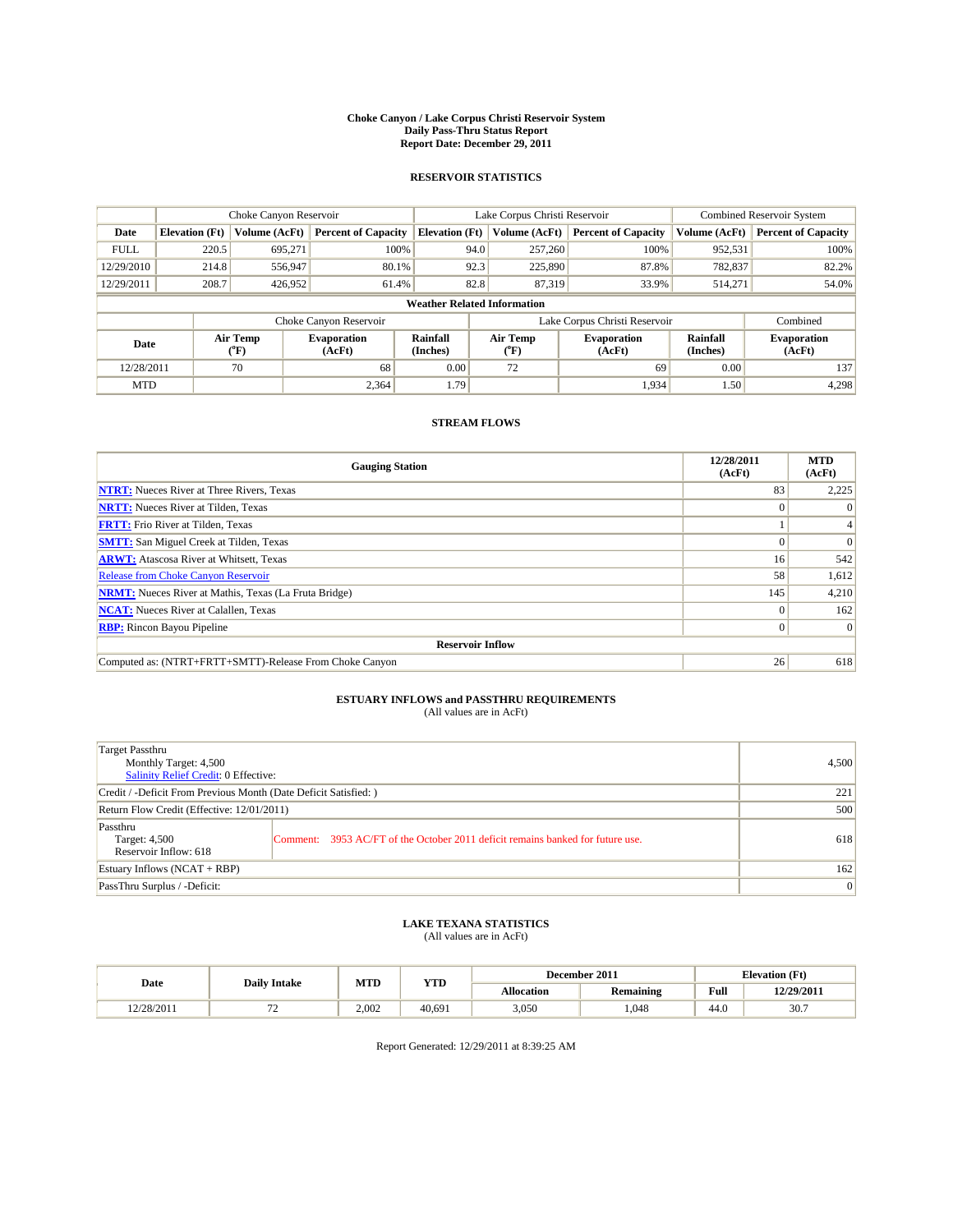#### **Choke Canyon / Lake Corpus Christi Reservoir System Daily Pass-Thru Status Report Report Date: December 30, 2011**

### **RESERVOIR STATISTICS**

|             | Choke Canyon Reservoir             |                  |                              |                       | Lake Corpus Christi Reservoir |                               |                      | <b>Combined Reservoir System</b> |  |
|-------------|------------------------------------|------------------|------------------------------|-----------------------|-------------------------------|-------------------------------|----------------------|----------------------------------|--|
| Date        | <b>Elevation</b> (Ft)              | Volume (AcFt)    | <b>Percent of Capacity</b>   | <b>Elevation</b> (Ft) | Volume (AcFt)                 | <b>Percent of Capacity</b>    | Volume (AcFt)        | <b>Percent of Capacity</b>       |  |
| <b>FULL</b> | 220.5                              | 695,271          | 100%                         | 94.0                  | 257,260                       | 100%                          | 952,531              | 100%                             |  |
| 12/30/2010  | 214.8                              | 555,349          | 79.9%                        | 92.2                  | 224,835                       | 87.4%                         | 780,184              | 81.9%                            |  |
| 12/30/2011  | 208.7                              | 426,756          | 61.4%                        | 82.7                  | 86,999                        | 33.8%                         | 513,755              | 53.9%                            |  |
|             | <b>Weather Related Information</b> |                  |                              |                       |                               |                               |                      |                                  |  |
|             |                                    |                  | Choke Canyon Reservoir       |                       |                               | Lake Corpus Christi Reservoir |                      | Combined                         |  |
| Date        |                                    | Air Temp<br>(°F) | <b>Evaporation</b><br>(AcFt) | Rainfall<br>(Inches)  | Air Temp<br>("F)              | <b>Evaporation</b><br>(AcFt)  | Rainfall<br>(Inches) | <b>Evaporation</b><br>(AcFt)     |  |
| 12/29/2011  |                                    | 69               | 125                          | 0.00                  | 75                            | 81                            | 0.00                 | 206                              |  |
| <b>MTD</b>  |                                    |                  | 2.489                        | 1.79                  |                               | 2,015                         | 1.50                 | 4,504                            |  |

## **STREAM FLOWS**

| <b>Gauging Station</b>                                       | 12/29/2011<br>(AcFt) | <b>MTD</b><br>(AcFt) |
|--------------------------------------------------------------|----------------------|----------------------|
| <b>NTRT:</b> Nueces River at Three Rivers, Texas             | 77                   | 2,303                |
| <b>NRTT:</b> Nueces River at Tilden, Texas                   |                      |                      |
| <b>FRTT:</b> Frio River at Tilden, Texas                     |                      |                      |
| <b>SMTT:</b> San Miguel Creek at Tilden, Texas               |                      | $\Omega$             |
| <b>ARWT:</b> Atascosa River at Whitsett, Texas               | 13                   | 555                  |
| <b>Release from Choke Canyon Reservoir</b>                   | 58                   | 1,669                |
| <b>NRMT:</b> Nueces River at Mathis, Texas (La Fruta Bridge) | 155                  | 4,365                |
| <b>NCAT:</b> Nueces River at Calallen, Texas                 | $\Omega$             | 162                  |
| <b>RBP:</b> Rincon Bayou Pipeline                            | $\overline{0}$       | $\Omega$             |
| <b>Reservoir Inflow</b>                                      |                      |                      |
| Computed as: (NTRT+FRTT+SMTT)-Release From Choke Canyon      | 20                   | 638                  |

# **ESTUARY INFLOWS and PASSTHRU REQUIREMENTS**<br>(All values are in AcFt)

| <b>Target Passthru</b><br>Monthly Target: 4,500<br>Salinity Relief Credit: 0 Effective: |                                                                                | 4,500 |
|-----------------------------------------------------------------------------------------|--------------------------------------------------------------------------------|-------|
| Credit / -Deficit From Previous Month (Date Deficit Satisfied: )                        | 221                                                                            |       |
| Return Flow Credit (Effective: 12/01/2011)                                              | 500                                                                            |       |
| Passthru<br>Target: 4,500<br>Reservoir Inflow: 638                                      | Comment: 3953 AC/FT of the October 2011 deficit remains banked for future use. | 638   |
| Estuary Inflows $(NCAT + RBP)$                                                          |                                                                                | 162   |
| PassThru Surplus / -Deficit:                                                            |                                                                                | 0     |

# **LAKE TEXANA STATISTICS** (All values are in AcFt)

|            | <b>Daily Intake</b> | MTD   | YTD    |            | December 2011 |      | <b>Elevation</b> (Ft) |
|------------|---------------------|-------|--------|------------|---------------|------|-----------------------|
| Date       |                     |       |        | Allocation | Remaining     | Full | 12/30/2011            |
| 12/29/2011 | . .                 | 2.074 | 40.763 | 3,050      | 976           | 44.0 | 30.7                  |

Report Generated: 12/30/2011 at 8:31:56 AM